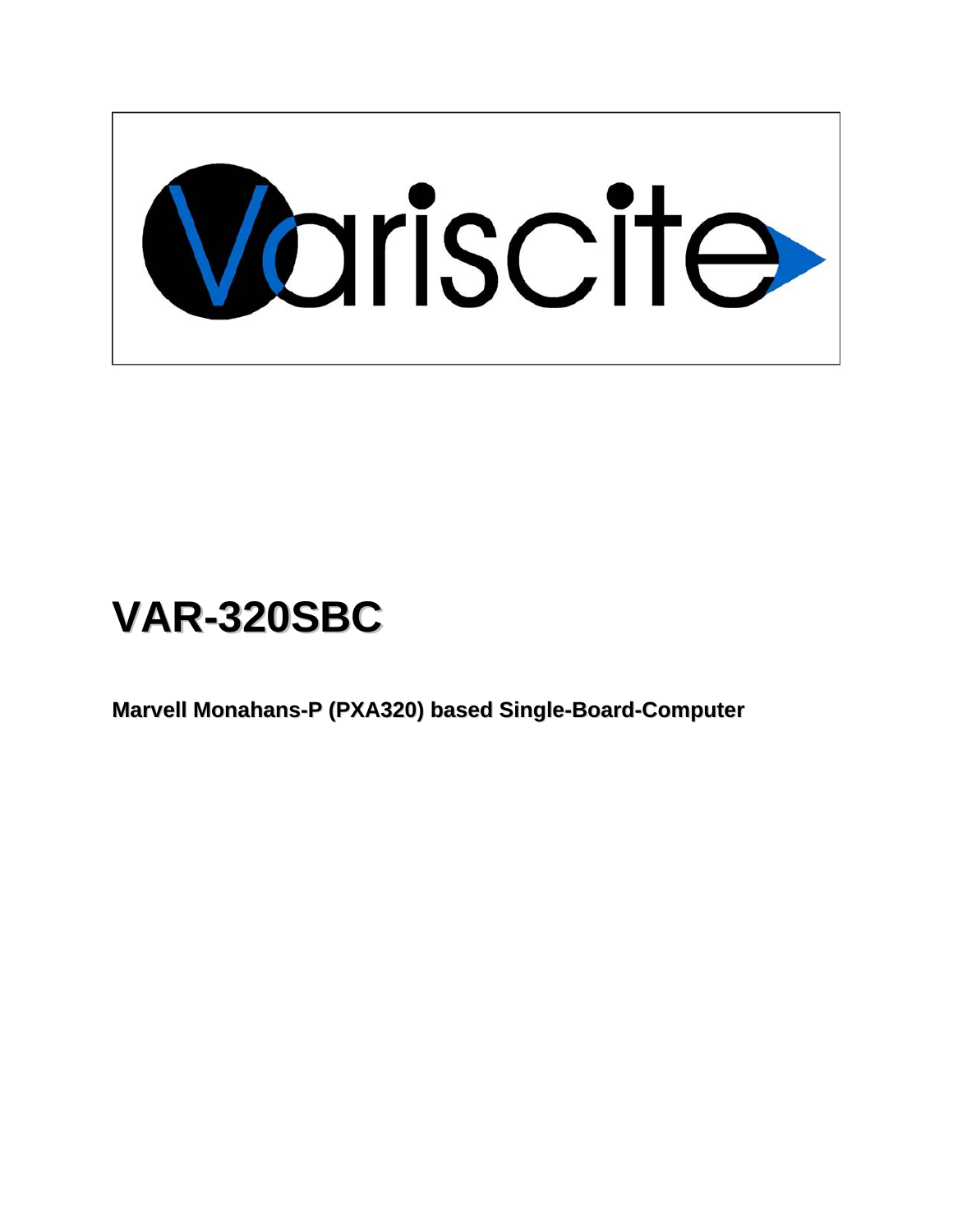

# **Table of Contents**

| 1. |        |  |  |
|----|--------|--|--|
| 2. |        |  |  |
|    | 2.1.   |  |  |
|    | 2.2.   |  |  |
|    | 2.3.   |  |  |
|    |        |  |  |
|    | 3.1.   |  |  |
|    | 3.1.1. |  |  |
|    | 3.1.2. |  |  |
|    | 3.1.3. |  |  |
|    | 3.1.4. |  |  |
|    | 3.2.   |  |  |
|    | 3.2.1. |  |  |
|    | 3.2.2. |  |  |
|    | 3.3.   |  |  |
|    | 3.4.   |  |  |
|    | 3.5.   |  |  |
|    | 3.6.   |  |  |
|    |        |  |  |
|    | 4.1.   |  |  |
|    | 4.2.   |  |  |
|    | 4.3.   |  |  |
|    | 4.4.   |  |  |
|    | 4.5.   |  |  |
|    | 4.6.   |  |  |
|    | 4.7.   |  |  |
|    | 4.8.   |  |  |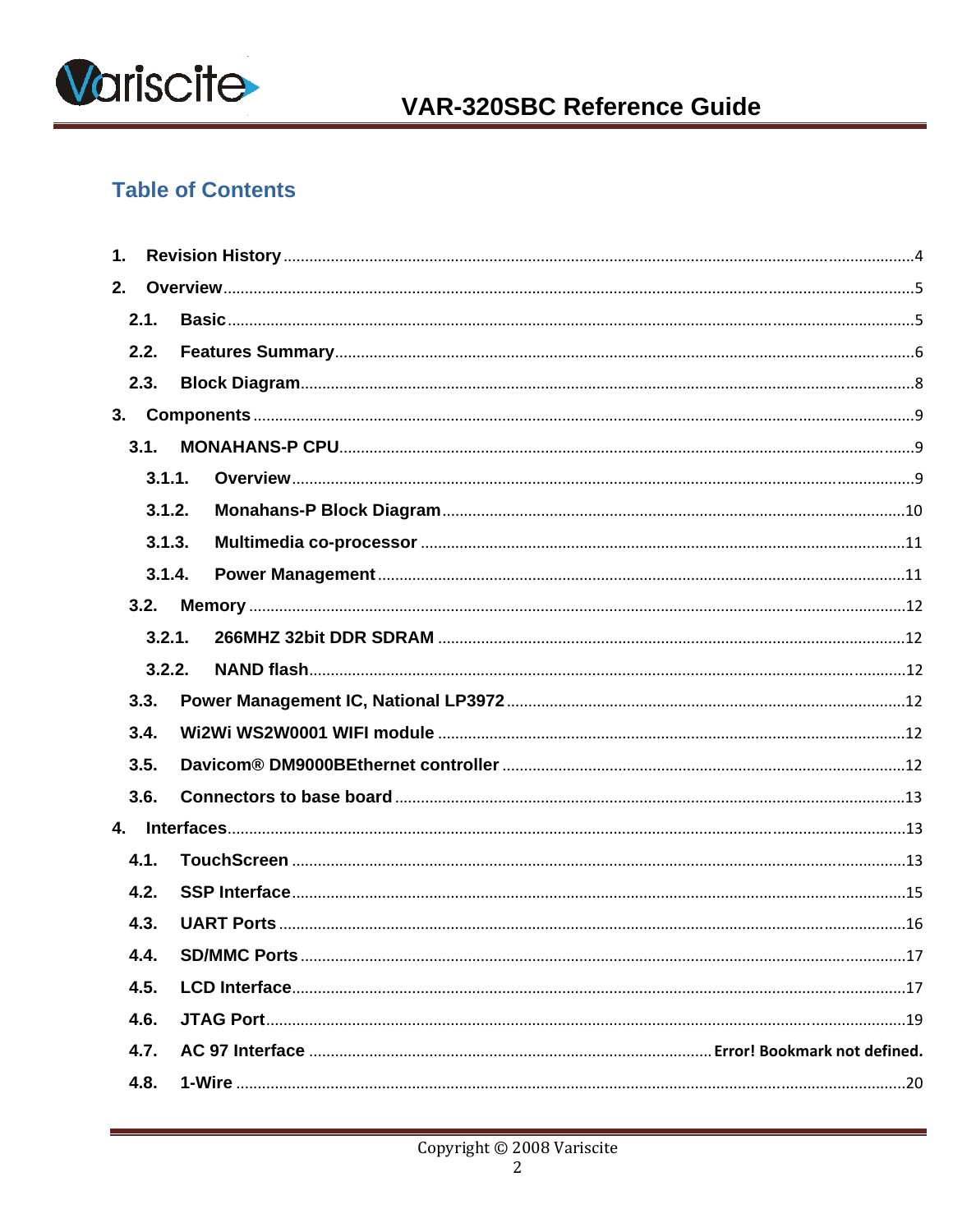

# **VAR-320SBC Reference Guide**

| 4.9.      |                                                                             |  |
|-----------|-----------------------------------------------------------------------------|--|
| 4.10.     |                                                                             |  |
| 4.11.     |                                                                             |  |
| 4.12.     |                                                                             |  |
|           | 4.12.1.                                                                     |  |
|           | 4.12.2.                                                                     |  |
|           | Static Memory interface (Compact Flash, Nand flash, host-bus, SRAM, VLIO)25 |  |
| 4.13.     |                                                                             |  |
| 4.14.     |                                                                             |  |
| 4.15.     |                                                                             |  |
|           |                                                                             |  |
| 5.1.      |                                                                             |  |
| 5.2.      |                                                                             |  |
|           |                                                                             |  |
| 6.1.      |                                                                             |  |
| 6.2.      |                                                                             |  |
|           |                                                                             |  |
| 7.1.      |                                                                             |  |
| 8.        |                                                                             |  |
| $\bullet$ |                                                                             |  |
|           |                                                                             |  |
| 9.        |                                                                             |  |
| 10.       |                                                                             |  |
|           |                                                                             |  |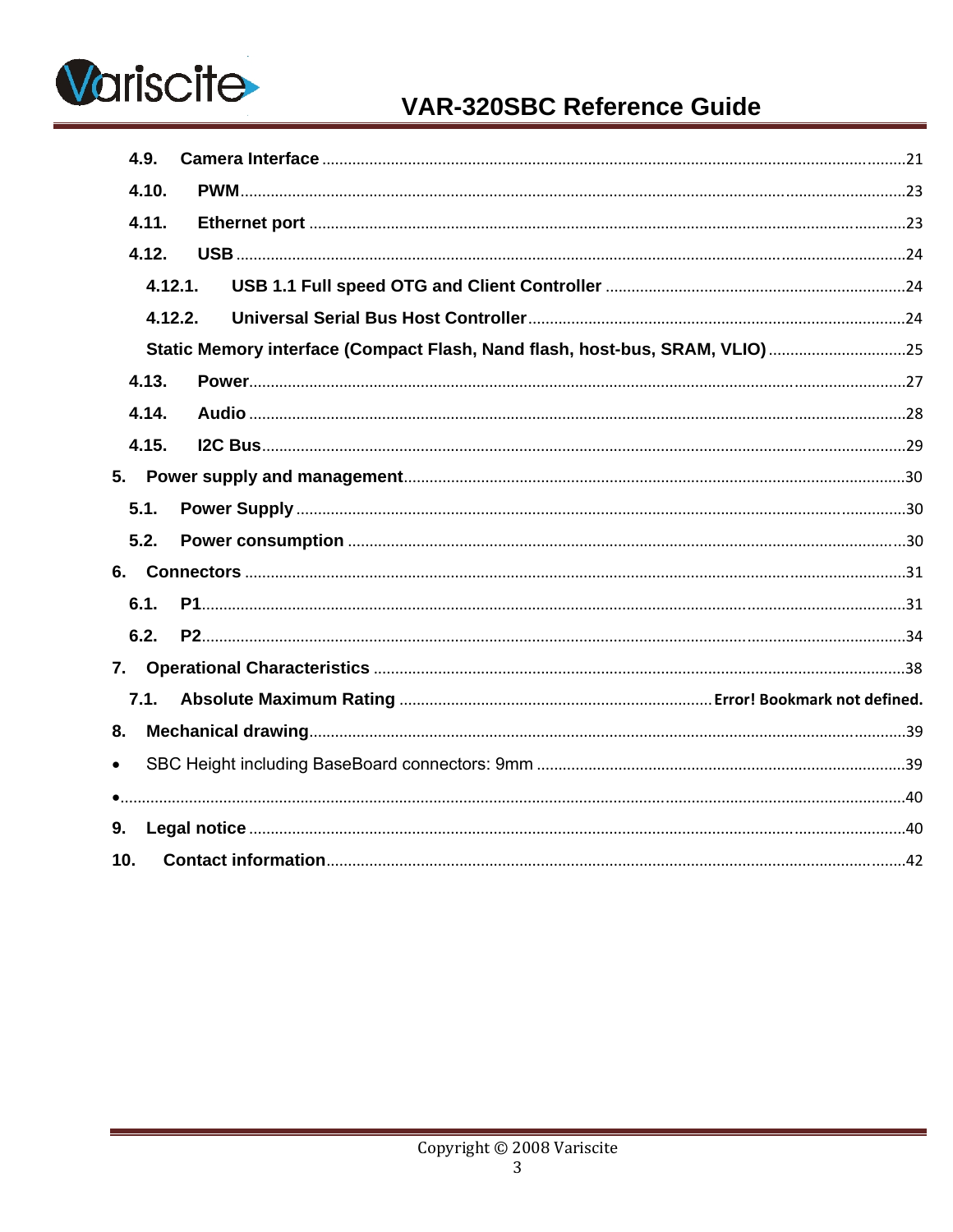<span id="page-3-0"></span>

# **1. Revision History**

| <b>Revision No.</b> | <b>Draft Date</b> | <b>Remarks</b>                                   |
|---------------------|-------------------|--------------------------------------------------|
| 1.0                 | 31/Aug/2007       | Initial draft                                    |
| 1.1                 | 20/Sept/2007      | Ethernet controller revised                      |
| $\overline{2.0}$    | 11/Feb/2008       | Mechanical change. Smaller form<br>factor, 6x4cm |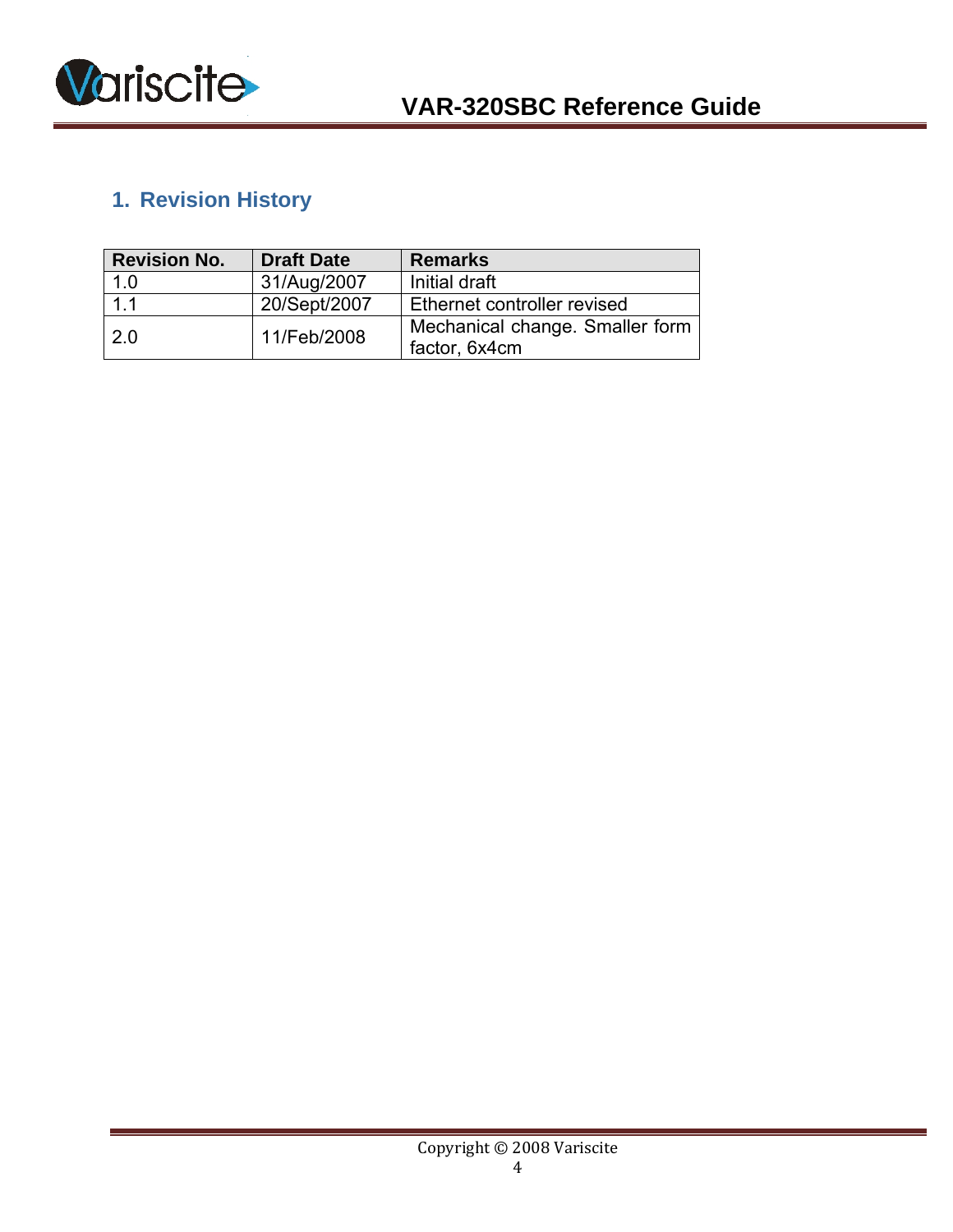<span id="page-4-0"></span>

# **2. Overview**

#### **2.1. Basic**

The VAR-320SBC is a rich feature set, Single-Board-Computer, ideal for cost and size effective embedded solutions where high-cpu performance and low power consumption are critical factors. The VAR-320SBC serves as a building block and easily integrates into any embedded solution. It includes all vital peripherals/interfaces and is ready to run any embedded operating system such as Linux, WinCE ™ and Windows Mobile™.

Supporting products:

- **Windows CE 5.0 / 6.0 BSP**. Contact support for further information.
- **VAR-3xxBASEBOARD** Evaluation board. Package includes:
	- $\checkmark$  Base board. Compatible with VAR-320SBC.
	- $\checkmark$  Windows CE 5.0 / 6.0 run-time-image.
	- $\checkmark$  Schematics
	- $\checkmark$  Layout notes
	- $\checkmark$  Gerber files

Contact support for further information. mailto:support@variscite.com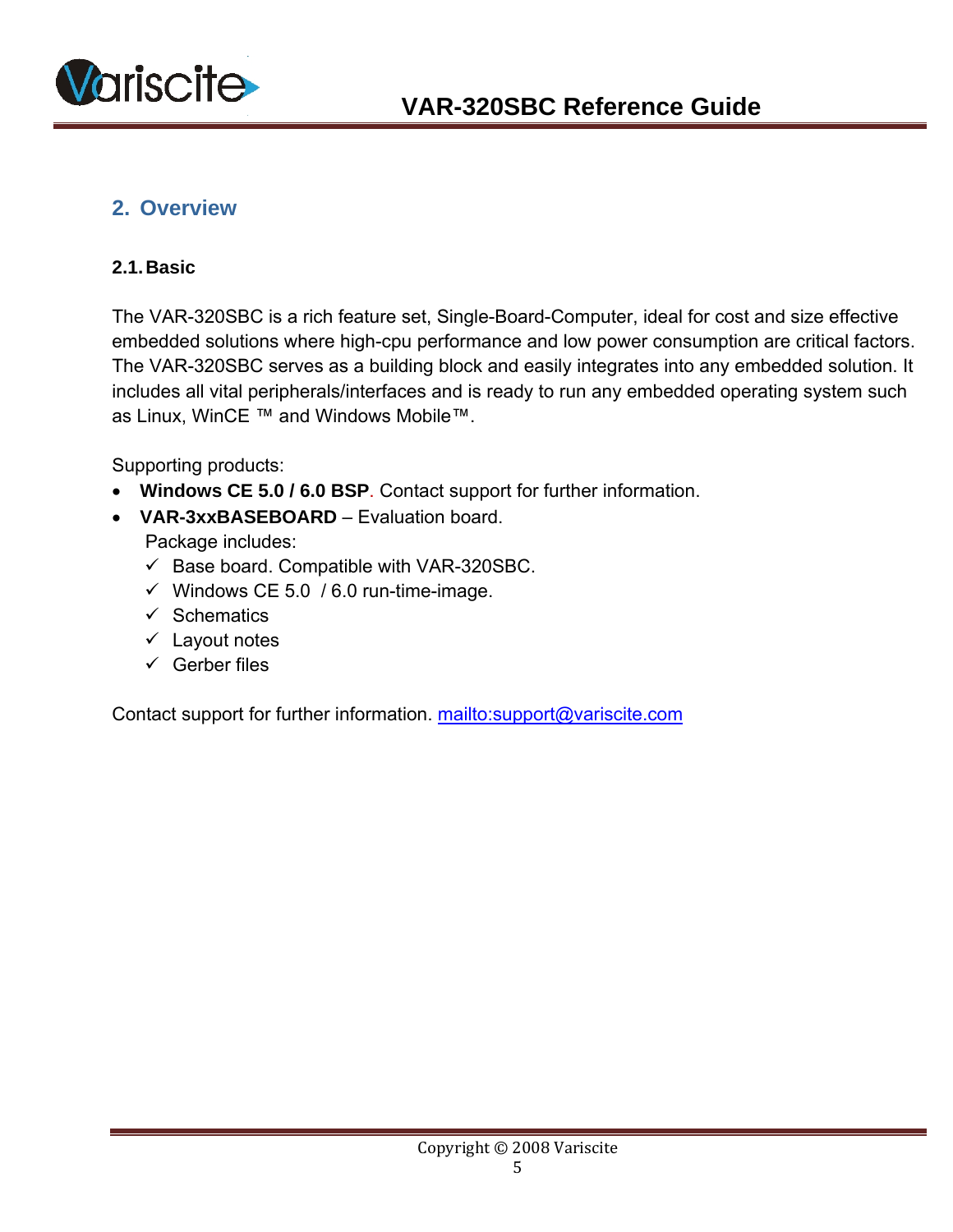<span id="page-5-0"></span>

#### **2.2. Features Summary**

- Marvell Monahans-P (PXA320) CPU
	- - **Up to 806 MHZ**
	- **2-D graphic accelerator**
	- 32kb/32kb Inst/ Data L1 cache
	- $-$  256KB L2 cache
	- Internal 768kb SRAM
- 64-256MB **266MHZ DDR SDRAM**
- 128Mbytes 1Gbytes Flash Disk
- **802.11 b/g WIFI module Built-In**
- CRT/LCD interface. Using 2-D graphic accelerator. Up to 800x600 resolution supported
- 2 SDcard/ SDIO/MMC card interfaces
- A/D Up to 7 channels. 10KHZ, 10Bit resolution
- Power
	- National LP3972 management IC. Supports SpeedStep™ technology to achieve the most efficient power consumption
	- Lowest power solution, down to 3mw in sleep mode
	- Single 3.3 4.8V DC power supply
- Compact Flash interface
- Intel Quick Capture ™ Camera interface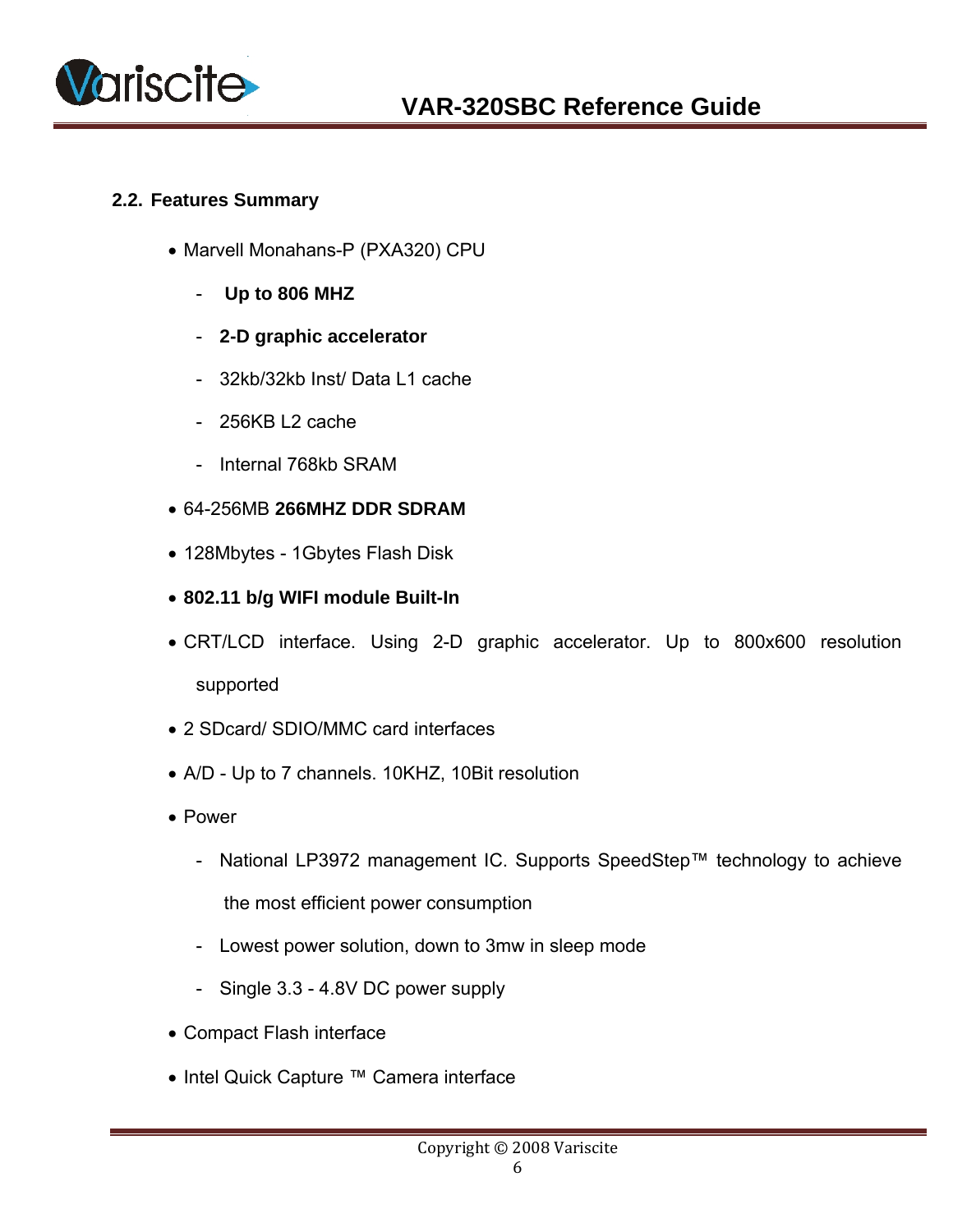

- 3 UART ports to interfaces GSM/GPRS modem, Bluetooth, IRDA, Debug port
- 10/ 100 Mbit Ethernet controller
- General purpose I/O lines.
- Audio
	- HI FI stereo decoder
	- Voice CODEC
	- Mono output for Speaker
	- Microphone input
	- Headphones output
- USB
	- 1 x full USB host interface
	- 1 x USB Client interface
	- Connects to an external USB 2.0 host controller
- Touch Screen interface
- Serial controller
	- 2 x SSP interfaces
	- $1 Wire$
	- I2C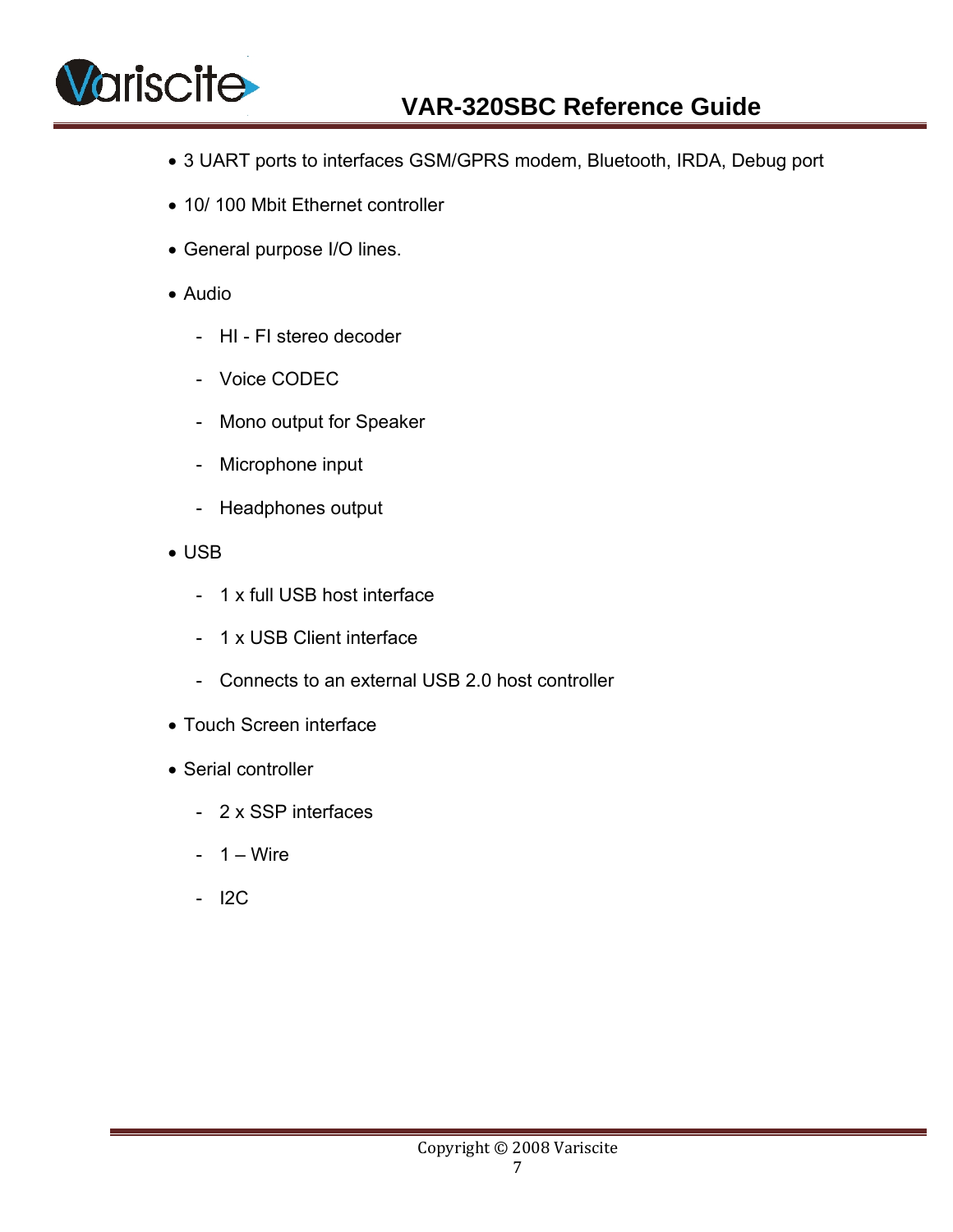<span id="page-7-0"></span>

#### **2.3. Block Diagram**

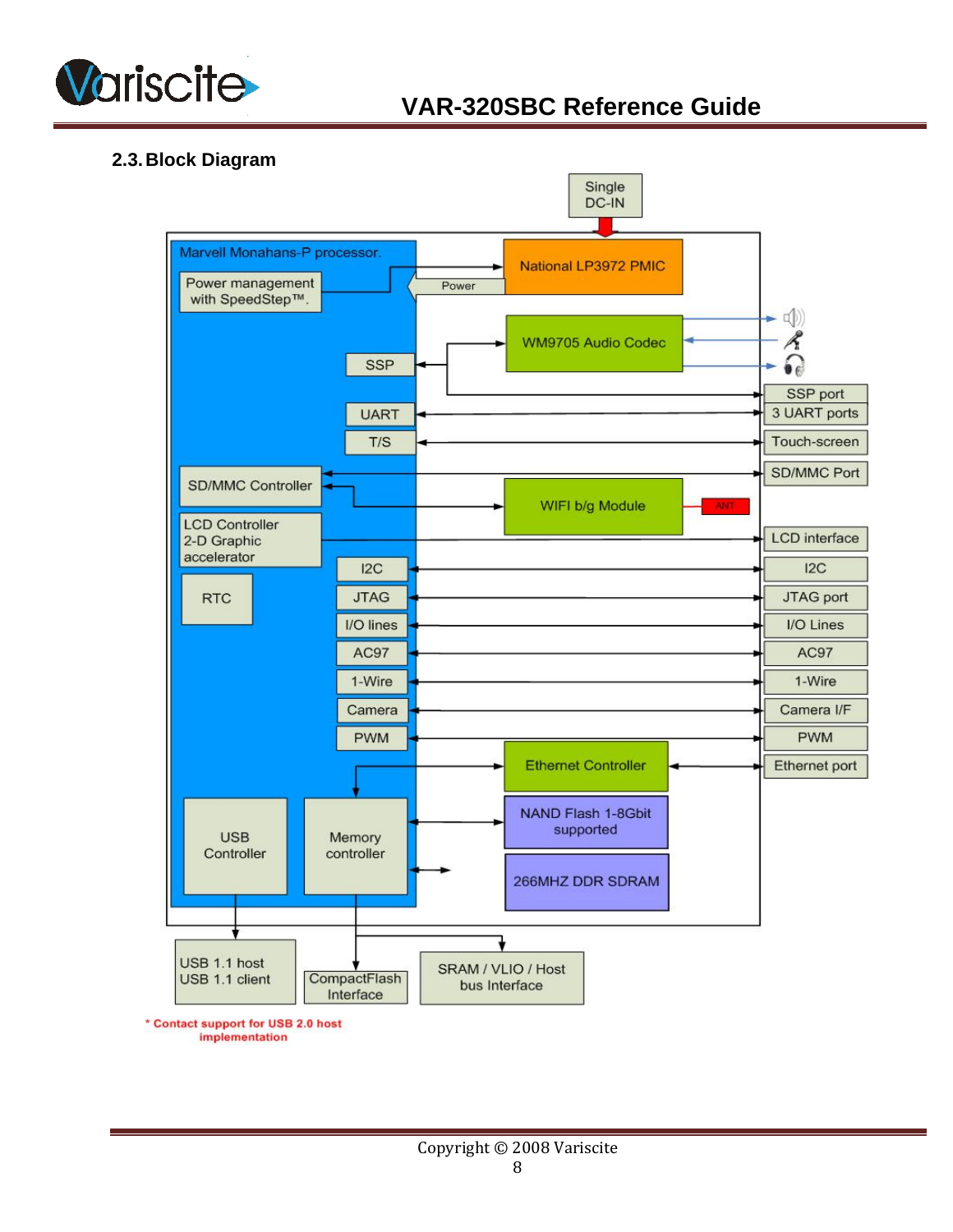<span id="page-8-0"></span>

# **3. Components**

#### **3.1. MONAHANS-P CPU**

#### **3.1.1. Overview**

The PXA320 processor is an integrated system-on-a-chip microprocessor for high-performance, low-power portable handheld and handset devices. It incorporates the Intel XScale® micro architecture with on-the-fly voltage and frequency scaling and sophisticated power management to provide industry leading MIPS/mW performance across its wide range of operating frequencies. The PXA320 processor complies with the ARM\* Architecture V5TE instruction set (excluding floating point instructions) and follows the ARM\* programmer's model. The PXA320 processor Multimedia coprocessor provides enhanced Intel® Wireless MMX 2 instructions to accelerate audio and video processing.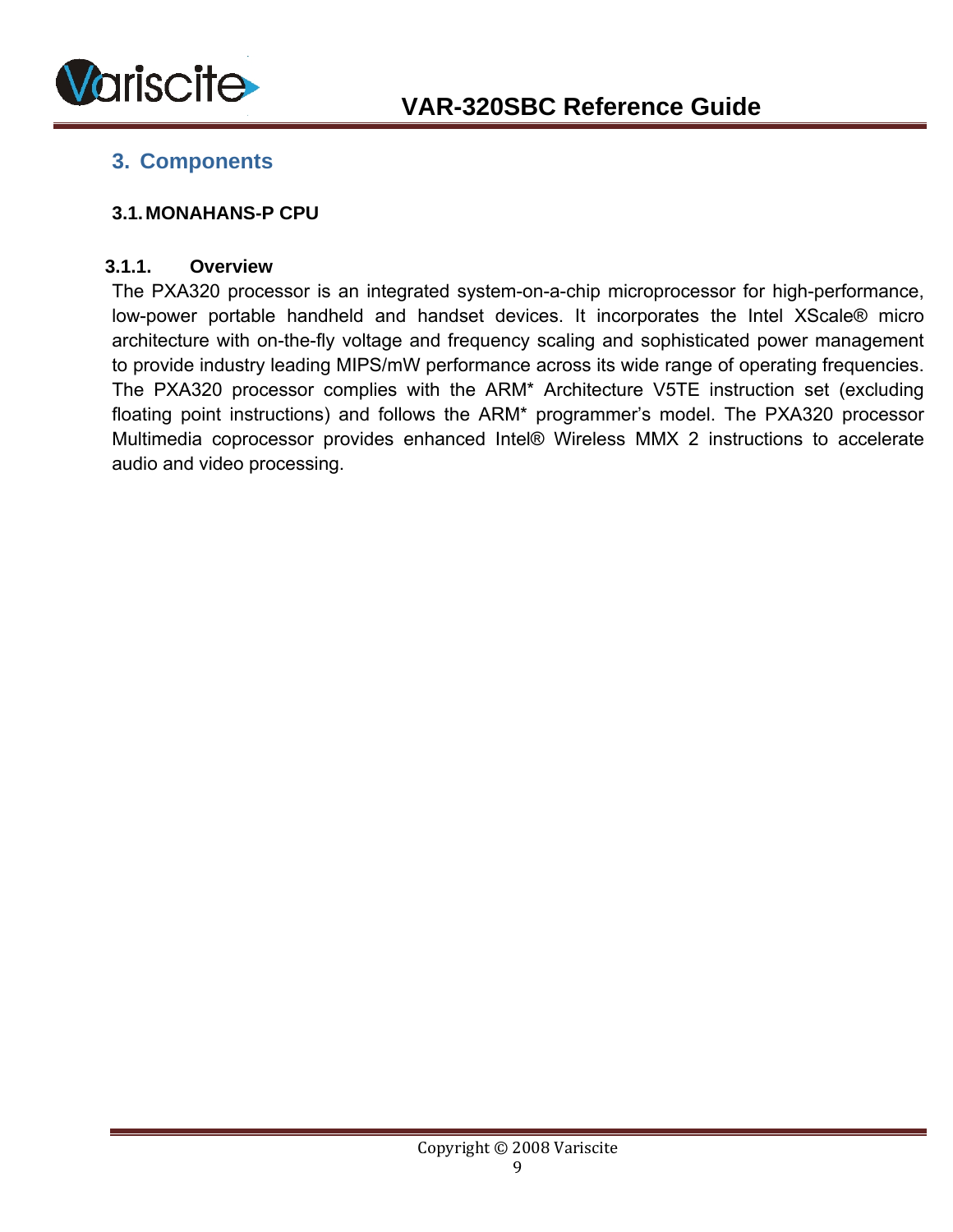<span id="page-9-0"></span>

### **3.1.2. Monahans-P Block Diagram**

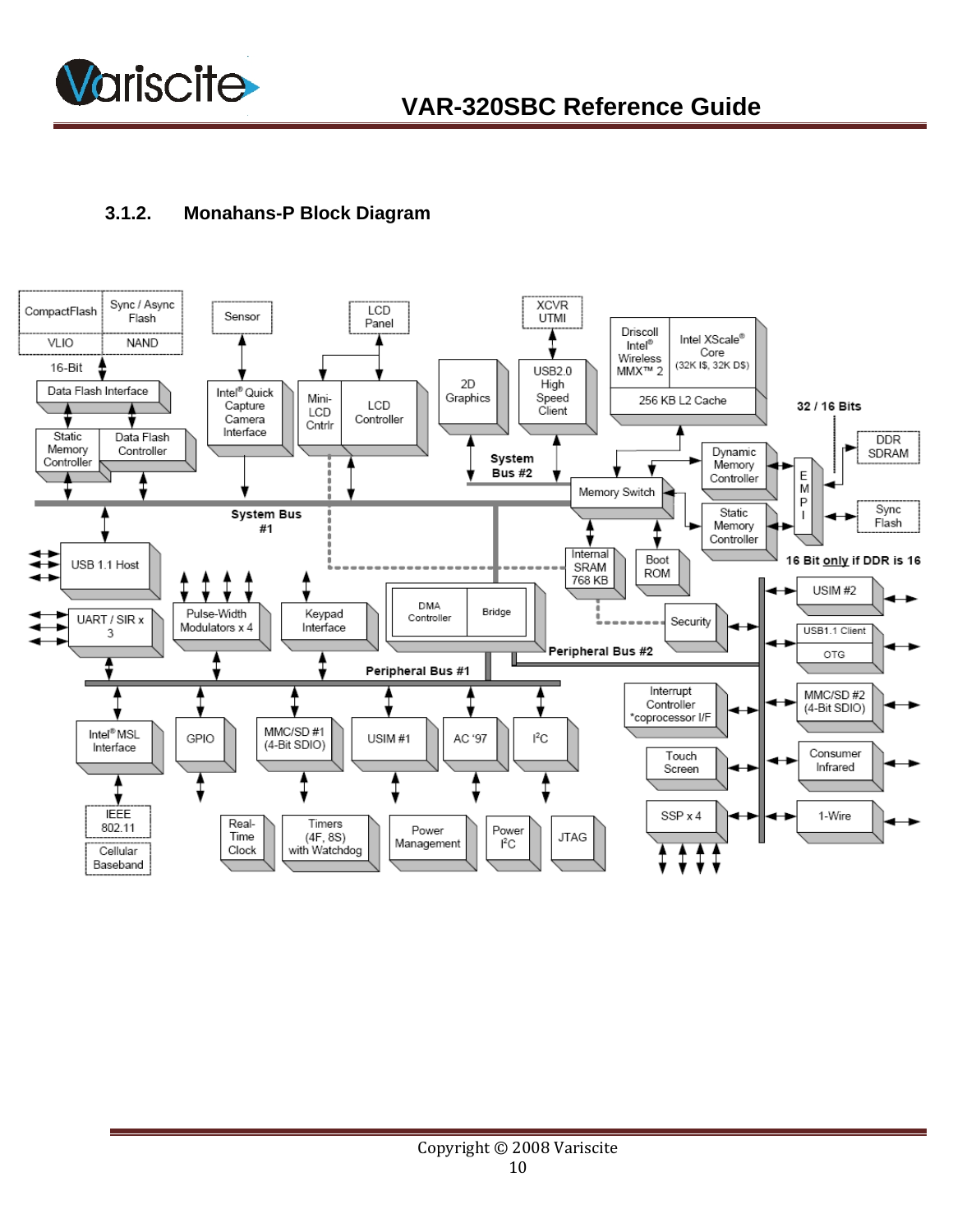<span id="page-10-0"></span>

#### **3.1.3. Multimedia co-processor**

The core integrates a Multimedia coprocessor to accelerate multimedia applications and 2-D graphics operations.

This coprocessor provides a 64-bit single-instruction multiple-data (SIMD) architecture and compatibility with the integer functionality of the Intel® Wireless MMX™ 2 technology and streaming SIMD extensions (SSE) instruction sets. Key features of this coprocessor include:

- 14 new media processing instructions
- 64-bit architecture including SIMD (up to eight simultaneous eight-bit operations)
- 16 x 64-bit register file
- SIMD PSR flags with group conditional execution support
- SIMD instruction support for sum-of-absolute-differences (SAD) and multiply-accumulate (MAC) operations
- Instruction support for alignment and video operations
- Intel® Wireless MMX™ 2 and SSE integer instruction compatibility
- Superset of existing core media processing instructions

#### **3.1.4. Power Management**

The PXA320 processor provides a rich set of flexible power-management controls for a wide range of usage models while enabling very low-power operation.

- Programmable frequency-change capability, with turbo settings without requiring the PLL to relock. Supported speeds are: 806 MHz, 624 MHz, 416 MHz, 312 MHz, 208 MHz, 104 MHz
- Five power modes to control power consumption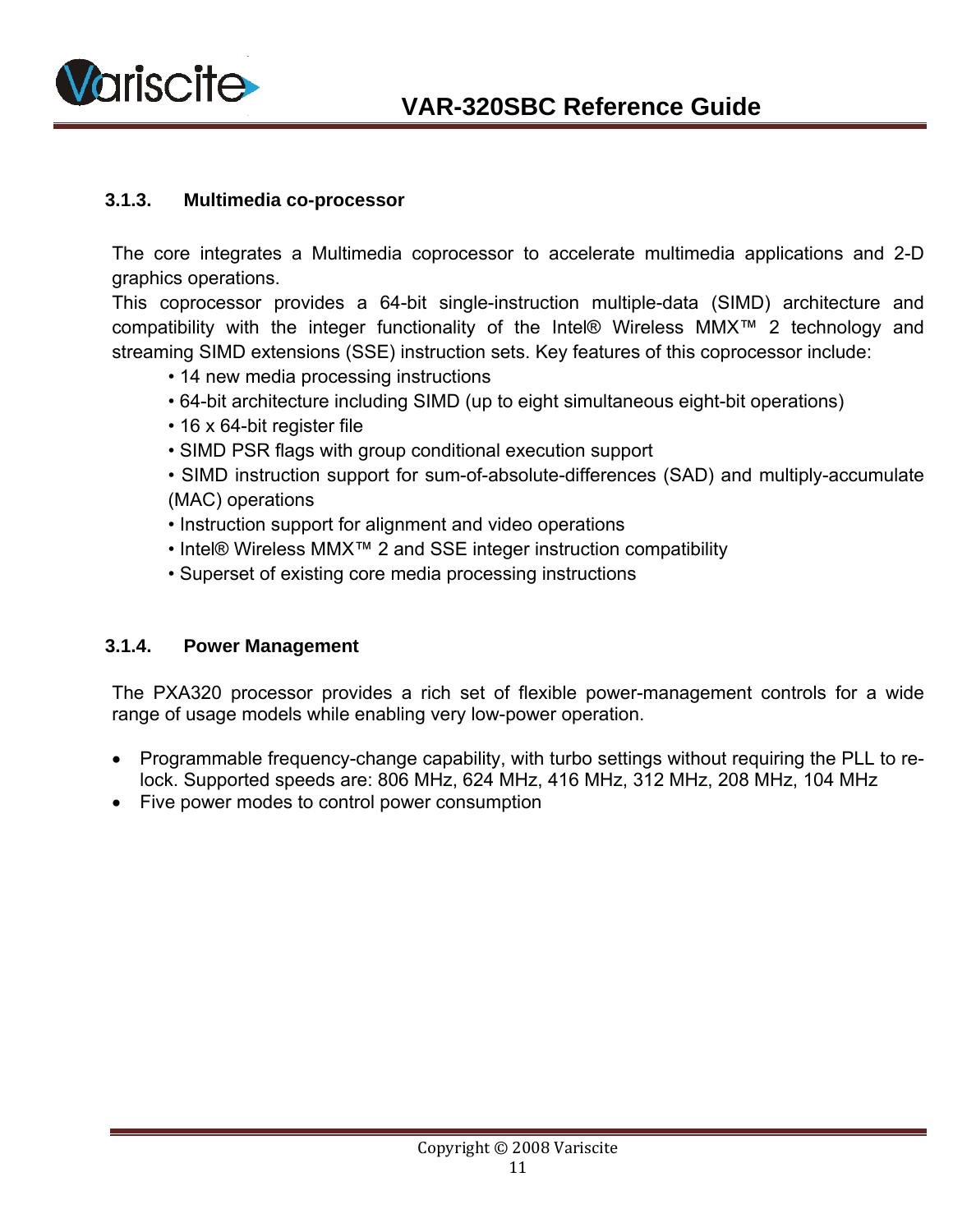<span id="page-11-0"></span>

#### **3.2. Memory**

#### **3.2.1. 266MHZ 32bit DDR SDRAM**

The VAR-320SBC supports up to 128MB of DDR SDRAM with clock rate of 266 MHz. The DDR SDRAM uses a double-data-rate architecture to achieve high-speed operation.

#### **3.2.2. NAND flash**

The VAR-320SBC supports NAND flashes up to the size of 8Gbit.

The NAND flash is used for Flash Disk purposes, operating system's run-time-image and the Bootloader (Boot from NAND).

The NAND flash can be Write-Protected with a dedicated WP# line.

#### **3.3. Power Management IC, National LP3972**

The PMIC uses a single 3.3-4.8V DC directly from battery or a regulated source. The PMIC provides stable, low-noise supplies for all core voltage domains, with additional regulators for supplying peripheral ICs. All supplies are fed by high-performance, low-dropout (LDO) voltage regulators and offering very low quiescent current consumption and high power supply rejection. Three high-efficiency DC-DC buck converters provide high-current, low-voltage supplies to the processor core and memory. The main converter features Dynamic Voltage Management (DVM), with programmable voltage and slew rate control.

#### **3.4. Wi2Wi WS2W0001 WIFI module**

VAR-320SBC module includes a high-quality built-in 802.11 b/g WLAN module connected to the SDIO interface.

Chipset: Marvell 88W8686-B1.

Drivers for WinCE™, Linux are available.

#### **3.5. Davicom® DM9000BEthernet controller**

High-Performance Single-Chip 10/100 Ethernet controller with HP auto-MDIX and industrial temperature support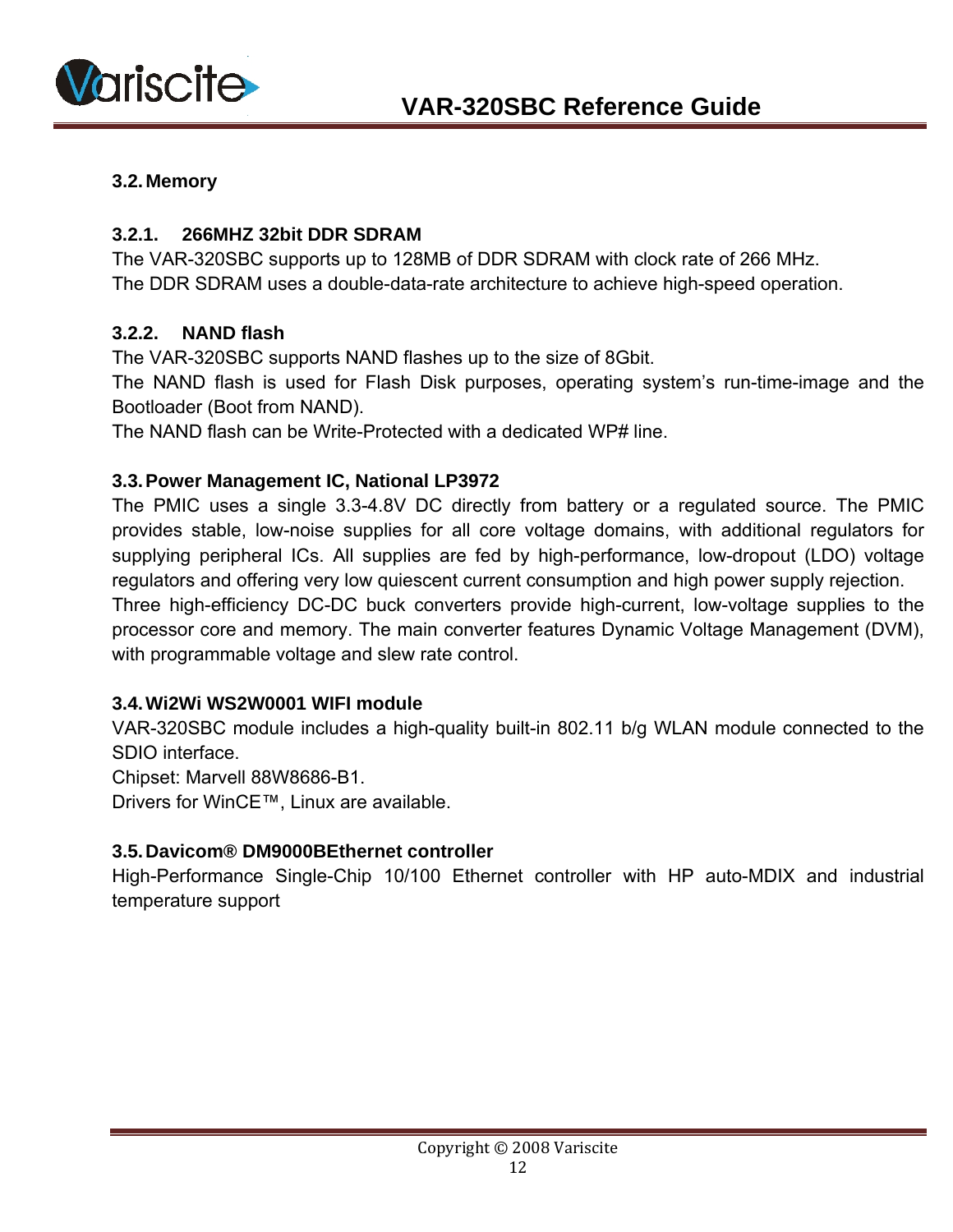<span id="page-12-0"></span>

#### **3.6. Connectors to base board**

The VAR-320SBC connects to a base board using 2 140 pin Board-to-Board connectors.

Connector on VAR-320SBC: Manufacturer: Tyco Electronics P/N: 1-353190-0 Description: 0.6mm pitch Board-to-Board connector. 140 pin. Free height type.

Mating part to be used on base board: Manufacturer: Tyco Electronics P/N: 1-353180-0 Description: 0.6mm pitch Board-to-Board connector. 140 pin Free height type.

### **4. Interfaces**

#### **4.1. TouchScreen**

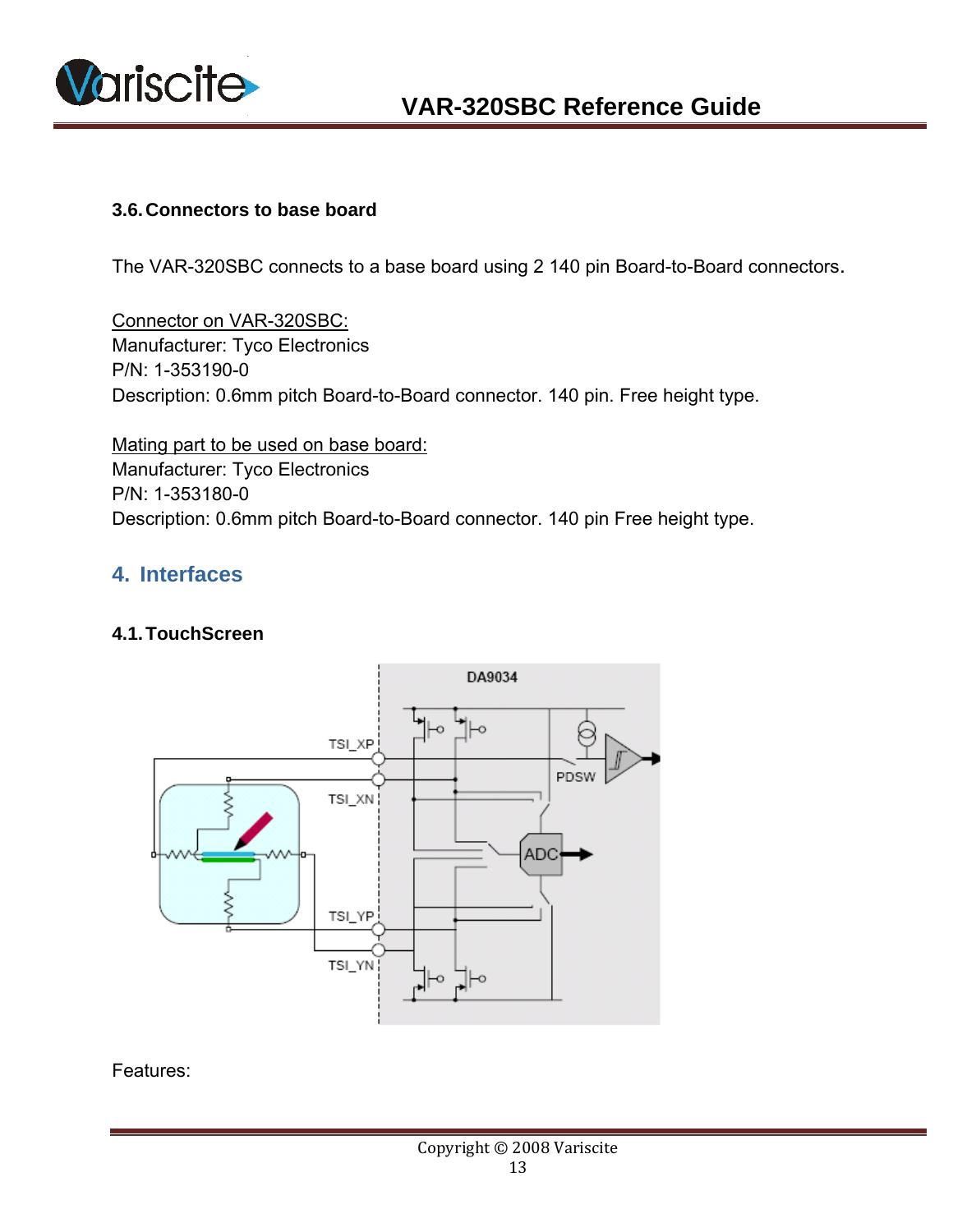

- Compatible with 4-wire resistive Touch Screens
- Power is supplied by a dedicated LDO
- Pen-detection and nIRQ generation
- Supports several schemes of measurement averaging to filter noise
- Maximum X & Y sample rate (without averaging): 5 kHz

| Signal      | <b>Pin number</b>  | <b>Type</b> | Description                  |
|-------------|--------------------|-------------|------------------------------|
| <b>TSPX</b> | <b>P2-88</b>       | Analog      | <b>TSI interface X Plus</b>  |
| <b>TSMY</b> | P <sub>2-90</sub>  | Analog      | <b>TSI interface Y Minus</b> |
| <b>TSMX</b> | P <sub>2</sub> -92 | Analog      | <b>TSI interface X Minus</b> |
| <b>TSPY</b> | P <sub>2-94</sub>  | Analog      | <b>TSI interface Y Plus</b>  |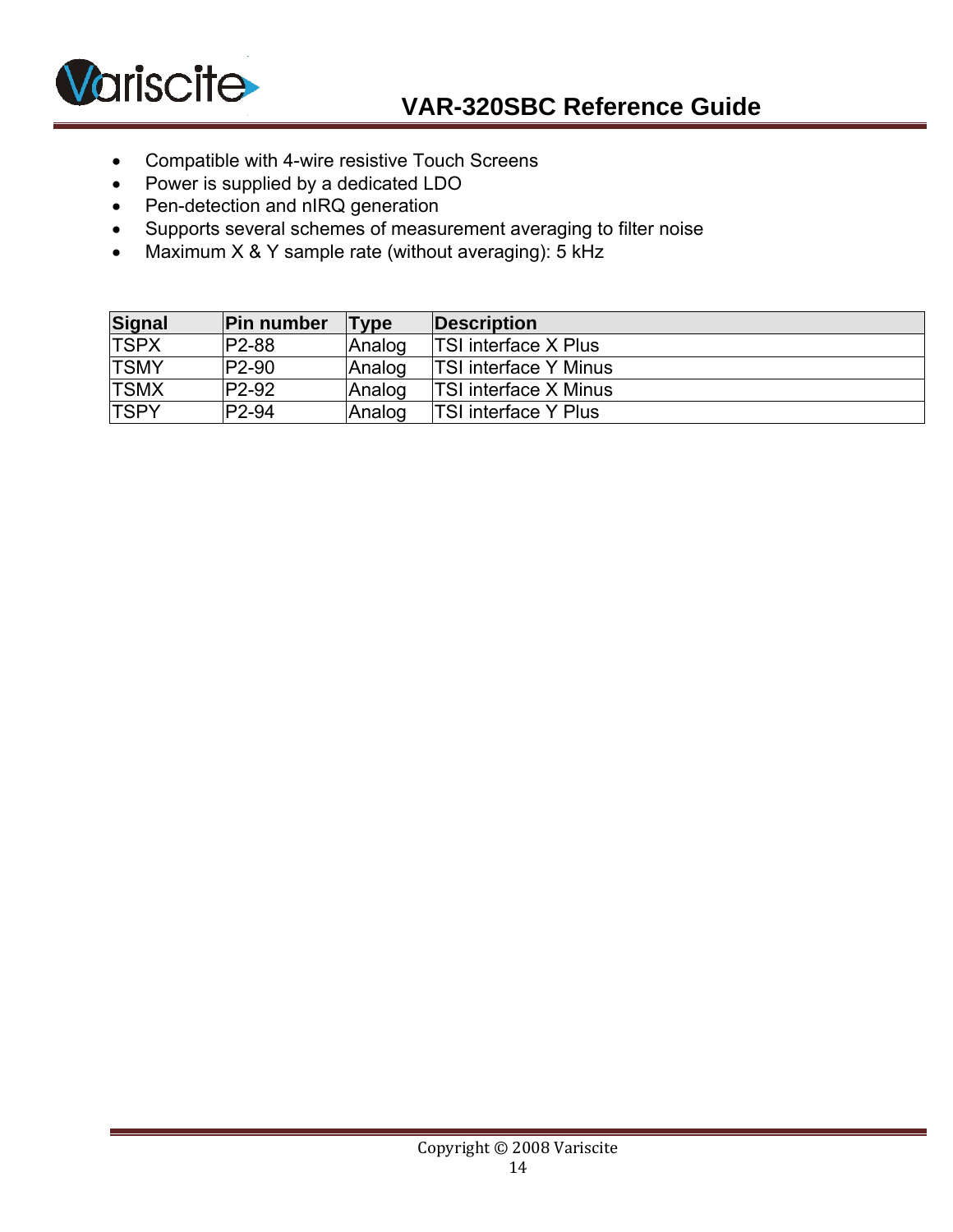<span id="page-14-0"></span>

#### **4.2. SSP Interface**

The VAR-320SBC outputs one SSP interface.

The SSP controllers support these protocols:

- $\checkmark$  Programmable serial protocol (PSP) with programmable frame sync and programmable start and stop delays
- $\checkmark$  Texas Instruments Synchronous Serial Protocol\* (SSP)
- $\checkmark$  Motorola Serial Peripheral Interface\* (SPI) protocol
- $\checkmark$  Inter-IC Sound (I2S) protocol
- Up to 13-Mbps transfer rate with internal clock generation
- Packed mode to 1w double-depth FIFOs if sample less than 16 bits wide
- Sample data formats from 8, 16, 18, and 32 bits of serial data
- Network mode for operation on a time-slotted bus
- Master or slave operation for both clock- and frame-sync signals
- Receive-without-transmit operation
- Flexible clock source selection from the 13-MHz master clock, the network clock input, or the dedicated SSP
- External clock input
- Audio clock control to provide a 4x or 8x output clock to support most standard audio frequencies

| <b>Signal</b>    | <b>Pin</b><br>number | Type | Description                                        | <b>GPIO</b> |
|------------------|----------------------|------|----------------------------------------------------|-------------|
| <b>SSP4 SCLK</b> | P <sub>2</sub> -54   | II/O | Synchronous Serial Protocol Serial Clock           | 93          |
| <b>SSP4 SFRM</b> | P <sub>2</sub> -56   | I/O  | Synchronous Serial Protocol Serial Frame Indicator | 94          |
| <b>ISSP4 TXD</b> | P <sub>2</sub> -58   | O    | Synchronous Serial Protocol Transmit Data          | 95          |
| <b>SSP4 RXD</b>  | P <sub>2</sub> -60   |      | Synchronous Serial Protocol Receive Data           | 96          |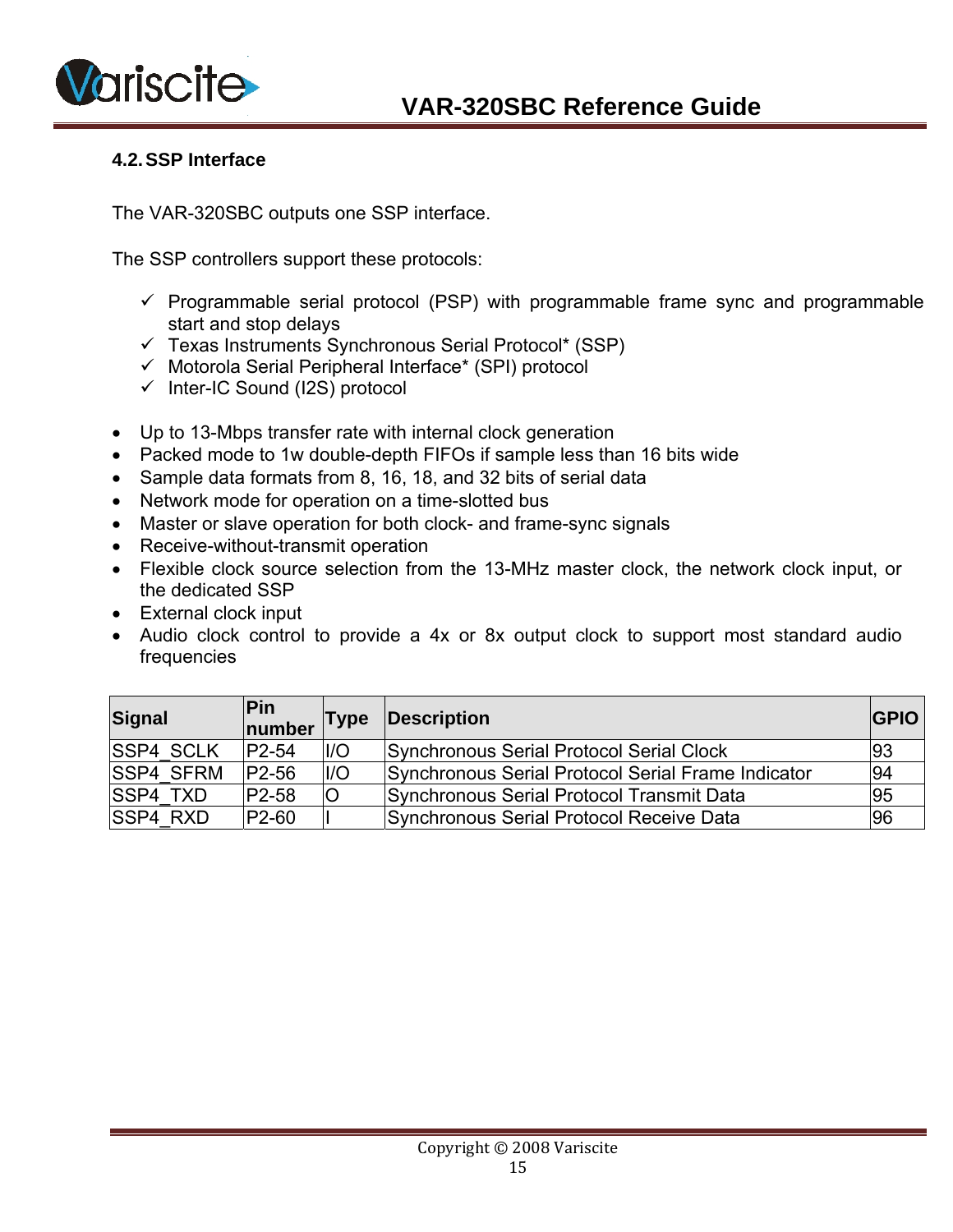<span id="page-15-0"></span>

#### **4.3. UART Ports**

The VAR-320SBC outputs 3 UARTs

- Full function UART (FFUART)
- Bluetooth UART (BTUART)
- Standard UART (STUART)

Each serial port contains a UART and a slow serial infrared transmit encoder and receive decoder that conform to the IrDA serial infrared specification.1

Each UART includes a programmable baud-rate generator. The supported baud rates are 9600, 19.2 K, 38.4 K, 57.6 K, 115.2 K, 230 K, 460 K, and 921 K.

Receive and transmit FIFO fill and drain operations can be done using programmed IO or DMA transfers. To minimize CPU overhead for UART communications, device driver software can setup interrupts and DMA for data transfers to/from memory.

All three UARTs support the 16550A and 167502 functions.

| <b>Signal</b> | Pin number         | <b>Type</b> | Description        | <b>GPIO</b> |
|---------------|--------------------|-------------|--------------------|-------------|
| <b>FFRXD</b>  | P <sub>1</sub> -27 |             | <b>FFUART RXD</b>  | 141         |
| <b>IFFTXD</b> | P <sub>1</sub> -29 | O           | <b>IFFUART TXD</b> | 42          |
| <b>FFDCD</b>  | P <sub>1</sub> -33 |             | <b>FFUART DCD</b>  | 44          |
| <b>FFDTR</b>  | P <sub>1</sub> -35 | O           | <b>FFUART DTR</b>  | 47          |
| <b>FFDSR</b>  | P <sub>1</sub> -37 |             | <b>FFUART DSR</b>  | 45          |
| <b>FFCTS</b>  | P <sub>1</sub> -39 |             | <b>FFUART CTS</b>  | 43          |
| <b>FFRTS</b>  | $P1-41$            | O           | <b>FFUART RTS</b>  | 48          |
| <b>FFRI</b>   | P <sub>1-45</sub>  |             | <b> FFUART RI</b>  | 46          |

Full function UART (FFUART) signals:

Bluetooth UART (BTUART) signals:

| Signal                  | <b>Pin number</b>  | <b>Type</b> | Description         | <b>IGPIO</b> |
|-------------------------|--------------------|-------------|---------------------|--------------|
| BT 1<br><b>TXD</b>      | P <sub>1</sub> -22 |             | <b>IBT UART TXD</b> | 111          |
| <b>RXD</b><br>IBT       | P <sub>1</sub> -24 |             | <b>IBT UART RXD</b> | 110          |
| <b>CTS</b><br><b>BT</b> | P <sub>1</sub> -28 |             | <b>IBT UART CTS</b> | 112          |
| <b>RTS</b><br>IBT       | P1-30              |             | <b>BT UART RTS</b>  | 109          |

Standard UART (STUART) signals: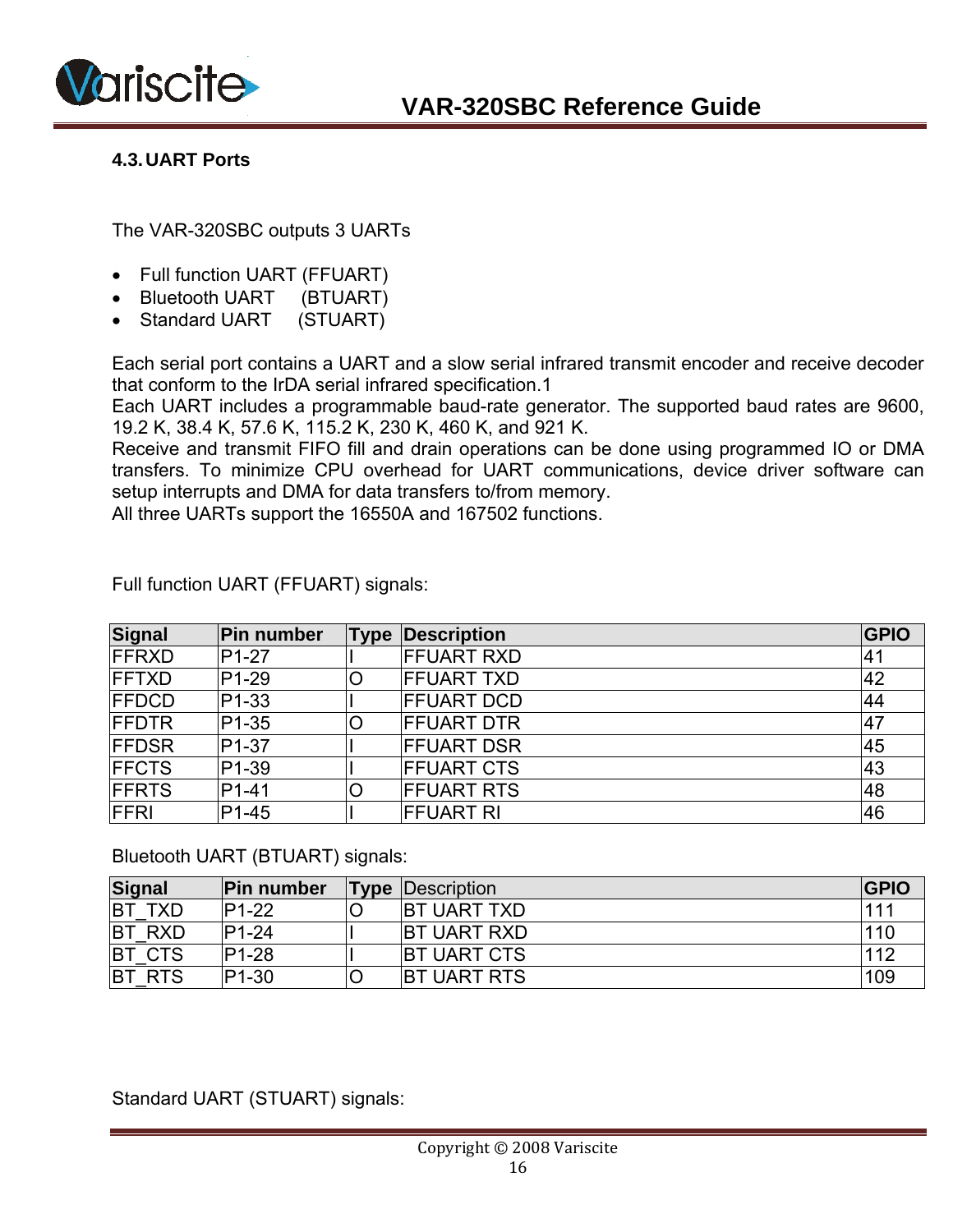<span id="page-16-0"></span>

| Signal                   | Pin number         |    | <b>Type Description</b> | <b>GPIO</b> |
|--------------------------|--------------------|----|-------------------------|-------------|
| <b>STD</b><br><b>TXD</b> | ID1<br>$-42$       | IC | <b>IST UART TXD</b>     |             |
| <b>STD</b><br><b>RXD</b> | P <sub>1</sub> -44 |    | <b>ST UART RXD</b>      | 108         |

#### **4.4. SD/MMC Ports**

The VAR-320SBC outputs 2 SD/MMC ports.

The MultiMediaCard (MMC) and Secure Digital (SD/SDIO) controller (MMC/SD/SDIO controller) provide a software-accessible hardware link between the PXA320 and the MMC stack (a set of memory cards). The MMC/SD/SDIO controller supports Multimedia Card, Secure Digital, and Secure Digital I/O communication protocols. The PXA320 contains two independent MMC/SD/SDIO controllers.

- 1-bit and 4-bit data transfers are supported for MMC, SD, and SDIO communication protocols
- Data transfer clock of 19.5 MHz
- Support for all valid MMC and SD/SDIO protocol data-transfer modes
- Interrupt-based application interface to control software interaction
- Multiple MMC cards are supported when using the MMC communications protocol
- Only one SD or SDIO card is supported when using the SD or SDIO communications protocol per controller.
- Up to two MMC or SD/SDIO cards are supported when using the SPI communications protocol. Mixed card types are supported only by the SPI communications protocol per controller.

| <b>Signal</b>        | Pin number          | <b>Type</b> | Description             | <b>GPIO</b> |
|----------------------|---------------------|-------------|-------------------------|-------------|
| MMC CLK              | P <sub>1</sub> -102 | O           | <b>SD/MMC Bus clock</b> | 22          |
| MMC CMD 0            | P <sub>1</sub> -104 | O           | <b>SD/MMC Command</b>   | 23          |
| MMC DAT 0            | P <sub>1</sub> -112 |             | SD/MMC Data             | 18          |
| MMC DAT 1            | P <sub>1</sub> -114 |             | <b>SD/MMC Data</b>      | 19          |
| MMC DAT 2            | P <sub>1</sub> -116 | O           | <b>SD/MMC Data</b>      | 20          |
| MMC DAT 3            | P <sub>1</sub> -118 | $\circ$     | <b>SD/MMC Data</b>      | 21          |
| MMC <sub>2</sub> CLK | P <sub>1</sub> -120 | O           | SD/MMC 2 Bus clock      | 28          |
| MMC <sub>2</sub> CMD | P <sub>1</sub> -124 | O           | SD/MMC 2 Command        | 29          |
| MMC2 DAT 0           | P <sub>1</sub> -126 |             | SD/MMC 2 Data           | 24          |
| MMC2 DAT 1           | P <sub>1</sub> -128 |             | SD/MMC 2 Data           | 25          |
| MMC2 DAT 2           | P <sub>1</sub> -130 | O           | SD/MMC 2 Data           | 26          |
| MMC2 DAT 3           | P <sub>1</sub> -132 | Ο           | SD/MMC 2 Data           | 27          |

#### **4.5. LCD Interface**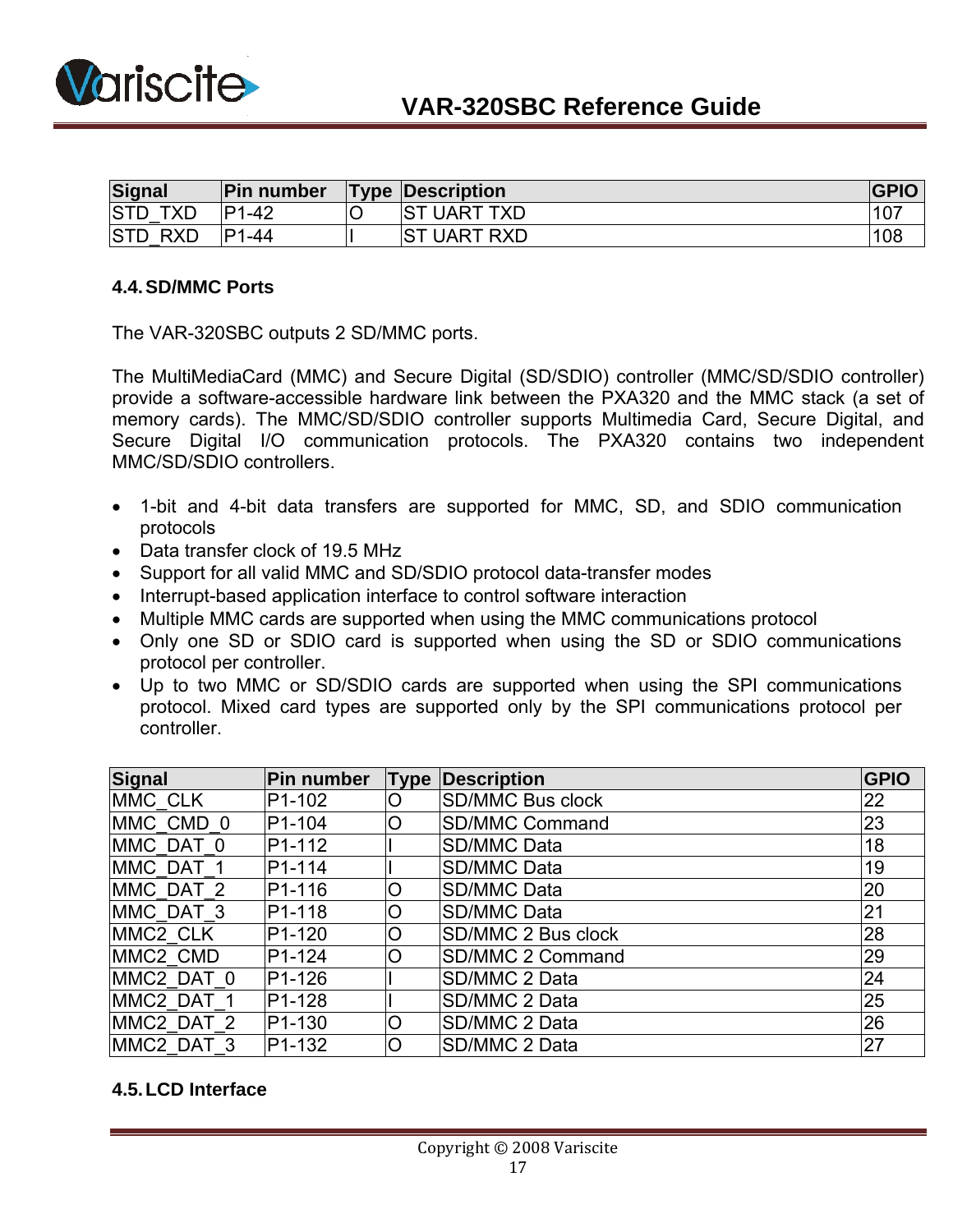

The LCD controller supports these key features:

- Support for active or passive single-panel displays of 8, 16, or 18 bpp
- Support for LCD panels with internal frame buffer; up to 24 bpp is supported
- Support display sizes up to 800x600 pixels.

| Signal          | <b>Pin number</b> | <b>Type</b>    | <b>Description</b>      | <b>GPIO</b>          |
|-----------------|-------------------|----------------|-------------------------|----------------------|
| L PCLK          | $P2-1$            | O              | <b>LCD Pixel clock</b>  | 16 2                 |
| L FCLK          | $P2-3$            | $\overline{O}$ | <b>LCD Frame clock</b>  | $142$                |
| L LCLK          | $P2-5$            | O              | <b>LCD Line clock</b>   | 15 <sub>2</sub>      |
| <b>BIAS</b>     | P2-9              | $\overline{O}$ | LCD AC bias/Data enable | $172$                |
| DD 0            | $P2-11$           | $\overline{O}$ | LCD Data line           | 6 <sup>2</sup>       |
| DD <sub>1</sub> | P2-13             | $\overline{O}$ | <b>LCD Data line</b>    | 72                   |
| DD <sub>2</sub> | P2-15             | $\circ$        | LCD Data line           | $\overline{2}$<br>8  |
| DD <sub>3</sub> | P2-17             | O              | <b>LCD Data line</b>    | 9 <sup>2</sup>       |
| DD 4            | P2-21             | $\overline{O}$ | LCD Data line           | 10 <sub>2</sub>      |
| DD <sub>5</sub> | P2-23             | O              | <b>LCD Data line</b>    | 2<br>11              |
| DD 6            | P2-25             | $\overline{O}$ | <b>LCD Data line</b>    | 12 <sub>2</sub>      |
| DD 7            | P2-27             | $\circ$        | LCD Data line           | $\overline{2}$<br>13 |
| DD 8            | P2-29             | $\overline{O}$ | <b>LCD Data line</b>    | 63                   |
| DD <sub>9</sub> | P2-33             | O              | <b>LCD Data line</b>    | 64                   |
| DD<br>10        | P2-35             | $\circ$        | <b>LCD Data line</b>    | 65                   |
| <b>DD</b><br>11 | P2-37             | $\circ$        | <b>LCD Data line</b>    | 66                   |
| DD 12           | P2-39             | O              | LCD Data line           | 67                   |
| DD<br>13        | P2-41             | $\overline{O}$ | LCD Data line           | 68                   |
| DD<br>14        | P2-45             | $\overline{O}$ | <b>LCD Data line</b>    | 69                   |
| DD<br>15        | P2-47             | $\circ$        | <b>LCD Data line</b>    | 70                   |
| <b>DD</b><br>16 | $P2-16$           | $\overline{O}$ | <b>LCD Data line</b>    | 71                   |
| <b>DD 17</b>    | P2-18             | $\overline{O}$ | LCD Data line           | 72                   |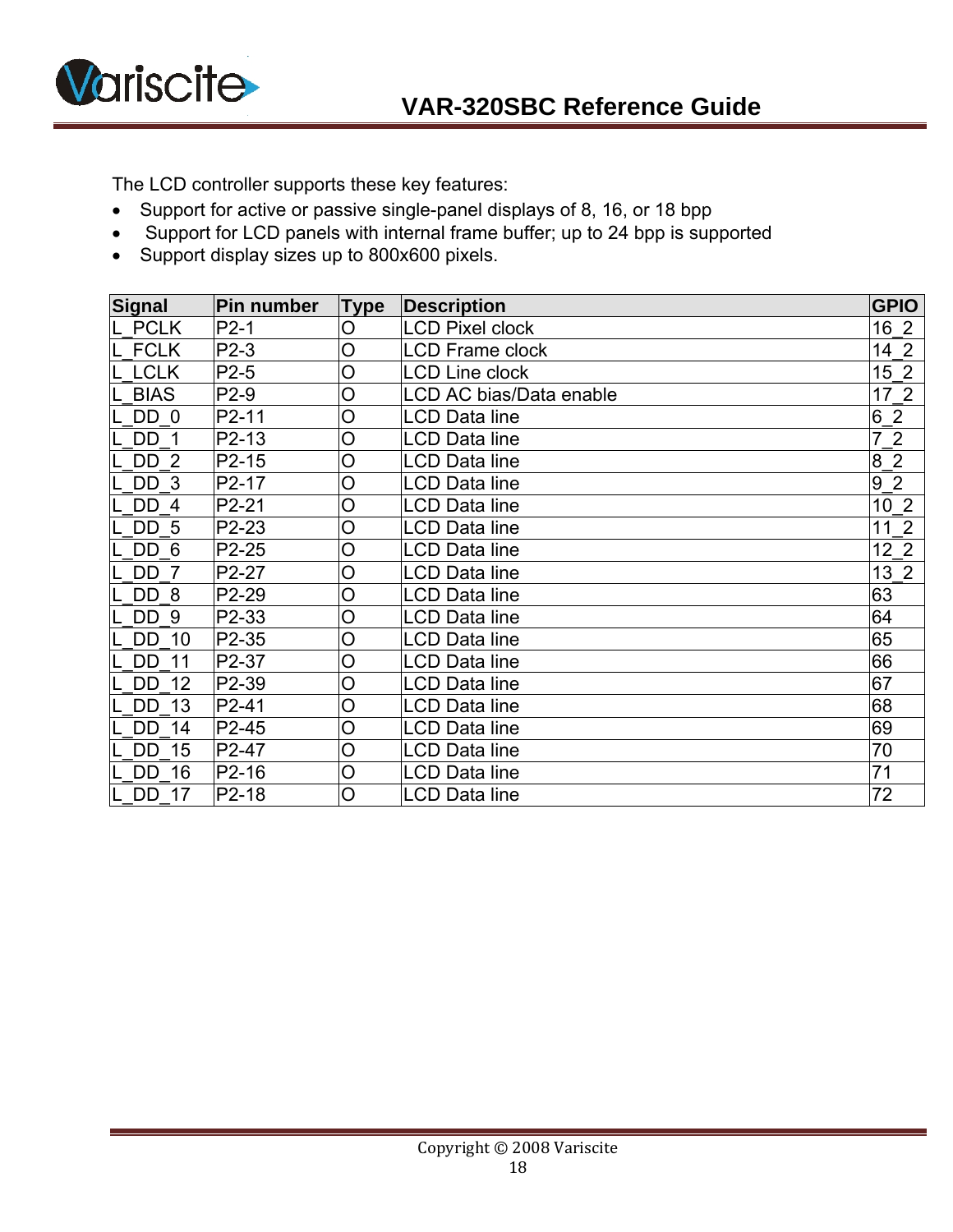<span id="page-18-0"></span>

#### **4.6. JTAG Port**

JTAG provides a way of driving and sampling the external pins of the device regardless of the core state, as well as a mechanism for device debug. JTAG logic includes a test-access port (TAP) controller, TAP pins, an instruction register, and Test Data registers (TDRs). The JTAG interface is controlled through five dedicated TAP pins that interface to the TAP controller: TDI, TMS, TCK, nTRST, and TDO.

| <b>Signal</b> | <b>Pin number</b> | Type | Description                    |
|---------------|-------------------|------|--------------------------------|
| <b>NTRST</b>  | $P2-128$          |      | <b>UTAG Test Reset</b>         |
| <b>TDI</b>    | $ P2-130 $        |      | <b>JTAG Serial data input</b>  |
| <b>TMS</b>    | $P2-132$          |      | <b>UTAG Test Mode Select</b>   |
| <b>TDO</b>    | $P2-136$          |      | <b>JTAG Serial data output</b> |
| <b>TCK</b>    | $ P2-138 $        |      | <b>UTAG Test Clock</b>         |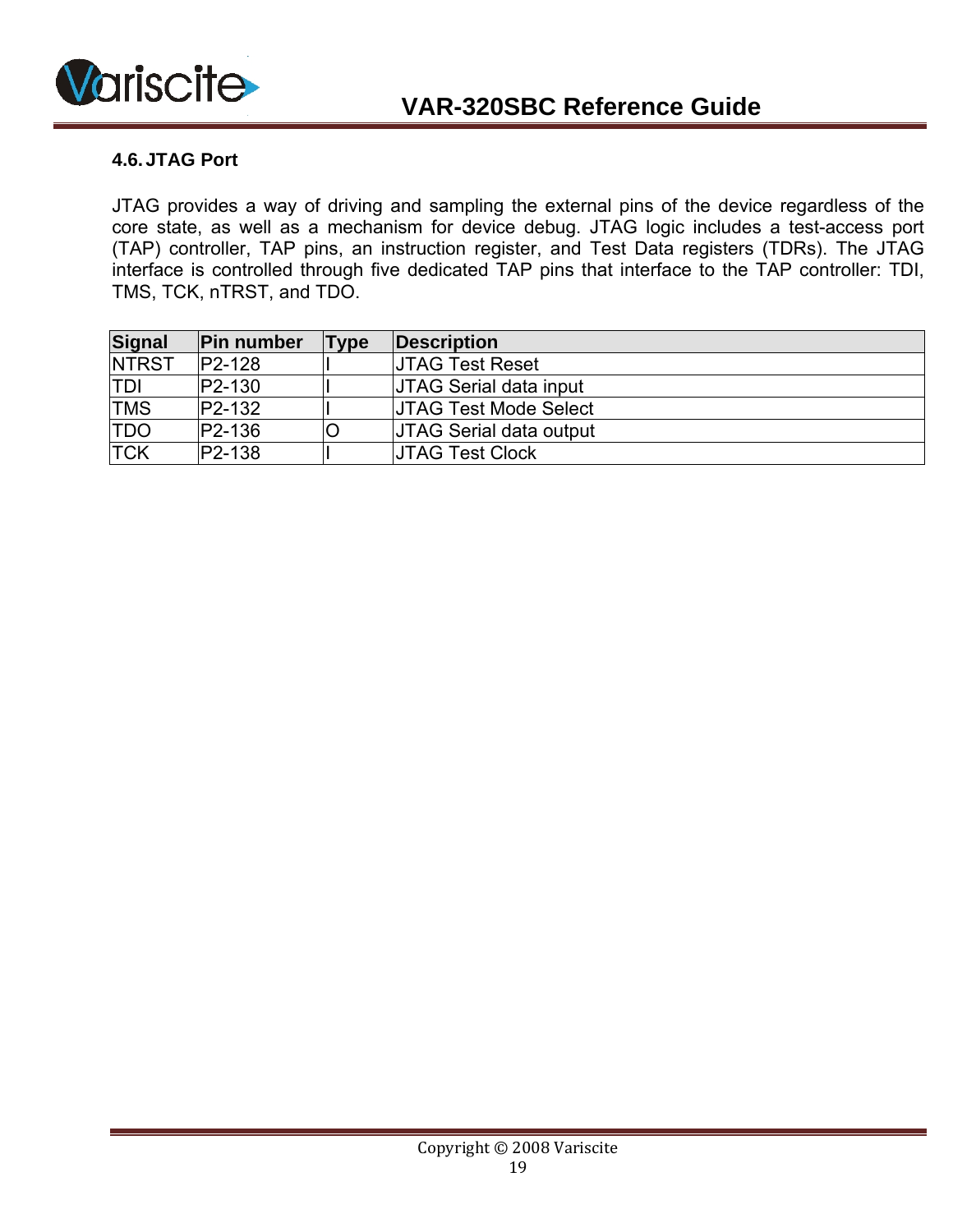<span id="page-19-0"></span>

#### **4.7. 1-Wire**

The 1-Wire bus master interface controller is designed to receive and transmit 1-Wire bus data and provides complete control of the 1-Wire bus through eight-bit commands.

The 1-Wire bus serial operation uses an open-drain, wired-AND bus structure that allows multiple devices to drive the bus lines and to communicate status on events such as arbitration, wait states, and error conditions.

| Signal         | <b>Pin</b><br><b>number</b> |                | <b>Type Description</b>                   | <b>IGP</b> |
|----------------|-----------------------------|----------------|-------------------------------------------|------------|
| ONE WIRE P1-64 |                             | $\overline{U}$ | Open-drain 1-Wire bidirectional data bus. | $\sim$     |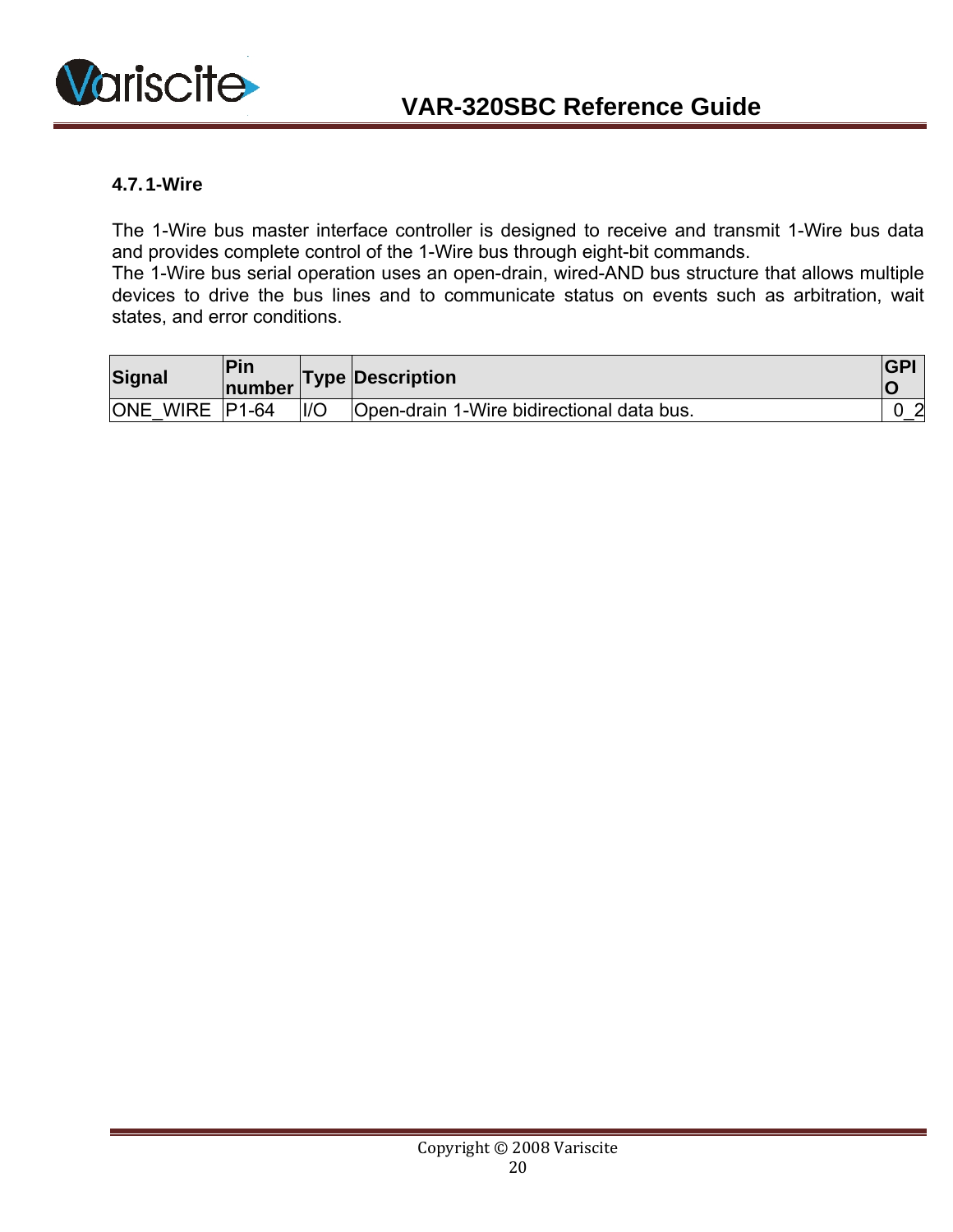<span id="page-20-0"></span>

#### **4.8. Camera Interface**

The Quick Capture Interface is intended for use in a PDA or mobile phone product that requires image-capture capability.

The PXA320 processor supports a variety of operating modes, data widths, formats, and clocking schemes.

Some common usage scenarios include:

- Capturing simple still images, sharing images using email, and sending images to a web photo finisher
- Using images for "pictures-as-information"
- Capturing video clips
- Providing a two-way video conference
- Performing "text imaging" (scanner/OCR)

- Supported vertical and horizontal resolutions of:
	- $-176 \times 144$
	- 352 x 288
	- 320 x 240
	- 640 x 480
	- 1280 x 1024
	- 1600 x 1200
	- 2048 x 1536
	- 2048 x 2048
	- 2560 x 2048
- Programmable sensor clock output from 187 kHz to 52 MHz
- Pixel clock received from 187 kHz to 52 MHz
- Programmable interrupts for FIFO overflow, end of line, and end of frame
- Support for 8- and 10-bit RAW (RGGB, CMYG, etc.) capture modes
- Support for master-mode operation
- Programmable interface timing signals for external synchronization signaling
- Preprocessed YCbCr 4:2:2 planar-capture mode
- RAW (RGGB, CMYG) capture modes:
	- Support for packing of 8- and 10-bit RAW pixel data up to 2560x2048
	- Pixel processing preview chain supporting up to 1280x1024 resolution (SXGA)
- Three programmable 64-element look-up-tables (LUT)
	- Three independent mapping functions,  $(fR(x), fG(x))$ , and  $fR(x)$ , supported
	- Companding from 10-bit to 8-bit RAW data
	- Programmable black-level clamp (BLC) offset
- Histogram unit generates statistics for image data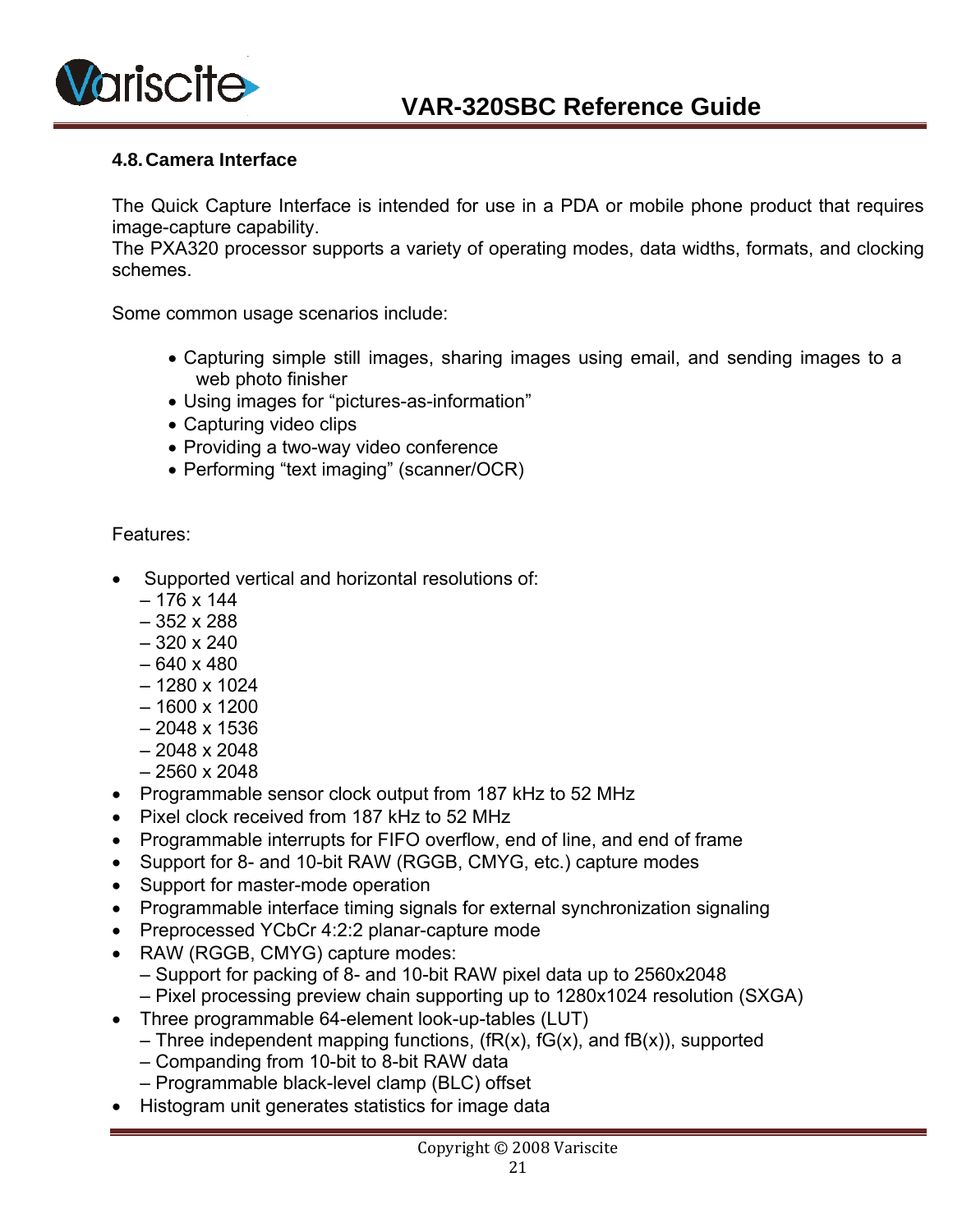

- Performs statistics on 8- or 10-bit data
- Incrementer saturates to avoid rollovers
- Supports up to 64 K pixels, (216) per data value
- Can perform statistics on 8-bit or 10-bit data stream with 32-bit result
- Dead-pixel substitution unit supports sensor resolutions up to 2560x2048 – Up to 128 pixels of any color can be substituted
- Scaling support for 2:1 /4:1 image resizing for RAW RGGB or YCbCr 4:2:2 image data – Preprocessed YCbCr 2:1 and 4:1 scaling provided up to 704x576 resolution – RAW RGGB 2:1 up to 704x576 resolution and 4:1 scaling provided up to 1280x1024 resolution
- Color-management support for RAW digital viewfinder and video-clip capture
- Programmable coefficients for 3x3 matrix multiplication for color and tone correction
- Programmable coefficients for color space conversion from RGB to YCbCr 4:2:2

| <b>Signal</b>  | Pin number Type    |      | <b>Description</b>                               | GPIO |  |
|----------------|--------------------|------|--------------------------------------------------|------|--|
| CIF DD0        | P <sub>1-66</sub>  |      | Quick Capture Interface Data Signal              | 49   |  |
| CIF DD1        | P <sub>1-68</sub>  |      | Quick Capture Interface Data Signal              | 50   |  |
| CIF DD2        | P <sub>1</sub> -70 |      | Quick Capture Interface Data Signal              | 51   |  |
| CIF DD3        | P <sub>1</sub> -72 |      | Quick Capture Interface Data Signal              | 52   |  |
| CIF DD4        | P <sub>1</sub> -76 |      | Quick Capture Interface Data Signal              | 53   |  |
| CIF DD5        | P <sub>1</sub> -78 |      | Quick Capture Interface Data Signal              | 54   |  |
| CIF DD6        | P <sub>1-80</sub>  |      | Quick Capture Interface Data Signal              | 55   |  |
| CIF DD7        | P <sub>1</sub> -82 |      | Quick Capture Interface Data Signal              | 56   |  |
| <b>CIF DD8</b> | P <sub>1-84</sub>  |      | Quick Capture Interface Data Signal              | 57   |  |
| CIF DD9        | P <sub>1-96</sub>  |      | Quick Capture Interface Data Signal              | 58   |  |
| CIF MCLK P1-88 |                    |      | Quick Capture Interface Master Clock Signal      | 59   |  |
| CIF PCLK P1-90 |                    | O    | Pixel clock                                      | 60   |  |
| CIF LV         | P <sub>1</sub> -92 | $II$ | Quick Capture Interface Line Synchronization 61  |      |  |
|                |                    |      | Signal - Horizontal sync signal                  |      |  |
| CIF FV         | P <sub>1-94</sub>  | I/O  | Quick Capture Interface Frame Synchronization 62 |      |  |
|                |                    |      | Signal - Vertical sync signal                    |      |  |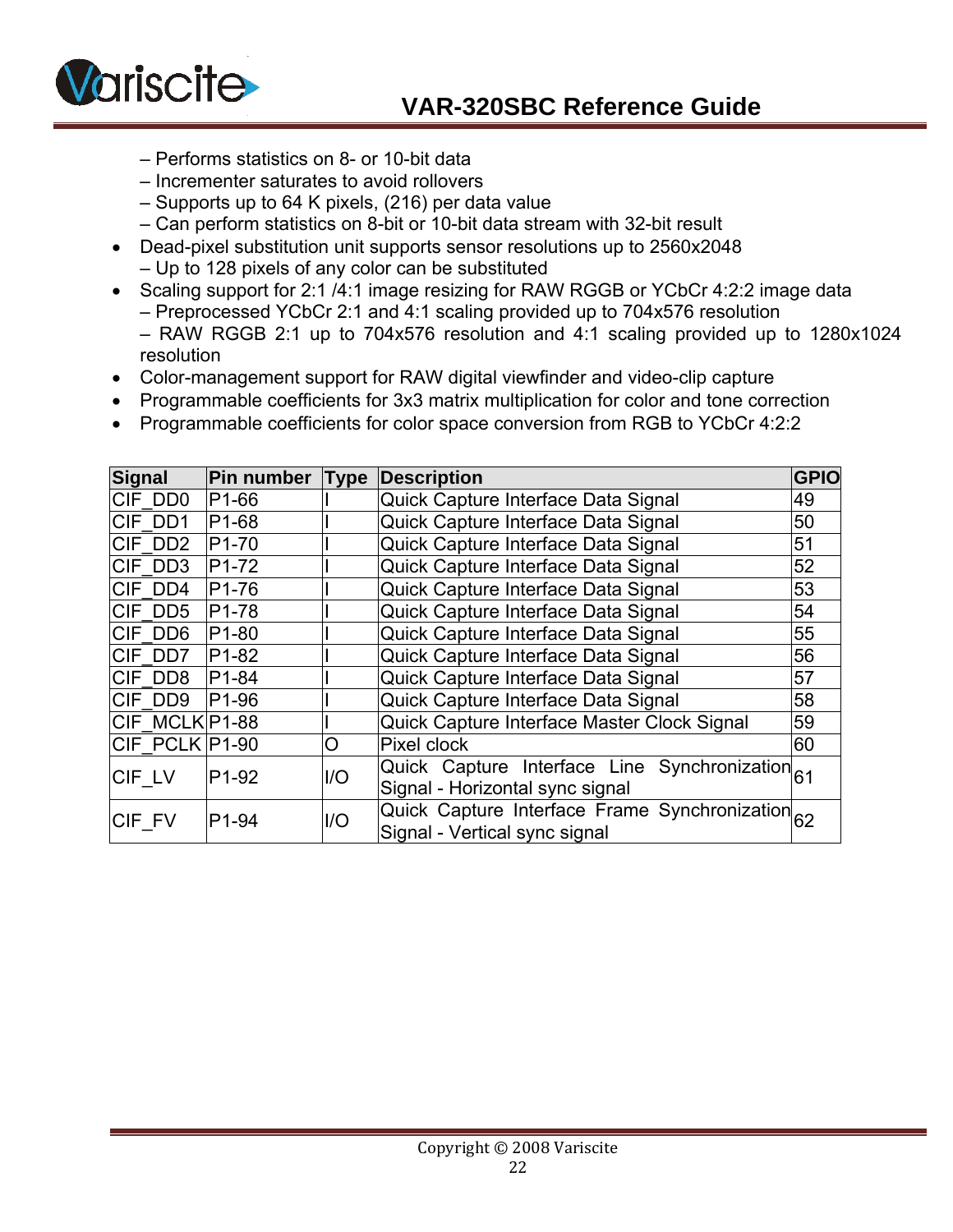<span id="page-22-0"></span>

#### **4.9. PWM**

The VAR-320SBC outputs 2 of the 4 PXA320 processor's pulse-width modulator (PWM) pins. Each can be configured to generate periodic output signals. Configuration of the PWMs is accomplished through software and is described in detail in Marvell® PXA320 Processor Serial Controller Configuration Developers Manual, Vol. IV, "Section 9:Pulse-Width Modulator Controller".

|                   | Signal Pin number Type Description |                                         | <b>IGPIO</b> |
|-------------------|------------------------------------|-----------------------------------------|--------------|
| <b>PWM 0 P2-4</b> |                                    | Pulse-width modulated output signal 11  |              |
| PWM 1 P1-108      |                                    | Pulse-width modulated output signal  12 |              |

#### **4.10. Ethernet port**

The VAR-320SBC integrates one full-featured 10/100 Mbit Ethernet interface using Davicom DM9000B Ethernet controller.

- Fully compliant with IEEE 802.3/802.3u standards
- Integrated Ethernet MAC and PHY
- 10BASE-T and 100BASE-TX support
- Full- and Half-duplex support
- Full-duplex flow control
- Backpressure for half-duplex flow control
- Preamble generation and removal
- Automatic 32-bit CRC generation and checking
- Automatic payload padding and pad removal
- Auto-negotiation
- Automatic polarity detection and correction

| <b>Signal</b> | Pin number               | <b>Type</b> | <b>Description</b>                             |
|---------------|--------------------------|-------------|------------------------------------------------|
| TPI_N         | P <sub>1</sub> -3        |             | <b>Ethernet Twisted Pair Receive Negative</b>  |
| TPI_P         | $P1-1$                   |             | <b>Ethernet Twisted Pair Receive Positive</b>  |
| TPO P         | $P1-2$                   | O           | <b>Ethernet Twisted Pair Transmit Positive</b> |
| <b>TPON</b>   | $P1-4$                   |             | <b>Ethernet Twisted Pair Transmit Negative</b> |
| nLINK ACK     | $P1-6$                   |             | <b>LED, Activity Indicator</b>                 |
| nSPD 100      | $P1-5$                   |             | LED, Speed Indicator                           |
| <b>AGND</b>   | P1-8,10,12               | ΙO          | Analog GND for Ethernet magnetics              |
| ETH V 1P8V    | P <sub>1</sub> -16,18,20 | lO          | Analog 1.8v supply for Ext. Ethernet magnetics |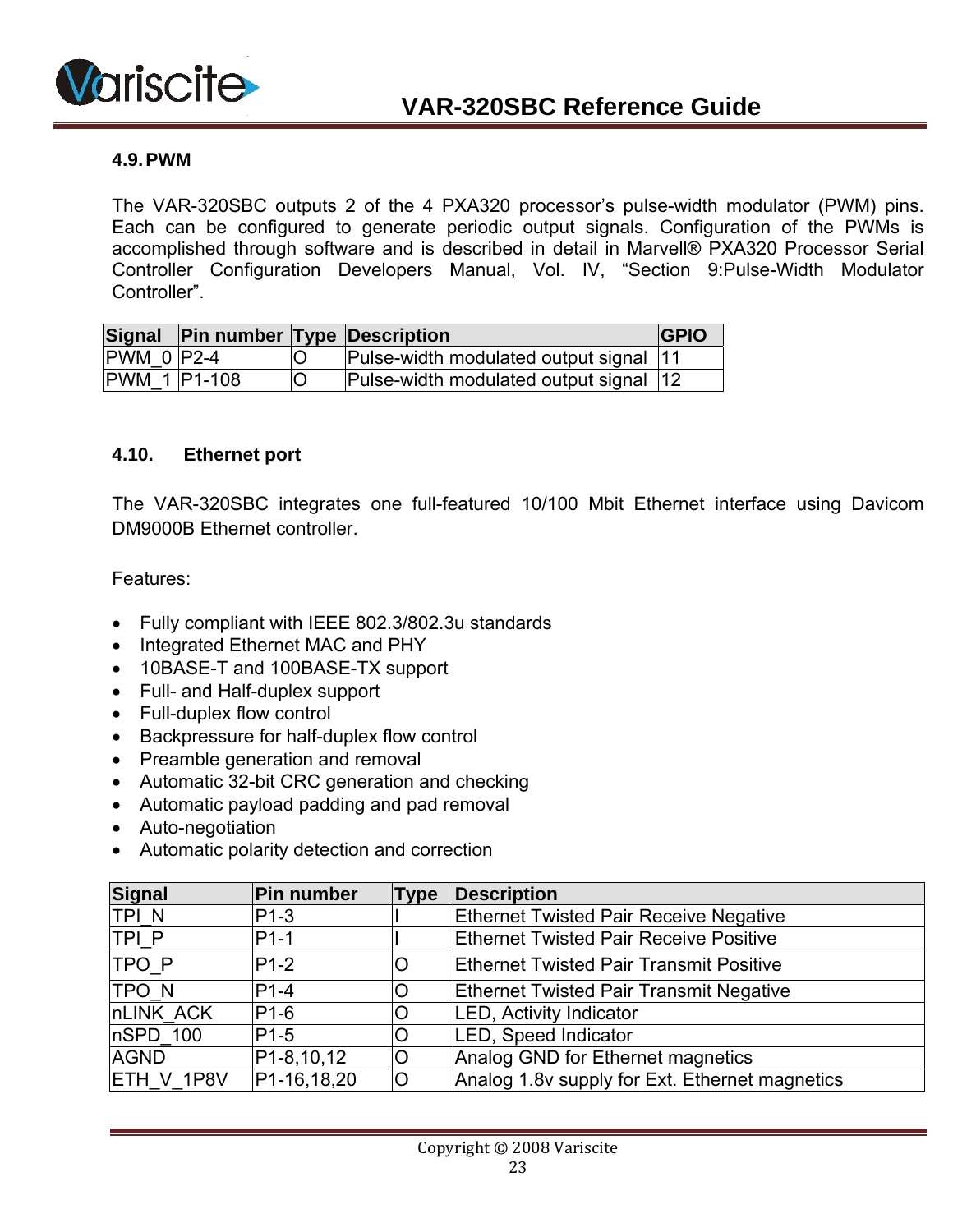<span id="page-23-0"></span>

#### **4.11. USB**

#### **4.11.1. USB 1.1 Full speed OTG and Client Controller**

The UDC supports 24 endpoints (Endpoint 0 plus 23 programmable endpoints). The UDC is a USB revision 1.1 compliant, full-speed device that operates half-duplex at a baud rate of 12 Mbps (as a slave only, not a host or hub controller).

| Signal             | <b>Pin number Type</b> |     | Description              |
|--------------------|------------------------|-----|--------------------------|
| USB OTG P   P1-136 |                        | 1/C | <b>IUSB OTG Positive</b> |
| USB OTG P          | P <sub>1</sub> -138    | 1/C | <b>USB OTG Negative</b>  |

#### **4.11.2. Universal Serial Bus Host Controller**

The Universal Serial Bus (USB) supports serial data exchanges between a host computer and a variety of simultaneously-accessible peripherals. The attached peripherals share USB bandwidth through a host-scheduled, token-based protocol. Peripherals can be attached, configured, used, and detached, while the host and other peripherals continue operation.

- USB Rev. 1.1 compatible
- Supports both low-speed and full-speed USB devices
- Open Host Controller Interface (OHCI) Rev 1.0a compatible
- Root hub supports three downstream ports

| Signal               | <b>Pin number</b> |                | <b>Type Description</b>                  |
|----------------------|-------------------|----------------|------------------------------------------|
| $ USBH N $ $ P2-64 $ |                   | $\overline{U}$ | USB Full Speed Host Port 1 Positive Line |
| USBH P               | IP2-66            | II/O           | USB Full Speed Host Port 1 Negative Line |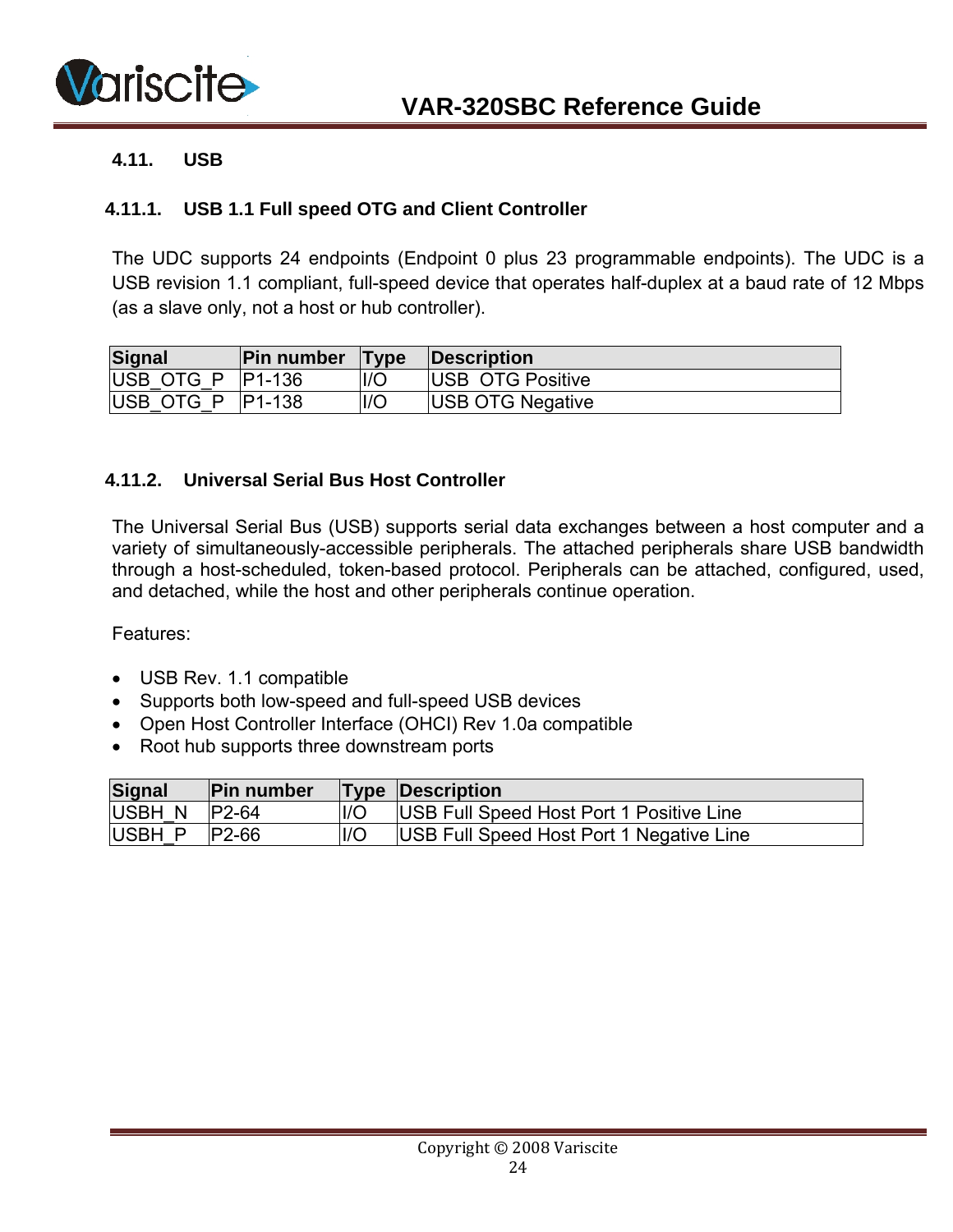

<span id="page-24-0"></span>

#### **Static Memory interface (Compact Flash, Nand flash, host-bus, SRAM, VLIO)**

- Connection to the DFI.
- Interface to SRAM-like devices, Variable Latency I/O (VLIO) devices, various types of XIP flash (including synchronous and asynchronous), and Compact Flash.
- NAND flash devices with NOR flash interfaces on the DFI. Read burst and write burst capabilities
- Support synchronous flash, asynchronous flash, SRAM, VLIO, and synchronous read/write flash-type companion chips on DFI.

| Signal            | Pin<br>number | Type                        | <b>Description</b>                                                   | <b>GPIO</b> |
|-------------------|---------------|-----------------------------|----------------------------------------------------------------------|-------------|
| DF IO 0           | P2-93         | I/O                         | Data bus                                                             | n/a         |
| DF IO 1           | P2-95         | I/O                         | Data bus                                                             | n/a         |
| DF IO 2           | P2-97         | $\overline{1/O}$            | Data bus                                                             | n/a         |
| <b>DF 10 3</b>    | P2-99         | I/O                         | Data bus                                                             | n/a         |
| DF IO 4           | P2-101        | I/O                         | Data bus                                                             | n/a         |
| <b>DF 10 5</b>    | P2-105        | I/O                         | Data bus                                                             | n/a         |
| DF IO 6           | P2-107        | I/O                         | Data bus                                                             | n/a         |
| DF IO 7           | P2-109        | I/O                         | Data bus                                                             | n/a         |
| DF IO 8           | P2-111        | I/O                         | Data bus                                                             | n/a         |
| DF IO 9           | P2-113        | $\overline{1}/\overline{O}$ | Data bus                                                             | n/a         |
| DF IO<br>10       | P2-117        | I/O                         | Data bus                                                             | n/a         |
| DF IO<br>11       | P2-119        | I/O                         | Data bus                                                             | n/a         |
| DF IO<br>12       | P2-121        | I/O                         | Data bus                                                             | n/a         |
| DF IO<br>13       | P2-123        | I/O                         | Data bus                                                             | n/a         |
| 14<br>DF IO       | P2-125        | I/O                         | Data bus                                                             | n/a         |
| <b>DF 10 15</b>   | P2-129        | I/O                         | Data bus                                                             | n/a         |
| DF BA 0           | P2-57         | O                           | DFI bus address 0                                                    | n/a         |
| DF BA 1           | P2-59         | O                           | DFI bus address 1                                                    | n/a         |
| DF BA 2           | P2-61         | $\overline{O}$              | DFI bus address 2                                                    | n/a         |
| DF BA 3           | P2-63         | O                           | DFI bus address 3                                                    | n/a         |
| DF_ALE_NWE        | P2-53         | O                           | Output write enable for static memory, muxed with DF<br>ALE signal   | n/a         |
| DF_CLE_NOE        | P2-51         | O                           | Output enable for static memory, muxed with DF CLE<br>n/a<br>signal. |             |
| $nCS_2$           | P2-98         | O                           | Chip select for static memory on the data flash<br>interface.        |             |
| <b>nXCVREN</b>    | P2-49         | $\overline{O}$              | External transceiver enable, Data flash interface                    | n/a         |
| BE <sub>0</sub> N | P2-72         | O                           | Data byte enable.<br>BE0 N corresponds to DF IO<7:0>                 | n/a         |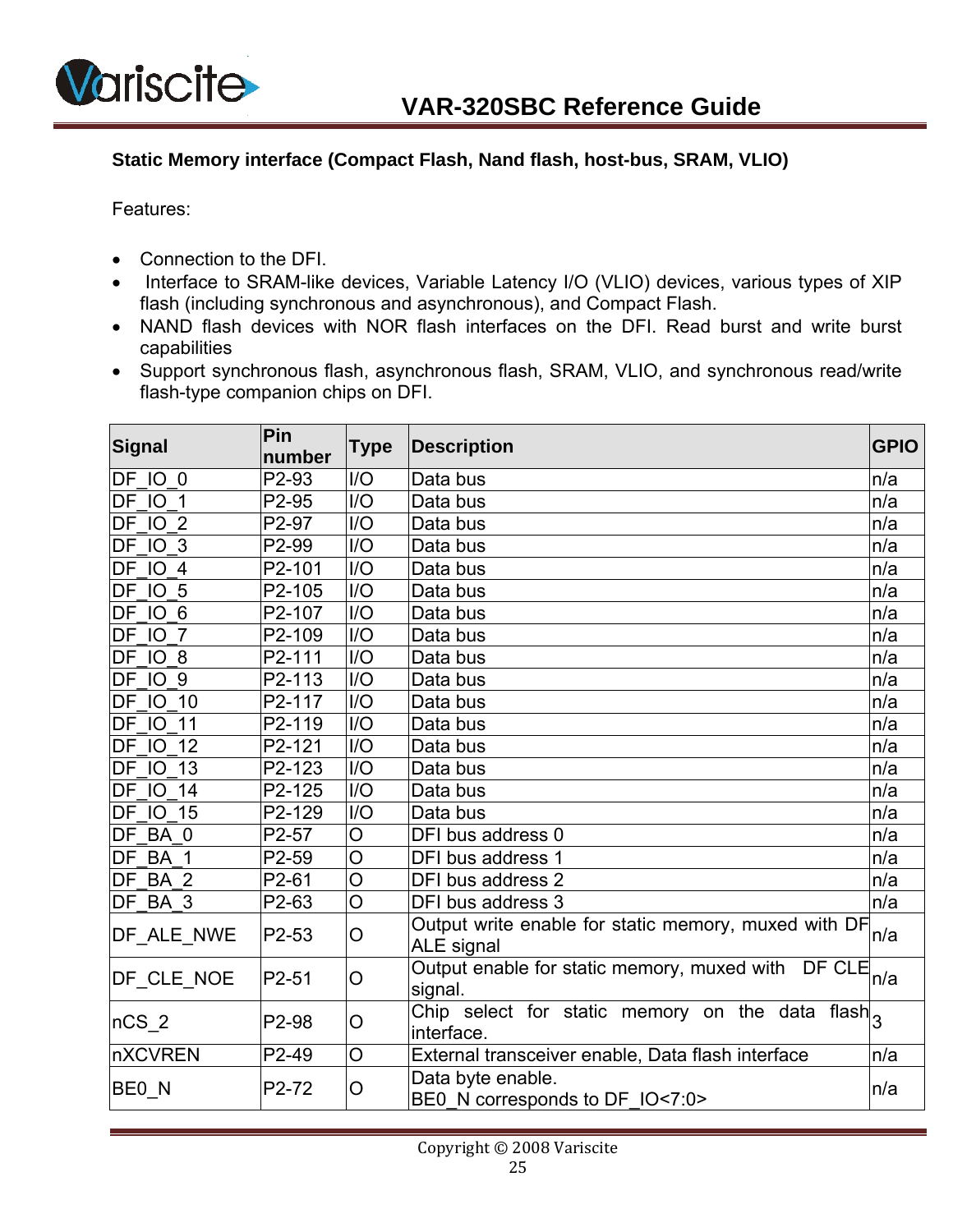

| <b>IBE1 N</b>    | P2-80  | $\overline{\mathsf{C}}$ | Data byte enable.<br>$ BE1 \rangle$ N corresponds to DF $ O < 8:15$ | ln/a |
|------------------|--------|-------------------------|---------------------------------------------------------------------|------|
| <b>ILLA N</b>    | P2-69  | IC                      | <b>IDFIO Lower address latch</b>                                    |      |
| <b>LUA</b><br>-N | IP2-71 |                         | <b>DFIO Upper address latch</b>                                     |      |

### **Compact Flash specific:**

| <b>Signal</b>    | Pin number          |   | <b>Type Description</b>                          | GPIO |
|------------------|---------------------|---|--------------------------------------------------|------|
| CF nPIOR P2-83   |                     | O | Card interface I/O space output enable           |      |
| CF nPIOW P2-85   |                     |   | Card interface I/O space write enable            |      |
| CF nIOIS16 P2-87 |                     |   | $ 0 = 16$ -bit I/O space, $1 = 8$ -bit I/O space |      |
| CF nPWAIT P2-89  |                     |   | Card interface input for inserting wait states.  |      |
| CF RESET P2-112  |                     |   | CF card reset                                    | ln/a |
| ICF BVD1         | P <sub>2</sub> -116 |   | CF card BVD1                                     | ln/a |
| CF RDY           | $ P2-118 $          |   | <b>ICF RDY</b>                                   | ln/a |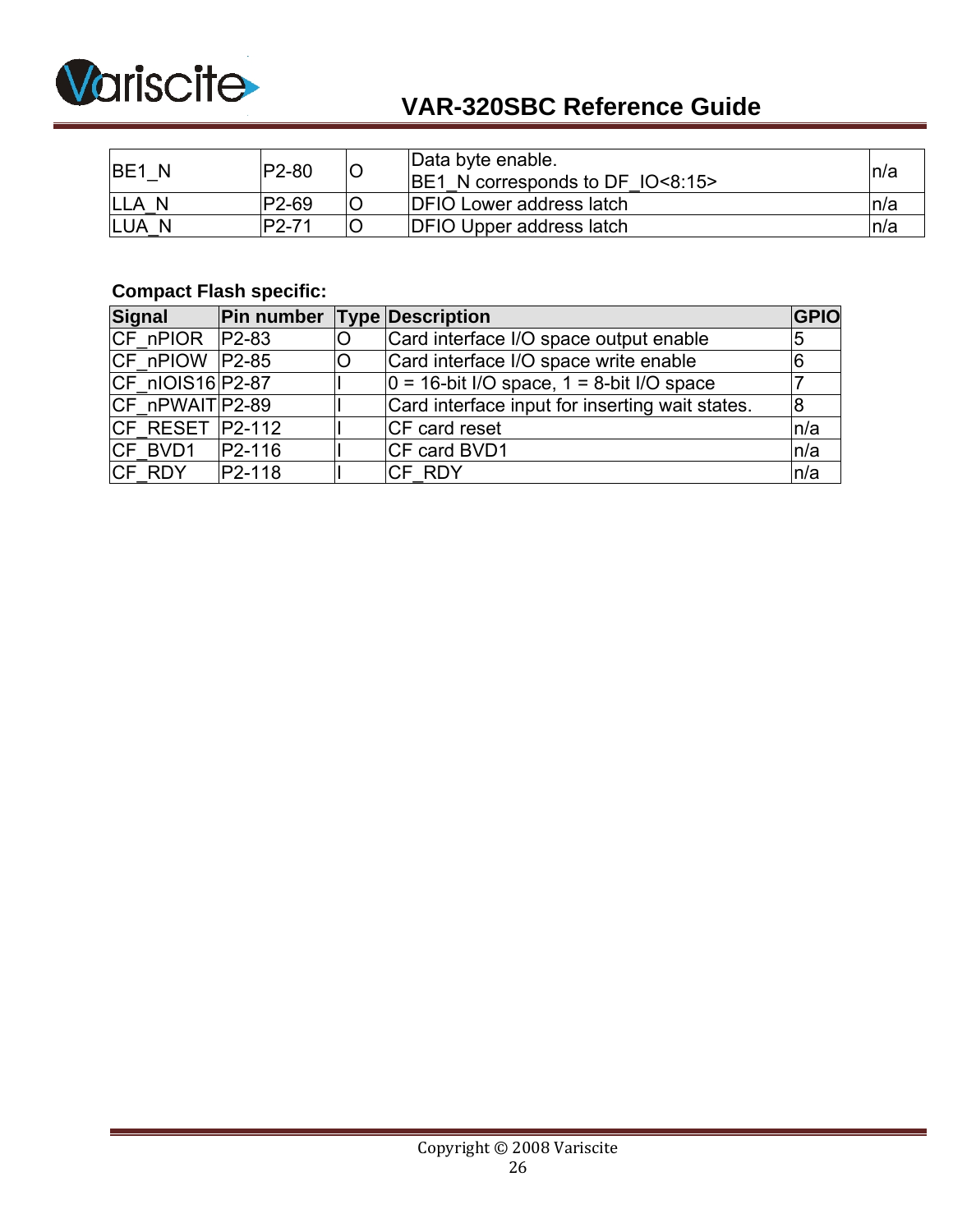<span id="page-26-0"></span>

#### **4.12. Power**

\*See also Chapter 5: Power supply and management

#### **Power signals:**

| <b>Signal</b>                   | Pin number                                                                                                          | <b>Type</b> | <b>Description</b>                                                                                                                           |
|---------------------------------|---------------------------------------------------------------------------------------------------------------------|-------------|----------------------------------------------------------------------------------------------------------------------------------------------|
| PWR_EN                          | P <sub>1</sub> -52                                                                                                  | O           | Active-high output from the PXA320 processor (input<br>to the PMIC), which enables the low-voltage core and<br>internal SRAM power supplies. |
| SYS_EN                          | P1-54                                                                                                               | O           | Active-high output from the PXA320 processor which<br>enables the system (high-voltage) power supplies                                       |
| RESET IN N                      | P2-20                                                                                                               |             | Master reset input (active low) to force complete<br>system reset                                                                            |
| <b>RESET OUT N</b>              | P2-124                                                                                                              |             | Reset out line from PXA320 to peripheral devices                                                                                             |
| <b>nONKEY</b>                   | $P2-22$                                                                                                             |             | On switch activates the LP3972 PMIC.                                                                                                         |
| <b>EXT WAKEUP1</b>              | P2-40                                                                                                               |             | Wake-up signal from Deep-Sleep                                                                                                               |
| VDD DDR EXT                     | P1-34,36                                                                                                            |             | DDR 1.8V supply for Deep-sleep                                                                                                               |
| <b>BACKUP</b><br><b>BATTERY</b> | P2-46,48                                                                                                            |             | Backup battery charger output                                                                                                                |
| V_BATT                          | P1:<br>7,19,31,43,55,6<br>7,79,91,103,11<br>5, 127, 139.<br>P2:<br>7, 19, 31, 43, 55, 6<br>7,79,91,103,11<br>5,127. |             | VAR-320SBC single DC-IN supply voltage.<br>Voltage range: $3.3v - 4.8v$                                                                      |
| <b>GND</b>                      | P1:<br>8,14,26,38,50,6<br>2,74,86,98,110,<br>122,134<br>P2:<br>2, 14, 26, 38, 50, 6<br>2,74,86,110,12<br>2,134      |             |                                                                                                                                              |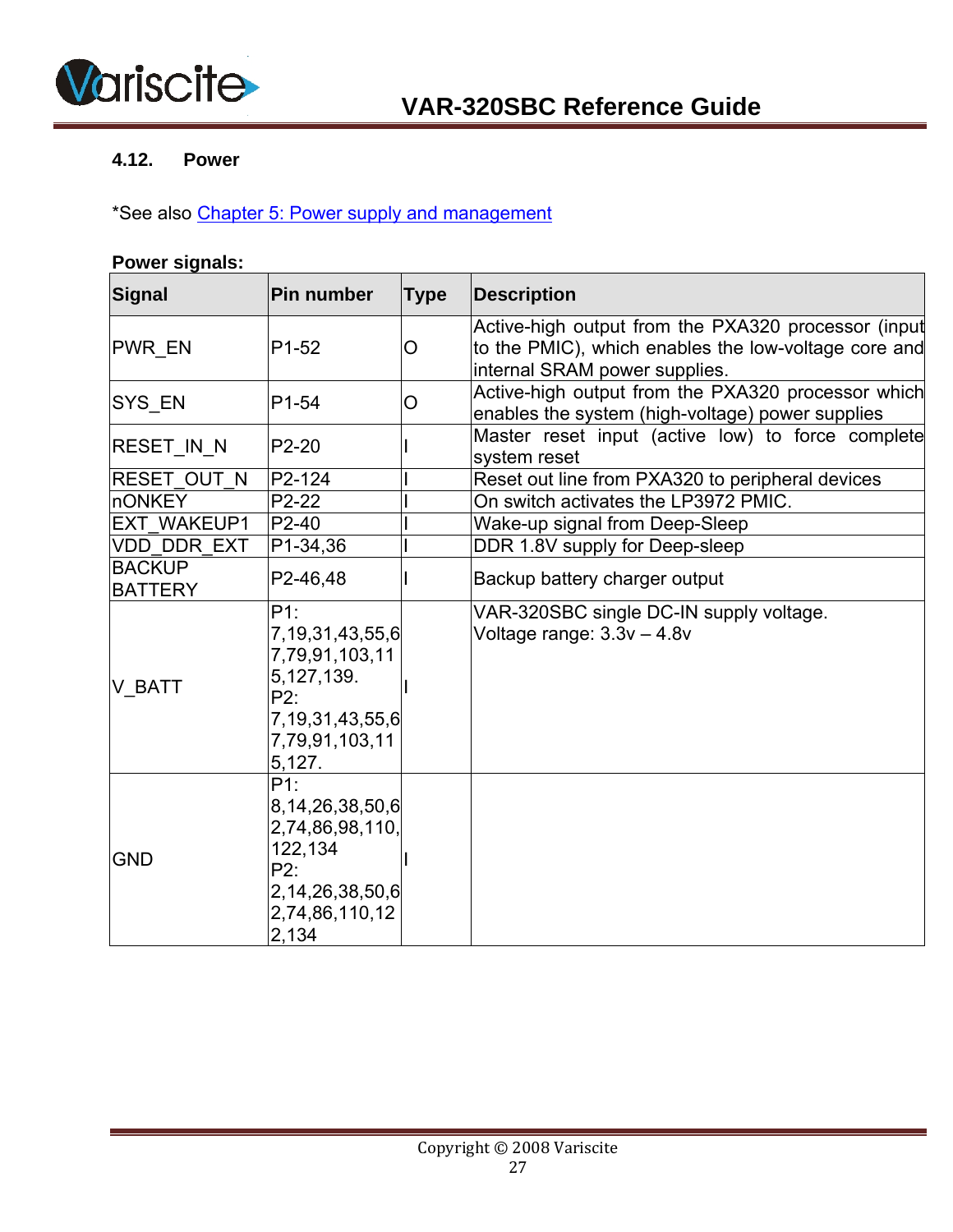<span id="page-27-0"></span>

#### **4.13. Audio**

The VAR-320SBC uses the Wolfson WM9705 Audio codec

| <b>Audio signals:</b> |                    |   |                                      |  |  |  |  |  |
|-----------------------|--------------------|---|--------------------------------------|--|--|--|--|--|
| <b>Signal</b>         | Pin number         |   | <b>TypeDescription</b>               |  |  |  |  |  |
| CODEC MONO OUT P1-47  |                    |   | Loudspeaker mono output for Ext. Amp |  |  |  |  |  |
| <b>HP LOUT</b>        | P <sub>2</sub> -82 | O | Headphones, Right.                   |  |  |  |  |  |
| HP ROUT               | P <sub>2</sub> -84 | O | Headphones, Left.                    |  |  |  |  |  |
| <b>CODEC LINEOUTL</b> | $P2-32$            | Ο | Codec audio line out L               |  |  |  |  |  |
| <b>CODEC LINEOUTR</b> | $P2-34$            | O | Codec audio line out R               |  |  |  |  |  |
| CODEC MIC             | P2-131             |   | Audio codec mic in                   |  |  |  |  |  |
| CODEC BIAS            | P2-133             | O | Audio codec mic bias voltage         |  |  |  |  |  |
| <b>AUD GND</b>        | P2-135,137,139O    |   | Audio low noise output GND for MIC   |  |  |  |  |  |

#### Copyright © 2008 Variscite 28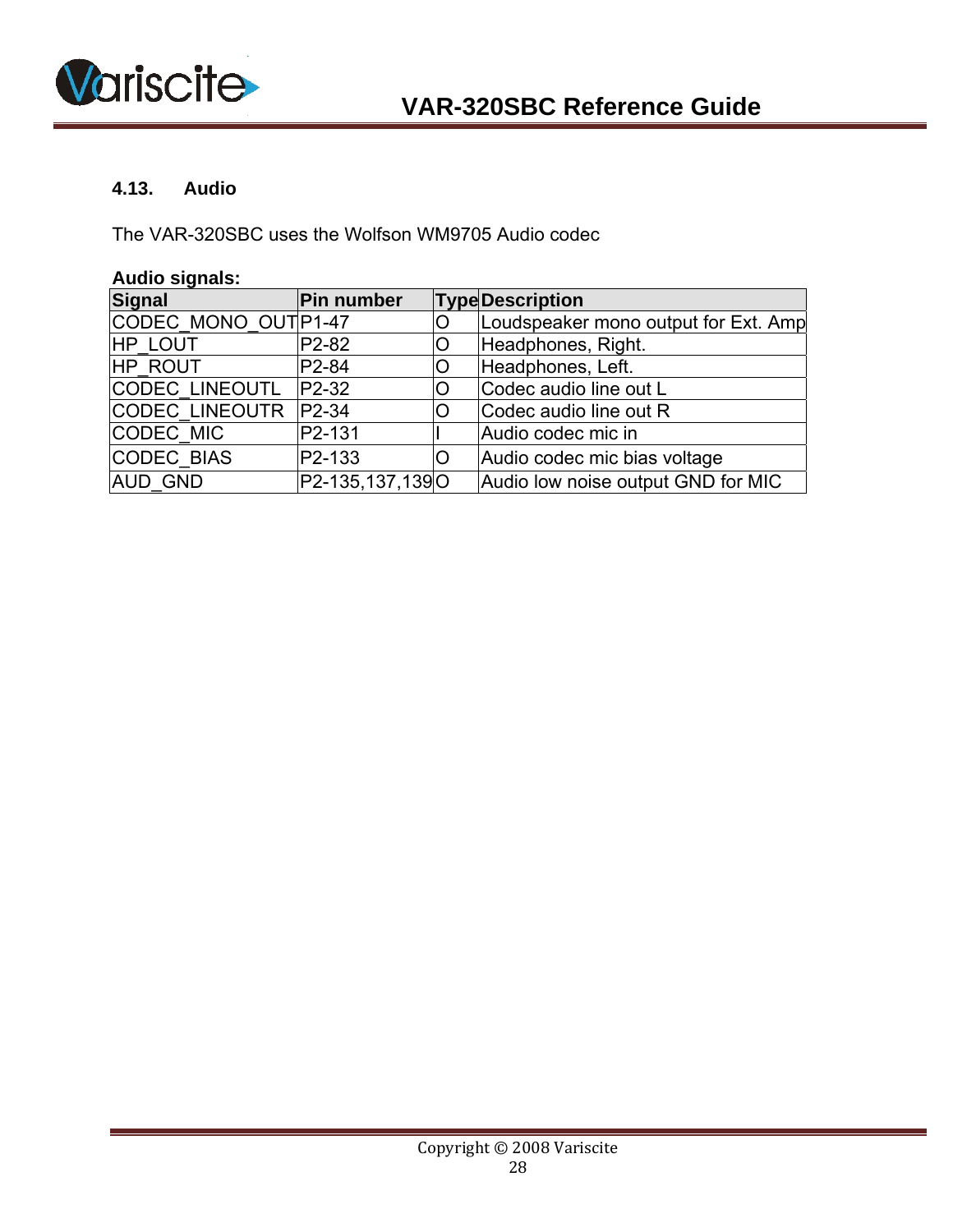<span id="page-28-0"></span>

#### **4.14. I2C Bus**

The PXA320 processor has two I2C peripherals: the standard I2C interface and the Power I2C interface.

The standard I2C bus serves as the PXA320 processor interface to other I2C peripherals and microcontrollers, as well as a method of managing system functions. The standard I2C bus allows the PXA320 processor to serve as a master and slave device residing on the I2C bus. Control and status information is relayed through a set of memory-mapped registers.

The Power I2C interface contains a subset of the standard I2C interface and is dedicated for connection to an external voltage regulator for hard coded power management communication. If PWR\_EN or SYS\_EN change state (for example during a power state change), the appropriate I2C commands are transmitted to the PMIC as well. No configuration or software interaction is required. The Power I2C interface cannot be used as a general- purpose I2C interface. *The Power I2C is used internally by the VAR-320SBC and cannot be used by the user.* 

The standard I2C has a standard bus speed of 100 kbps and a fast-mode operation of 400 kbps.

| <u>DOULL SURE AND SULL INTERFERITE INTENTIONS DUTIES OF INTERFERING IN A TESTING OF DUTIES OF INTERFERING IN A T</u> |                                    |     |                                               |  |  |  |  |  |
|----------------------------------------------------------------------------------------------------------------------|------------------------------------|-----|-----------------------------------------------|--|--|--|--|--|
| <b>Signal</b>                                                                                                        | <b>Pin number</b> Type Description |     |                                               |  |  |  |  |  |
| <b>SDA</b>                                                                                                           | P1-60                              | 1/O | Serial data for the standard I2C controller.  |  |  |  |  |  |
| <b>SCL</b>                                                                                                           | P <sub>1-61</sub>                  | IC  | Serial clock for the standard I2C controller. |  |  |  |  |  |

 $*$ Both CDA and COL lines are internally pulled up with a 1.2k resistante 3.3v.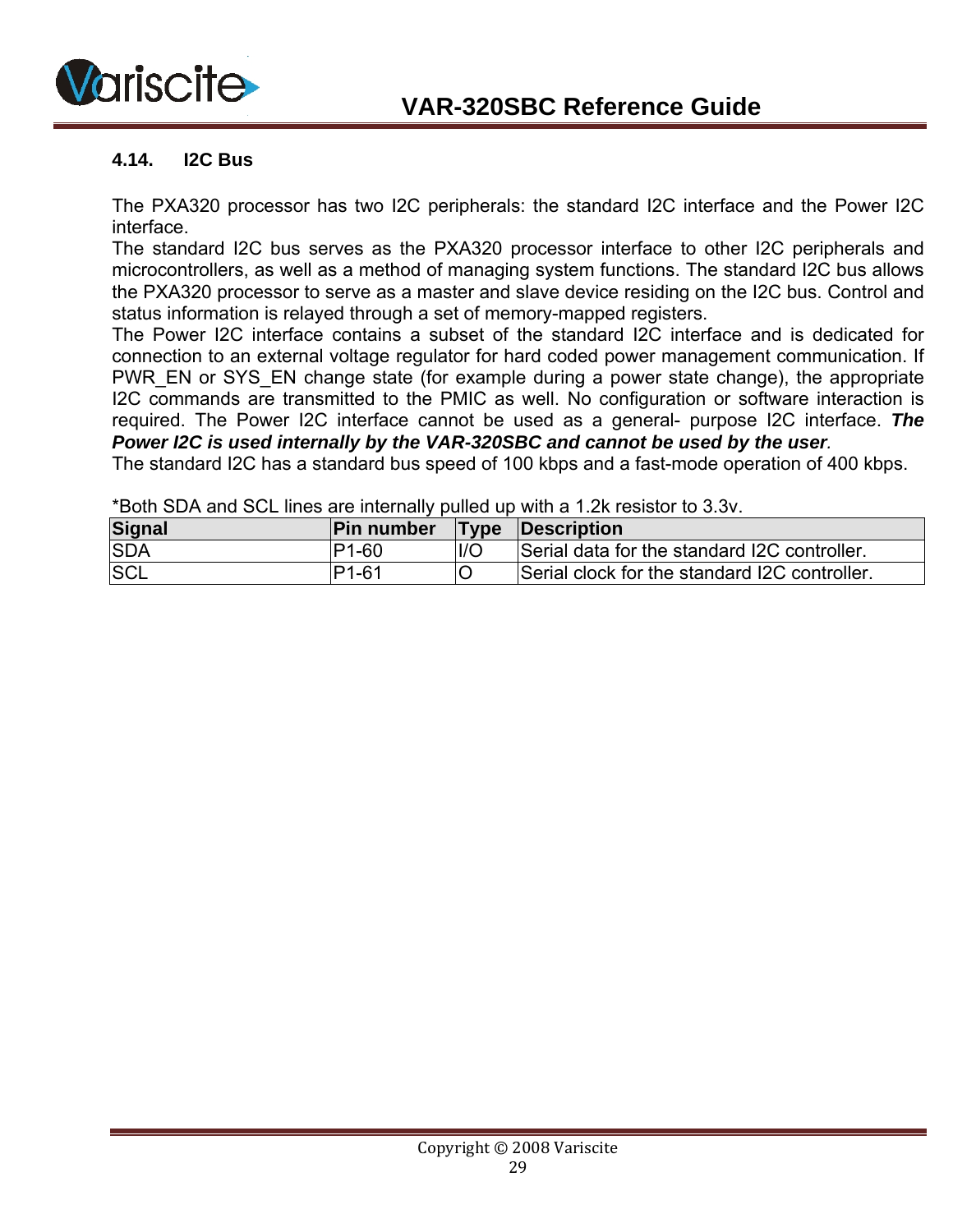<span id="page-29-0"></span>

### **5. Power supply and management**

#### **5.1. Power Supply**

The VAR-320SBC can operate from a single 3.3v - 4.8v DC supply. Voltage supply can be connected directly to a Lio-ion battery, or external regulated DC supply. The single DC supply must be connected to all V\_BATT net pins:

V BATT pins: P1 :7,19,31,43,55,67,79,91,103,115,127,139. P2 : 7,19,31,43,55,67,79,91,103,115,127,135

V BATT is connected directly to the National LP3972 PMIC which provides stable, low-noise supplies for all core voltage domains, with additional regulators for supplying peripheral ICs. All supplies are fed by high-performance, low-dropout (LDO) voltage regulators.

Three high-efficiency DC-DC buck converters provide high-current, low-voltage supplies to the processor core and memory. The main converter features Dynamic Voltage Management (DVM), with programmable voltage and slew rate control.

#### **5.2. Power consumption**

VAR-320SBC power consumption depends on the active components and peripherals.

BSP implements Dynamic Voltage Management. Core changes its own frequency / Voltage according to CPU usage percentage. Frequency / Voltage control is automatic when enabled.

VAR-320SBC basic configuration:

- 9 Marvell™ PXA320 624 MHz processor.
- $\checkmark$  1Gbit NAND flash.
- $\checkmark$  128MB DDR SDRAM.
- $\checkmark$  3 UARTS
- $\checkmark$  I2C
- $\checkmark$  TOUCHSCREEN
- $\checkmark$  SRAM turned off after boot sequence.

#### Test conditions. DC\_IN, V\_BATT = 4v

| Power loading configuration                       | <b>Typical</b>       |
|---------------------------------------------------|----------------------|
| VAR-320SBC basic configuration, running at 624mhz | 0.9Watt              |
| VAR-320SBC basic configuration, running at 406mhz | 0.85W <sub>att</sub> |
| VAR-320SBC basic configuration, running at 104mhz | 0.75W <sub>att</sub> |
| Deep-sleep                                        | $3 \text{ mW}$       |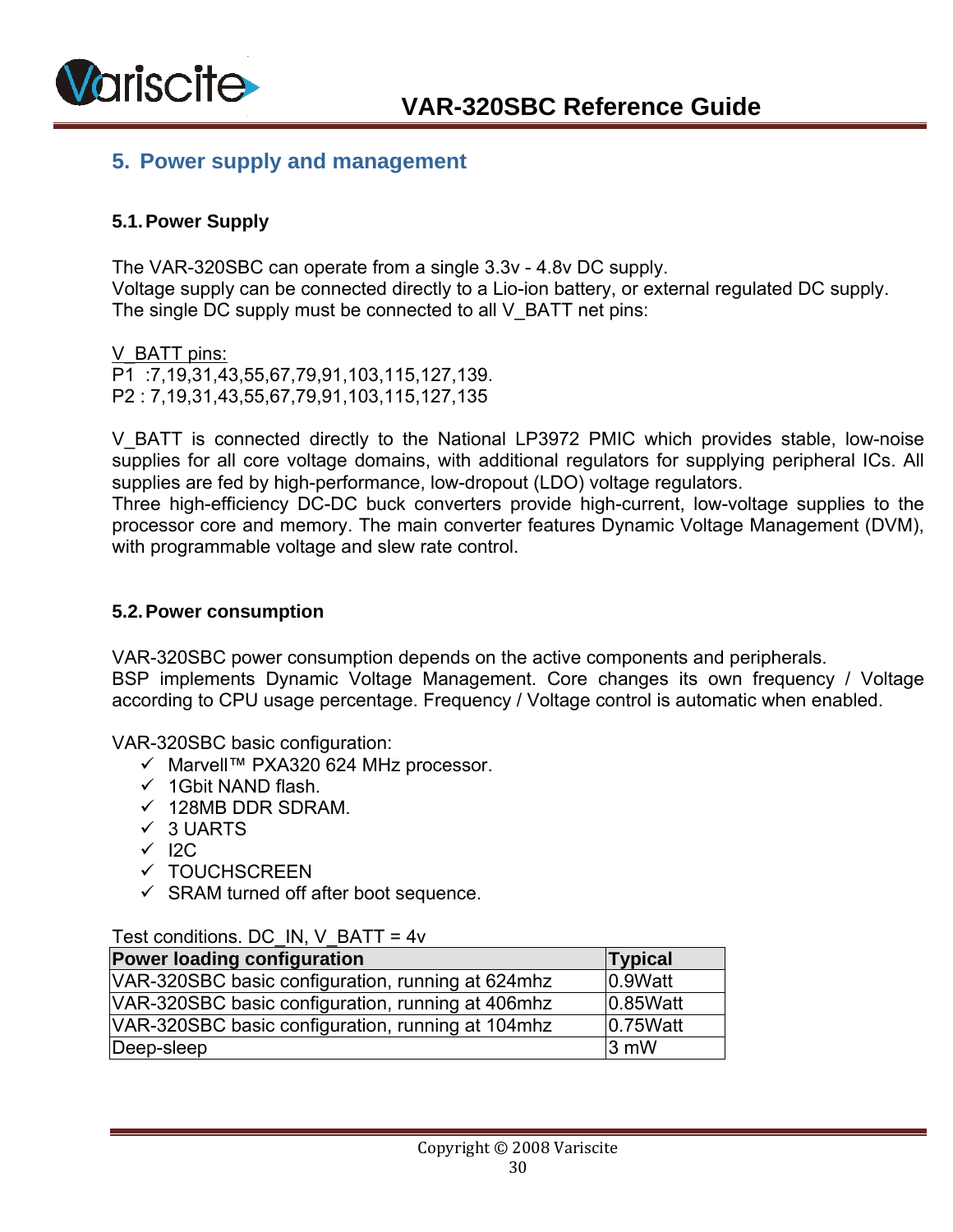<span id="page-30-0"></span>

# **6. Connectors**

### **6.1. P1**

| Pin<br>num              | <b>Signal</b>          | <b>Type</b>      | <b>Description</b>                             | <b>GPIO</b>     |
|-------------------------|------------------------|------------------|------------------------------------------------|-----------------|
| $\mathbf 1$             | TPI P                  | O                | <b>Ethernet Twisted Pair Receive Positive</b>  | n/a             |
| $\overline{2}$          | TPO P                  |                  | <b>Ethernet Twisted Pair Transmit Positive</b> | n/a             |
| 3                       | TPI N                  | O                | <b>Ethernet Twisted Pair Receive Negative</b>  | n/a             |
| $\overline{\mathbf{4}}$ | TPO <sub>N</sub>       |                  | <b>Ethernet Twisted Pair Transmit Negative</b> | n/a             |
| 5                       | nSPD 100               | O                | LED, Activity Indicator                        | n/a             |
| $\overline{6}$          | nLINK ACK              | $\overline{0}$   | LED, Speed Indicator                           | n/a             |
| $\overline{7}$          | V BATT                 |                  |                                                | n/a             |
| $\overline{8}$          | <b>AGND</b>            | O                | Analog GND for Ethernet magnetics              | n/a             |
| $\overline{9}$          | $\overline{\text{NC}}$ |                  |                                                | n/a             |
| 10                      | <b>AGND</b>            | O                | Analog GND for Ethernet magnetics              | n/a             |
| 11                      | $\overline{\text{NC}}$ |                  |                                                | n/a             |
| $\overline{12}$         | <b>AGND</b>            |                  | Analog GND for Ethernet magnetics              | n/a             |
| 13                      | GPIO0                  | I/O              | General purpose IO pin                         | $\mathbf 0$     |
| $\overline{14}$         | $\overline{\text{NC}}$ |                  |                                                | n/a             |
| 15                      | GPIO1                  | I/O              | General purpose IO pin                         | $\mathbf{1}$    |
| 16                      | ETH V 1P8V             | $\overline{O}$   | Analog 1.8v for Ethernet magnetics             | 40              |
| 17                      | GPIO16                 | $\overline{1/O}$ | General purpose IO pin                         | 16              |
| $\overline{18}$         | ETH_V_1P8V             | $\mathsf O$      | Analog 1.8v for Ethernet magnetics             | $\overline{34}$ |
| 19                      | V BATT                 |                  |                                                | n/a             |
| $\overline{20}$         | ETH V 1P8V             |                  | Analog 1.8v for Ethernet magnetics             | 39              |
| $\overline{21}$         | <b>NC</b>              |                  |                                                | n/a             |
| $\overline{22}$         | BT TXD                 | O                | BT UART TXD                                    | 111             |
| $\overline{23}$         | $\overline{\text{NC}}$ |                  |                                                | n/a             |
| $\overline{24}$         | <b>BT RXD</b>          |                  | BT UART RXD                                    | 110             |
| 25                      | NC                     |                  |                                                | n/a             |
| $\overline{26}$         | <b>GND</b>             |                  |                                                | n/a             |
| $\overline{27}$         | <b>FFRXD</b>           |                  | <b>FFUART RXD</b>                              | 41              |
| 28                      | BT CTS                 |                  | BT UART CTS                                    | 112             |
| $\overline{29}$         | <b>FFTXD</b>           | O                | FFUART TXD                                     | 42              |
| 30                      | <b>BT RTS</b>          | $\circ$          | BT UART RTS                                    | 109             |
| 31                      | V BATT                 |                  |                                                | n/a             |
| $\overline{32}$         | <b>NC</b>              |                  |                                                | n/a             |
| 33                      | <b>FFDCD</b>           | I                | FFUART DCD                                     | 44              |
| $\overline{34}$         | VDD_DDR_EXT            | $\bigcirc$       | DDR 1.8V supply for Deep-sleep                 | $\overline{37}$ |
| 35                      | <b>FFDTR</b>           | O                | DATA TERMINAL READY                            | 47              |
| 36                      | VDD_DDR_EXT            |                  | DDR 1.8V supply for Deep-sleep                 | 35              |
| $\overline{37}$         | <b>FFDSR</b>           |                  | FFUART DSR                                     | 45              |
| 38                      | <b>GND</b>             |                  |                                                | n/a             |
| 39                      | <b>FFCTS</b>           |                  | FFUART CTS                                     | 43              |
| 40                      | N.C.                   |                  |                                                |                 |
| 41                      | <b>FFRTS</b>           | O                | FFUART RTS                                     | 48              |
| 42                      | STD TXD                | $\circ$          | <b>ST UART TXD</b>                             | 107             |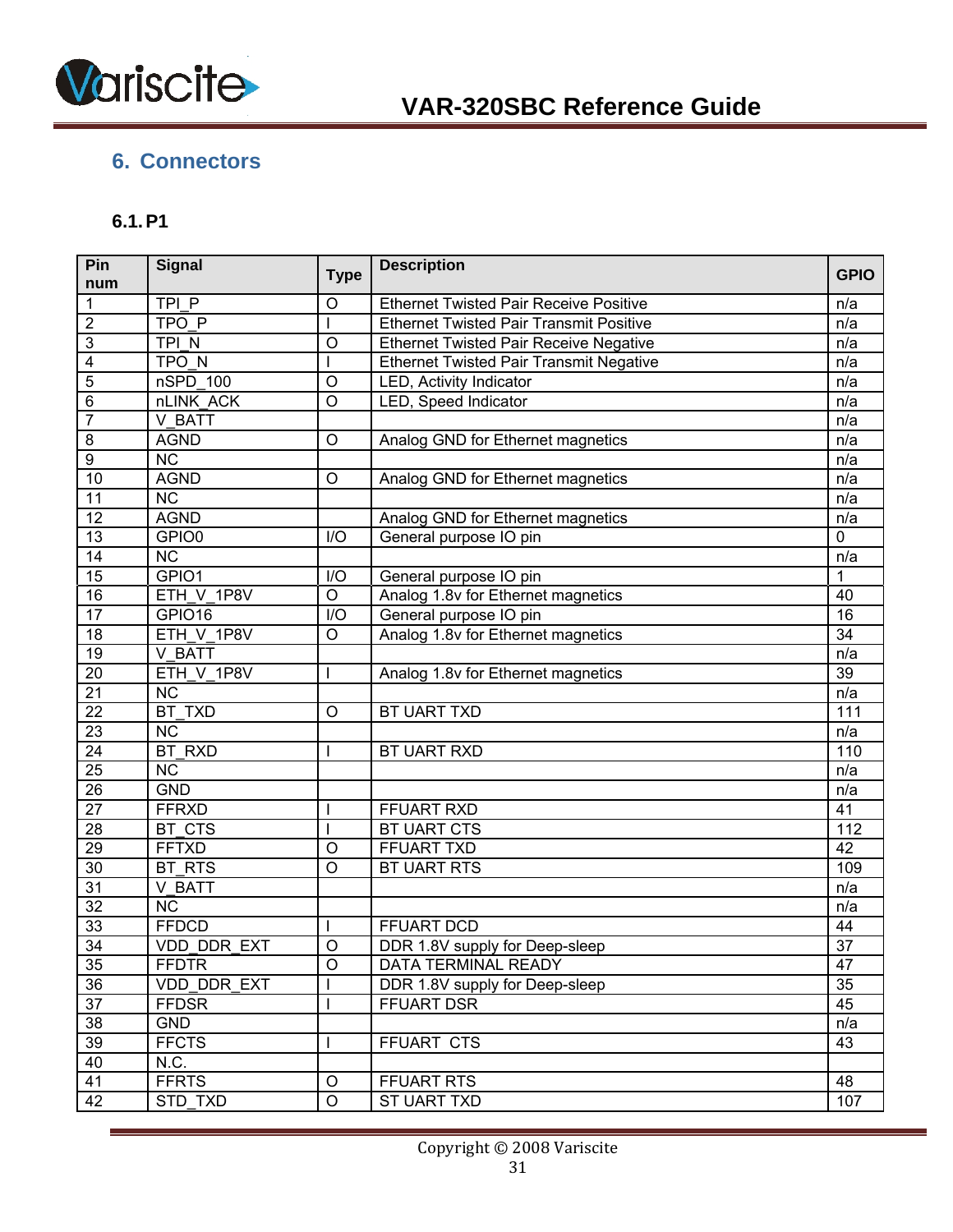

| 43              | V BATT                 |             |                                                                                   | n/a            |
|-----------------|------------------------|-------------|-----------------------------------------------------------------------------------|----------------|
| 44              | STD RXD                | O           | <b>ST UART RXD</b>                                                                | 108            |
| 45              | <b>FFRI</b>            |             | <b>FFUART RI</b>                                                                  | 46             |
| 46              | <b>GPIO126</b>         |             | General purpose IO pin                                                            |                |
| $\overline{47}$ | <b>CODEC MONO OUT</b>  |             | Loudspeaker mono output for external Amplifier                                    | n/a            |
| 48              | <b>GPIO127</b>         |             | General purpose IO pin                                                            | 127            |
| 49              | N.C.                   |             |                                                                                   |                |
| 50              | <b>GND</b>             |             |                                                                                   | n/a            |
| $\overline{51}$ | N.C.                   |             |                                                                                   |                |
| 52              | PWR_EN                 | $\circ$     | Active-high output, Enables low-voltage core and internal<br>SRAM power supplies. | n/a            |
| 53              | N.C.                   |             |                                                                                   |                |
| 54              | SYS EN                 | O           | Active-high output, enables system power supplies                                 | n/a            |
| 55              | V BATT                 |             |                                                                                   | n/a            |
| $\overline{56}$ | N.C.                   |             |                                                                                   | n/a            |
| 57              | GPIO78                 |             | General purpose IO pin                                                            | 78             |
| $\overline{58}$ | N.C.                   |             |                                                                                   | n/a            |
| 59              | GPIO76                 | I/O         | General purpose IO pin                                                            | 76             |
| 60              | I2C SDA                | I/O         | Serial data for the Standard I2C controller.                                      | n/a            |
| 61              | I2C SCL                | $\circ$     | Serial clock for the standard I2C controller.                                     | n/a            |
| 62              | <b>GND</b>             |             |                                                                                   | n/a            |
| 63              | GPIO88                 |             | General purpose IO pin                                                            | 88             |
| 64              | ONE WIRE               | I/O         | Open-drain 1-Wire bidirectional data bus.                                         | 0 <sub>2</sub> |
| 65              | GPIO75                 | I/O         | General purpose IO pin                                                            | 75             |
| 66              | CIF DD0                |             | Quick Capture Data Signal                                                         | 49             |
| 67              | V BATT                 |             |                                                                                   |                |
| 68              | CIF DD1                |             | Quick Capture Data Signal                                                         | 50             |
| 69              | <b>NC</b>              |             |                                                                                   |                |
| $\overline{70}$ | $CIF$ $DD2$            |             | Quick Capture Data Signal                                                         | 51             |
| 71              | <b>NC</b>              |             |                                                                                   | n/a            |
| 72              | CIF DD3                |             | Quick Capture Data Signal                                                         | 52             |
| $\overline{73}$ | $\overline{\text{NC}}$ |             |                                                                                   | n/a            |
| $\overline{74}$ | <b>GND</b>             |             |                                                                                   | n/a            |
| $\overline{75}$ | <b>NC</b>              |             |                                                                                   | n/a            |
| 76              | CIF DD4                |             | Quick Capture Data Signal                                                         | 53             |
| $\overline{77}$ | $\overline{\text{NC}}$ |             |                                                                                   | n/a            |
| 78              | CIF DD5                |             | Quick Capture Data Signal                                                         | 54             |
| 79              | V BATT                 |             |                                                                                   | n/a            |
| 80              | CIF DD6                |             | Quick Capture Data Signal                                                         | 55             |
| 81              | <b>NC</b>              |             |                                                                                   | n/a            |
| 82              | CIF DD7                |             | Quick Capture Data Signal                                                         | 56             |
| 83              | <b>NC</b>              |             |                                                                                   | n/a            |
| 84              | CIF DD8                |             | Quick Capture Data Signal                                                         | 57             |
| 85              | <b>NC</b>              |             |                                                                                   | n/a            |
| 86              | <b>GND</b>             |             |                                                                                   | n/a            |
| 87              | <b>NC</b>              |             |                                                                                   | n/a            |
| 88              | CIF MCLK               | $\circ$     | Quick Capture Master Clock Signal                                                 | 59             |
| 89              | <b>NC</b>              |             |                                                                                   | n/a            |
| 90              | CIF PCLK               | $\mathsf O$ | Quick Capture Pixel clock                                                         | 60             |
| 91              | V BATT                 |             |                                                                                   | n/a            |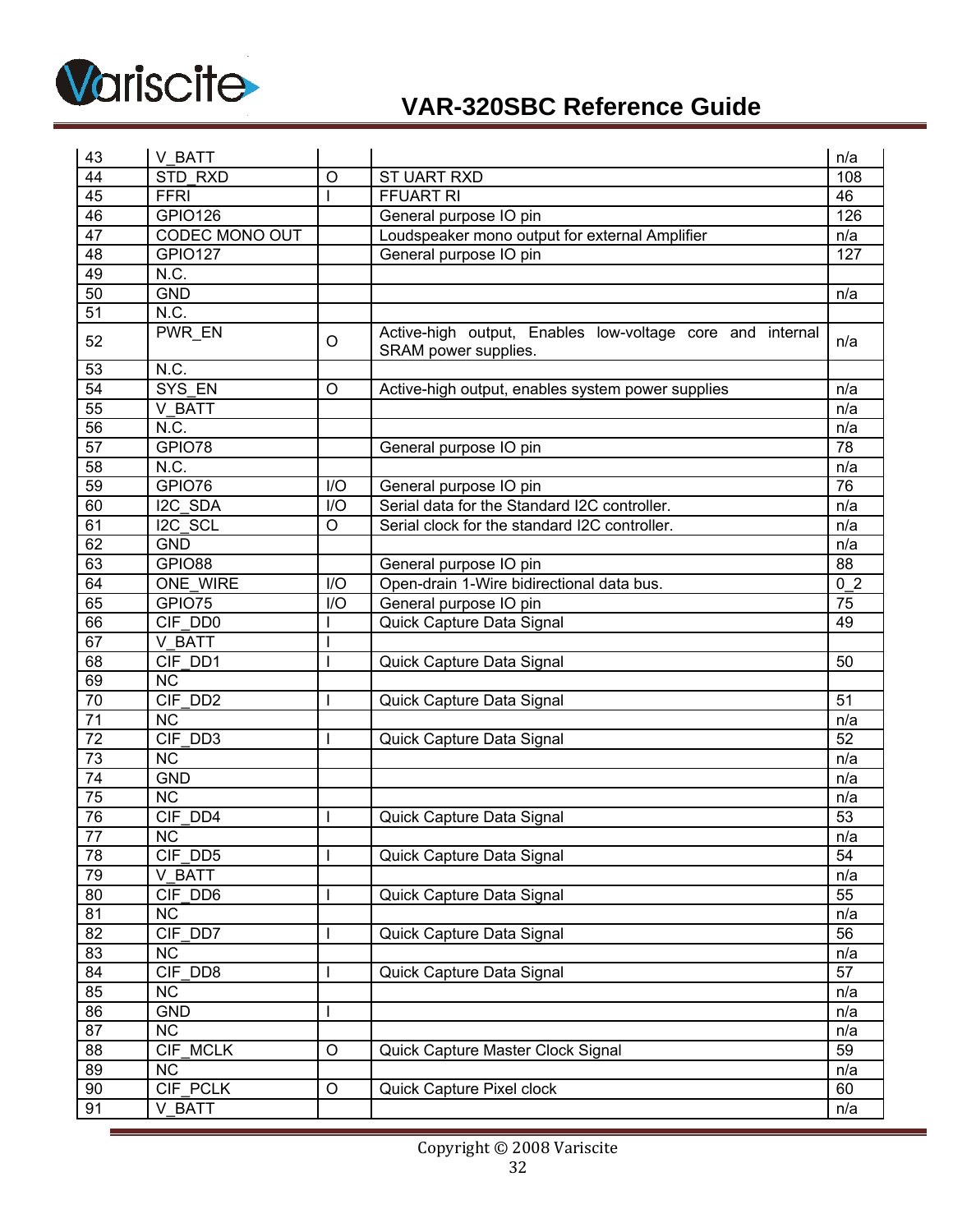

| 92               | CIF LV             | $\bigcirc$       | Quick Capture Line Synchronization Signal  | 61             |
|------------------|--------------------|------------------|--------------------------------------------|----------------|
| 93               | <b>GPIO105</b>     | I/O              | General purpose IO pin                     |                |
| 94               | CIF FV             | $\circ$          | Quick Capture Frame Synchronization Signal | 62             |
| 95               | <b>GPIO106</b>     | I/O              | General purpose IO pin                     |                |
| 96               | CIF DD9            | $\mathsf{I}$     | Quick Capture Data Signal                  | 58             |
| 97               | <b>GPIO113</b>     | I/O              | General purpose IO pin                     | 113            |
| $\overline{98}$  | <b>GND</b>         |                  |                                            | n/a            |
| 99               | <b>GPIO114</b>     | I/O              | General purpose IO pin                     | 114            |
| 100              | <b>NC</b>          |                  |                                            | n/a            |
| 101              | <b>GPIO115</b>     | I/O              | General purpose IO pin                     | 115            |
| 102              | MMC CLK            | $\mathsf O$      | SD/MMC Bus clock                           | 22             |
| 103              | V BATT             |                  |                                            |                |
| 104              | MMC CMD 0          | $\circ$          | SD/MMC Command                             | 23             |
| 105              | <b>GPIO116</b>     | I/O              | General purpose IO pin                     | 116            |
| 106              | GPIO1 2            | I/O              | General purpose IO pin                     | 1 <sub>2</sub> |
| 107              | <b>GPIO117</b>     | I/O              | General purpose IO pin                     | 117            |
| 108              | $\overline{PWM}$ 1 |                  | Pulse-width modulated output signal        | 12             |
| 109              | GPIO118            | I/O              | General purpose IO pin                     | 118            |
| 110              | <b>GND</b>         |                  |                                            | n/a            |
| 111              | <b>GPIO119</b>     | I/O              | General purpose IO pin                     | 119            |
| 112              | MMC DAT 0          | I/O              | SD/MMC Data                                | 18             |
| 113              | <b>GPIO120</b>     | $\overline{1/O}$ | General purpose IO pin                     | 120            |
| 114              | MMC DAT 1          | I/O              | SD/MMC Data                                | 19             |
| 115              | V BATT             | ı                |                                            | n/a            |
| 116              | MMC DAT 2          | I/O              | SD/MMC Data                                | 20             |
| 117              | <b>GPIO121</b>     | I/O              | General purpose IO pin                     | 121            |
| 118              | MMC DAT 3          | I/O              | SD/MMC Data                                | 21             |
| 119              | GPIO122            | I/O              | General purpose IO pin                     | 122            |
| 120              | MMC2 CLK           | $\mathsf O$      | SD/MMC Bus clock                           | 28             |
| 121              | GPIO123            | I/O              | General purpose IO pin                     |                |
| 122              | <b>GND</b>         |                  |                                            |                |
| 123              | <b>GPIO124</b>     | I/O              | General purpose IO pin                     | 124            |
| 124              | MMC2_CMD           | $\mathsf O$      | SD/MMC Command                             | 29             |
| 125              | <b>GPIO125</b>     | $\overline{1/O}$ | General purpose IO pin                     | 125            |
| 126              | MMC2 DAT 0         | I/O              | SD/MMC Data                                | 24             |
| 127              | V_BATT             | $\mathbf{I}$     |                                            | n/a            |
| 128              | MMC2 DAT 1         | I/O              | SD/MMC Data                                | 25             |
| 129              | GPIO 5 2           | I/O              | General purpose IO pin                     | 5 <sub>2</sub> |
| 130              | MMC2 DAT 2         | I/O              | Data                                       | 26             |
| $\overline{131}$ | N.C.               |                  |                                            | n/a            |
| 132              | MMC2 DAT 3         | I/O              | SD/MMC Data                                | 27             |
| 133              | N.C.               |                  |                                            | n/a            |
| $\overline{134}$ | <b>GND</b>         |                  |                                            | n/a            |
| 135              | N.C.               |                  |                                            | n/a            |
| 136              | USB OTG P          | I/O              | <b>USB OTG Positive</b>                    | n/a            |
| $\overline{137}$ | N.C.               |                  |                                            | n/a            |
| 138              | USB OTG N          | I/O              | <b>USB OTG Negative</b>                    | n/a            |
| 139              | V BATT             |                  |                                            | n/a            |
| 140              | N.C.               |                  |                                            | n/a            |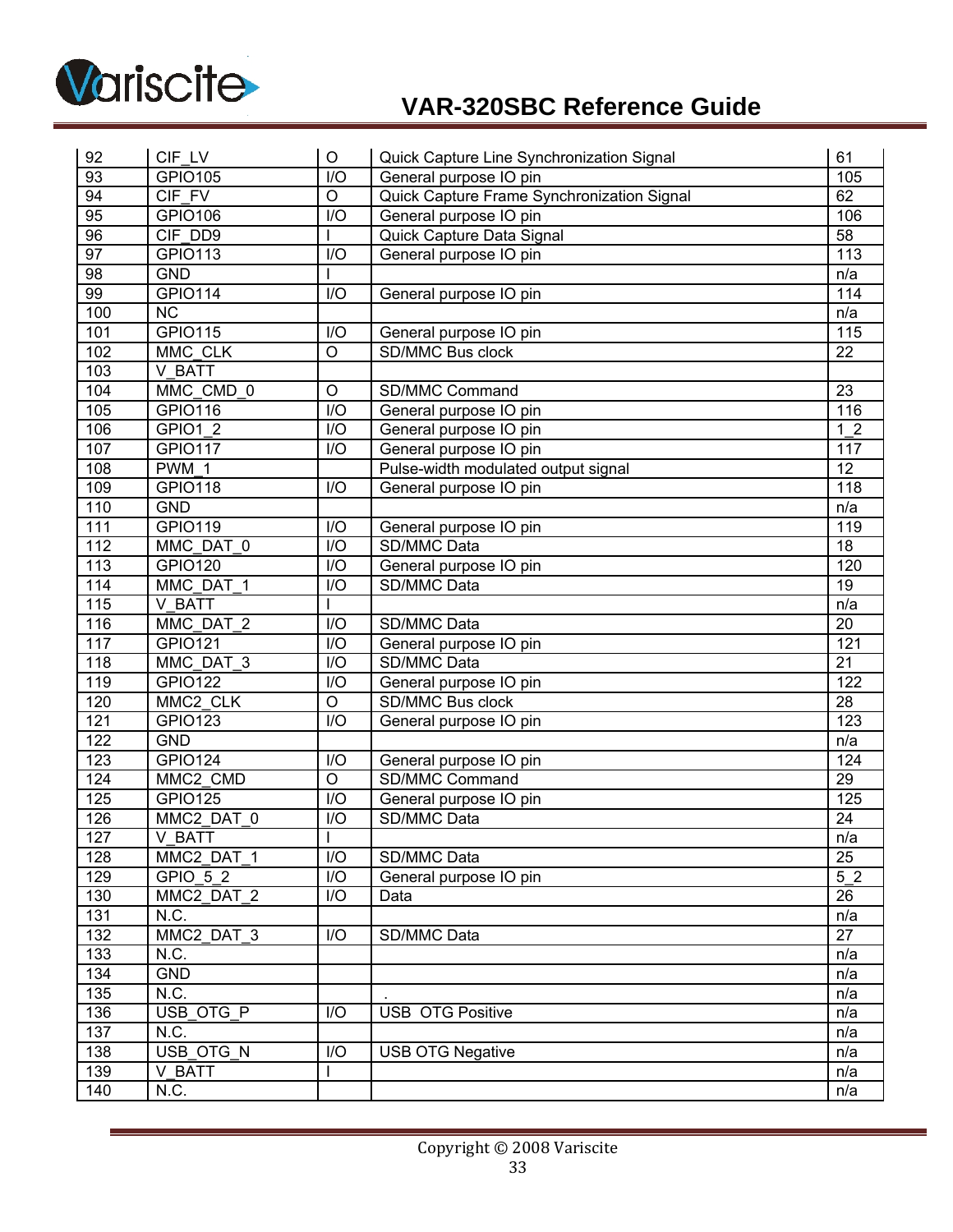<span id="page-33-0"></span>

#### **6.2. P2**

| Pin<br>num      | <b>Signal</b>          | <b>Type</b>  | <b>Description</b>                      | <b>GPIO</b>     |
|-----------------|------------------------|--------------|-----------------------------------------|-----------------|
| 1               | L PCLK                 | $\Omega$     | <b>LCD Pixel clock</b>                  | 16 <sub>2</sub> |
| 2               | <b>GND</b>             |              |                                         | n/a             |
| 3               | L FCLK                 | $\circ$      | <b>LCD Frame clock</b>                  | $142$           |
| 4               | PWM 0                  | $\circ$      | Pulse-width modulation output signal    | 11              |
| 5               | L LCLK                 | $\circ$      | LCD Line clock                          | 15 <sub>2</sub> |
| 6               | N.C.                   |              |                                         | n/a             |
| $\overline{7}$  | V BATT                 |              |                                         | n/a             |
| 8               | N.C.                   |              |                                         | n/a             |
| $\overline{9}$  | L BIAS                 | O            | LCD AC bias/Data enable                 | $172$           |
| 10              | N.C.                   |              |                                         | n/a             |
| 11              | $L$ <sub>DD</sub> $_0$ | $\circ$      | <b>LCD Data line</b>                    | 6 2             |
| $\overline{12}$ | N.C.                   |              |                                         | n/a             |
| $\overline{13}$ | $L$ DD 1               | $\circ$      | <b>LCD Data line</b>                    | 72              |
| 14              | <b>GND</b>             |              |                                         | n/a             |
| 15              | $L$ DD $2$             | O            | <b>LCD Data line</b>                    | 8 2             |
| 16              | <b>DD 16</b><br>L      | $\circ$      | <b>LCD</b> Data line                    | 71              |
| 17              | $L$ <sub>DD</sub> $3$  | $\circ$      | <b>LCD</b> Data line                    | 9 <sub>2</sub>  |
| $\overline{18}$ | $L$ DD 17              | $\circ$      | <b>LCD Data line</b>                    | $\overline{72}$ |
| 19              | V BATT                 |              |                                         | n/a             |
| 20              | RESET IN N             |              | Master reset input.                     |                 |
| $\overline{21}$ | $L$ DD 4               | $\circ$      | <b>LCD Data line</b>                    | 10 <sub>2</sub> |
| 22              | <b>nONKEY</b>          | L            | On switch. Activates the National PMIC. | n/a             |
| $\overline{23}$ | $L$ DD $5$             | $\circ$      | <b>LCD Data line</b>                    | $112$           |
| 24              | N.C.                   |              |                                         | n/a             |
| 25              | $L$ DD $6$             | $\circ$      | <b>LCD Data line</b>                    | $122$           |
| 26              | <b>GND</b>             |              |                                         | n/a             |
| 27              | L DD 7                 | $\circ$      | <b>LCD Data line</b>                    | 13 <sub>2</sub> |
| 28              | ADC IN1                |              | A / D line input 1                      | n/a             |
| 29              | L DD 8                 | $\circ$      | <b>LCD Data line</b>                    | 63              |
| 30              | ADC IN2                |              | A / D line input 2                      | n/a             |
| 31              | V BATT                 |              |                                         | n/a             |
| $\overline{32}$ | <b>CODEC LINEOUTL</b>  |              | Codec audio line out L                  | n/a             |
| 33              | $L$ DD $9$             | $\circ$      | <b>LCD</b> Data line                    | 64              |
| 34              | <b>CODEC LINEOUTR</b>  | $\mathsf{I}$ | Codec audio line out R                  |                 |
| 35              | $L$ DD 10              | $\circ$      | LCD Data line                           | 65              |
| 36              | N.C.                   |              |                                         | n/a             |
| 37              | L DD 11                | O            | <b>LCD Data line</b>                    | 66              |
| 38              | <b>GND</b>             |              |                                         | n/a             |
| 39              | L DD 12                | $\circ$      | LCD Data line                           | 67              |
| 40              | EXT WAKEUP1            | T            | Wake-up signal to the PXA320.           |                 |
| 41              | $L$ DD 13              | $\circ$      | <b>LCD Data line</b>                    | 68              |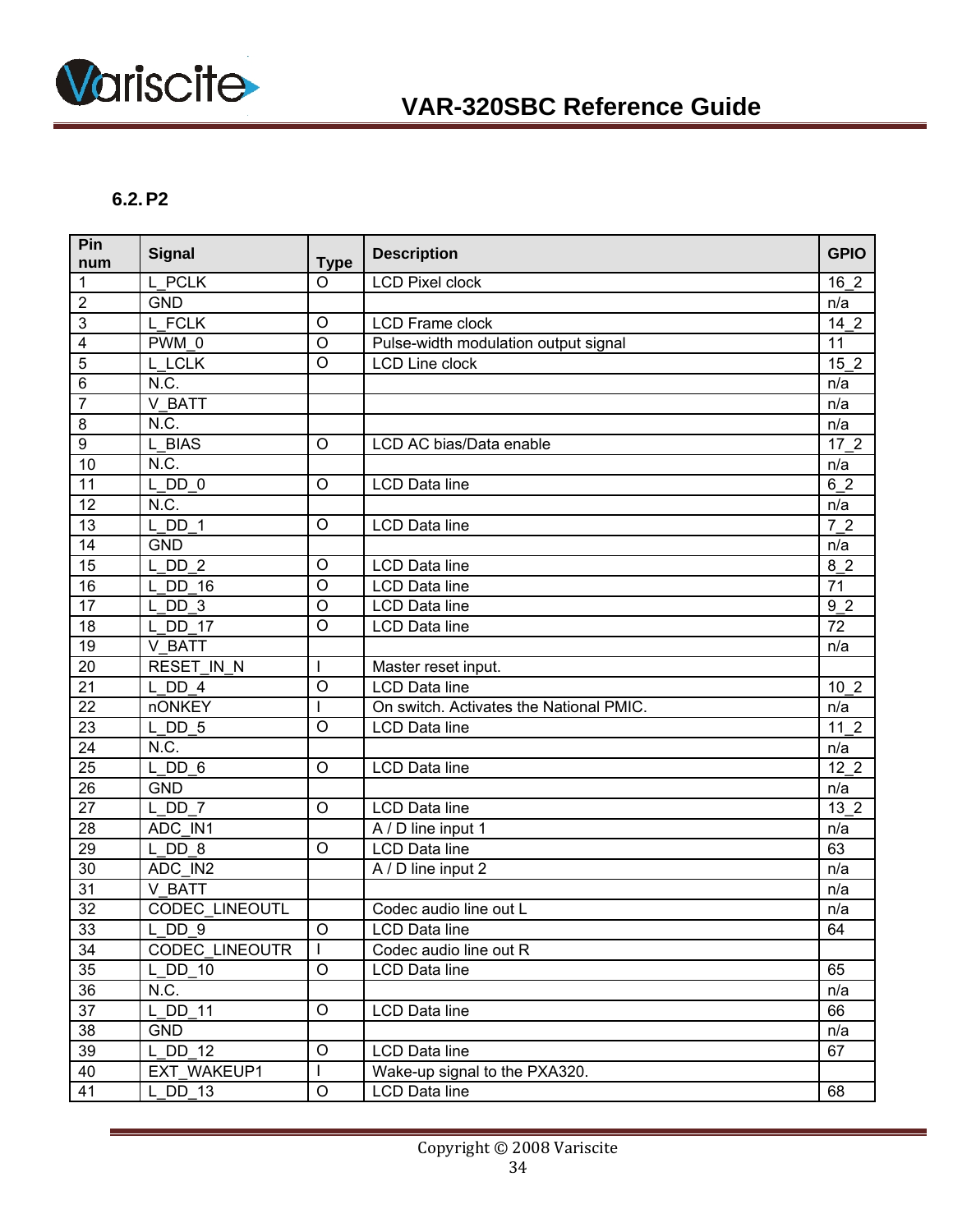

| 42              | N.C.                  |         |                                                               | n/a            |
|-----------------|-----------------------|---------|---------------------------------------------------------------|----------------|
| 43              | V BATT                |         |                                                               | n/a            |
| 44              | N.C.                  |         |                                                               | n/a            |
| 45              | L DD 14               | $\circ$ | <b>LCD Data line</b>                                          | 69             |
| 46              | <b>BACKUP BATTERY</b> | $\circ$ | Backup battery charger output                                 | n/a            |
| 47              | L DD 15               | O       | <b>LCD Data line</b>                                          | 70             |
| 48              | <b>BACKUP BATTERY</b> | $\circ$ | Backup battery charger output                                 | n/a            |
| 49              | nXCVREN               | $\circ$ | External transceiver enable, Data flash interface.            | n/a            |
| 50              | <b>GND</b>            |         |                                                               | n/a            |
| 51              | DF CLE NOE            |         | Output enable for static memory, muxed with DF CLE.           | n/a            |
| 52              | N.C.                  |         |                                                               | n/a            |
| 53              | DF ALE NWE            | O       | Output write enable for static memory, muxed with DF ALE      | n/a            |
| 54              | SSP4 SCLK             | I/O     | Synchronous Serial Protocol Serial Clock                      | 93             |
| 55              | V BATT                |         |                                                               | n/a            |
| 56              | SSP4 SFRM             | 1/O     | Synchronous Serial Protocol Serial Frame Indicator            | 94             |
| 57              | DF BA 0               | $\circ$ | DFI bus address 0                                             | n/a            |
| 58              | SSP4_TXD              | $\circ$ | Synchronous Serial Protocol Transmit Data                     | 95             |
| 59              | DF BA 1               | O       | DFI bus address 1                                             | n/a            |
| 60              | SSP4 RXD              |         | Synchronous Serial Protocol Receive Data                      | 96             |
| 61              | DF BA 2               | $\circ$ | DFI bus address 2                                             | n/a            |
| 62              | <b>GND</b>            |         |                                                               |                |
| 63              | $DF$ $BA$ 3           | $\circ$ | DFI bus address 3                                             | n/a<br>n/a     |
| 64              | USBH N                | I/O     | USB Full Speed Host Port 1 Positive Line                      |                |
| 65              | N.C.                  |         |                                                               |                |
| 66              | USBH P                | I/O     | USB Full Speed Host Port 1 Negative Line                      |                |
| 67              | V BATT                |         |                                                               |                |
| 68              | <b>USBH PEN</b>       |         | USB Full speed host power control.                            |                |
| 69              | LLA N                 | $\circ$ | Lower address latch                                           |                |
| 70              | <b>USBH OVERC</b>     |         | USB Full speed host over currant indicator                    | 3 <sub>2</sub> |
| 71              | LUA N                 | O       | Upper address latch                                           | n/a            |
| 72              | BE0 N                 | $\circ$ | Data byte enable. BE0_N corresponds to DF_IO<0:7>             | n/a            |
| 73              | <b>RESET N</b>        | I       | <b>PMU Reset</b>                                              | n/a            |
| 74              | <b>GND</b>            |         |                                                               | n/a            |
| $\overline{75}$ | N.C.                  |         |                                                               | n/a            |
| 76              | N.C.                  |         |                                                               | n/a            |
| 77              | N.C.                  |         |                                                               | n/a            |
| 78              | N.C.                  |         |                                                               | n/a            |
| 79              | V BATT                |         |                                                               | n/a            |
| 80              | $BE1$ N               | O       | Data byte enable. BE1 N corresponds to DF IO<8:15>            | n/a            |
| 81              | N.C.                  |         |                                                               | n/a            |
| 82              | HP LOUT               |         | Headphones, Right.                                            | n/a            |
| 83              | CF nPIOR              | O       | CF Card interface I/O space output enable                     | 5              |
| 84              | HP ROUT               | $\circ$ | Headphones, Left.                                             | n/a            |
| 85              | CF nPIOW              | $\circ$ | CF Card interface I/O space write enable                      | 6              |
| 86              | <b>GND</b>            |         |                                                               | n/a            |
| $\overline{87}$ | CF nIOIS16            |         | CF interface. $0 = 16$ -bit I/O space, $1 = 8$ -bit I/O space | $\overline{7}$ |
| 88              | <b>TSPX</b>           | I/O     | TSI interface X Plus                                          | n/a            |
| 89              | CF nPWAIT             |         | Card interface input for inserting wait states.               | 8              |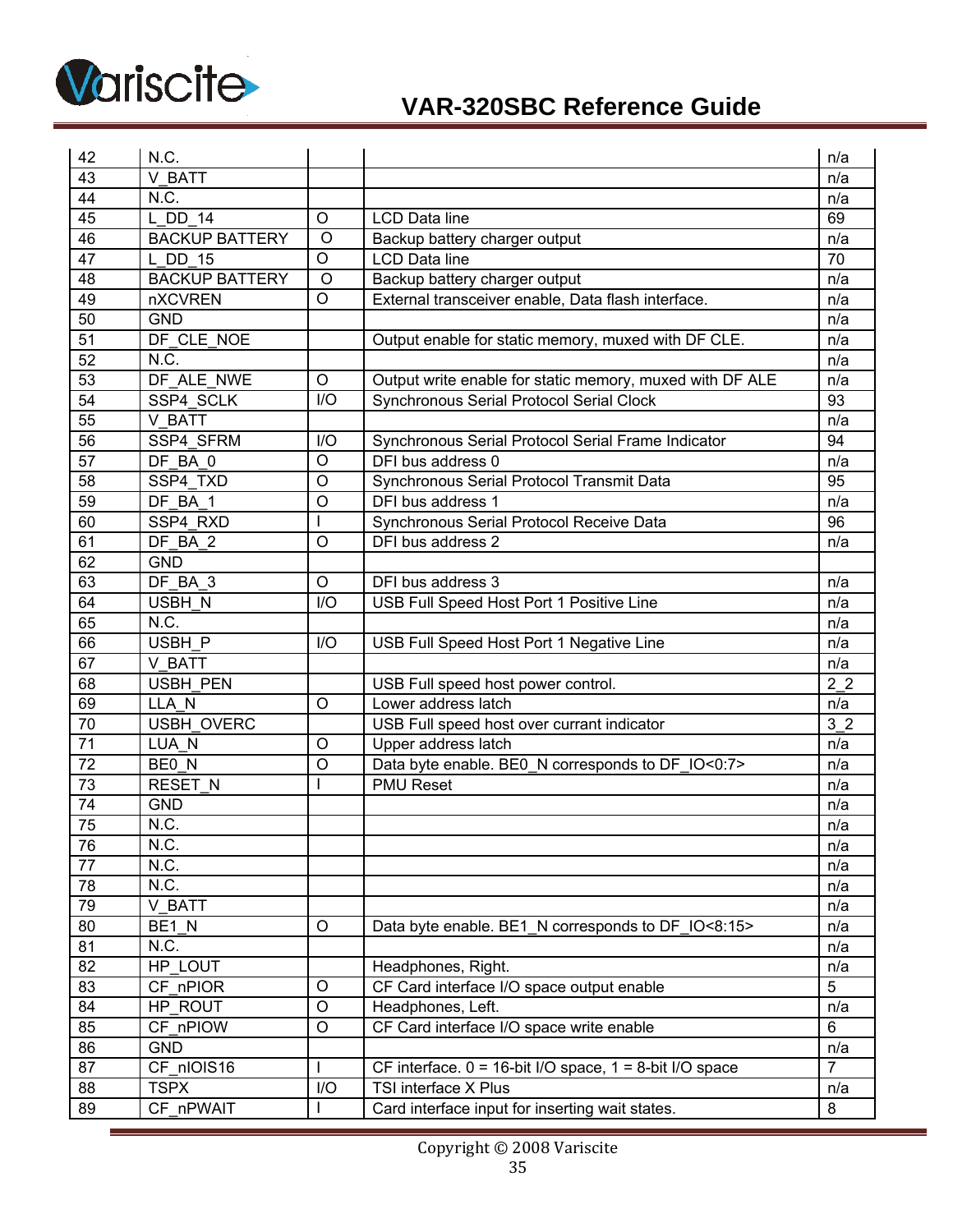

| 90                | <b>TSMY</b>           | I/O              | TSI interface Y Minus                                      | n/a            |
|-------------------|-----------------------|------------------|------------------------------------------------------------|----------------|
| 91                | V BATT                |                  |                                                            | n/a            |
| 92                | <b>TSMX</b>           | I/O              | TSI interface X Minus                                      | n/a            |
| 93                | <b>DF 10 0</b>        | $\overline{1/O}$ | DFI Data bus                                               | n/a            |
| 94                | <b>TSPY</b>           | I/O              | TSI interface Y Plus                                       | n/a            |
| 95                | <b>DF IO 1</b>        | 1/O              | <b>DFI Data bus</b>                                        | n/a            |
| 96                | <b>WL ACTIVE</b>      | $\circ$          | WLAN activity Bluetooth co-existence output line.          | n/a            |
| 97                | DF IO 2               | I/O              | <b>DFI Data bus</b>                                        | n/a            |
| 98                | $nCS$ 2               | $\circ$          | Chip select for static memory on the data flash interface. | $\overline{3}$ |
| 99                | DF IO 3               | I/O              | DFI Data bus                                               | n/a            |
| 100               | N.C.                  |                  |                                                            | n/a            |
| 101               | <b>DF IO 4</b>        | I/O              | DFI Data bus                                               | n/a            |
| 102               | N.C.                  |                  |                                                            | n/a            |
| 103               | V BATT                |                  |                                                            | n/a            |
| 104               | <b>BT STATE</b>       | $\overline{1}$   | Bluetooth state WLAN co-existence input line.              |                |
| 105               | <b>DF 10 5</b>        | I/O              | DFI Data bus                                               | n/a            |
| 106               | <b>BT PRIORITY</b>    |                  | Bluetooth priority WLAN co-existence input line.           | n/a            |
| 107               | DF IO 6               | I/O              | DFI Data bus                                               | n/a            |
| 108               | DF CS1 N              | $\circ$          | DFI chip select 1                                          | n/a            |
| 109               | DF IO 7               | I/O              | DFI Data bus                                               | n/a            |
| 110               | <b>GND</b>            |                  |                                                            | n/a            |
| 111               | $DF$ <sup>IO</sup> 8  | I/O              | DFI Data bus                                               | n/a            |
| 112               | CF RESET              | $\circ$          | CF card reset                                              | n/a            |
| 113               | DF IO 9               | 1/O              | DFI Data bus                                               | n/a            |
| 114               | CF CD 1n              |                  | CF card detect                                             | n/a            |
| 115               | V BATT                |                  |                                                            | n/a            |
| 116               | CF BVD1               | $\circ$          | CF card BVD1                                               | n/a            |
| $\frac{117}{117}$ | <b>DF IO 10</b>       | I/O              | DFI Data bus                                               | n/a            |
| 118               | CF RDY                |                  |                                                            | n/a            |
| 119               | <b>DF IO 11</b>       | I/O              | DFI Data bus                                               | n/a            |
| 120               | <b>WLAN WAKEUP</b>    |                  |                                                            | n/a            |
| 121               | DF 10_12              | I/O              | DFI Data bus                                               | n/a            |
| 122               | <b>GND</b>            |                  |                                                            | n/a            |
| 123               | $DF_IO$ <sub>13</sub> | I/O              | DFI Data bus                                               | n/a            |
| 124               | <b>RESET OUT N</b>    | $\overline{O}$   | Reset out line from PXA320 to peripheral devices           | n/a            |
| 125               | <b>DF IO 14</b>       | I/O              | DFI Data bus                                               | n/a            |
| 126               | SOFT RST              | $\mathbf{I}$     | Soft (GPIO) reset                                          | n/a            |
| 127               | V BATT                |                  |                                                            | n/a            |
| 128               | <b>NTRST</b>          |                  | <b>JTAG Test Reset</b>                                     | n/a            |
| 129               | <b>DF IO 15</b>       | I/O              | DFI Data bus                                               | n/a            |
| 130               | <b>TDI</b>            |                  | JTAG Serial data input                                     | n/a            |
| 131               | CODEC MIC             |                  | Audio codec mic in                                         | n/a            |
| 132               | <b>TMS</b>            |                  | JTAG Test Mode Select                                      | n/a            |
| 133               | <b>CODEC BIAS</b>     | $\circ$          | Audio codec mic bias voltage                               | n/a            |
| 134               | <b>GND</b>            |                  |                                                            | n/a            |
| 135               | AUD GND               | $\circ$          | Audio low noise output GND for MIC                         | n/a            |
| 136               | <b>TDO</b>            | $\mathsf O$      | JTAG Serial data output                                    | n/a            |
| 137               | AUD GND               | $\mathsf O$      | Audio low noise output GND for MIC                         | n/a            |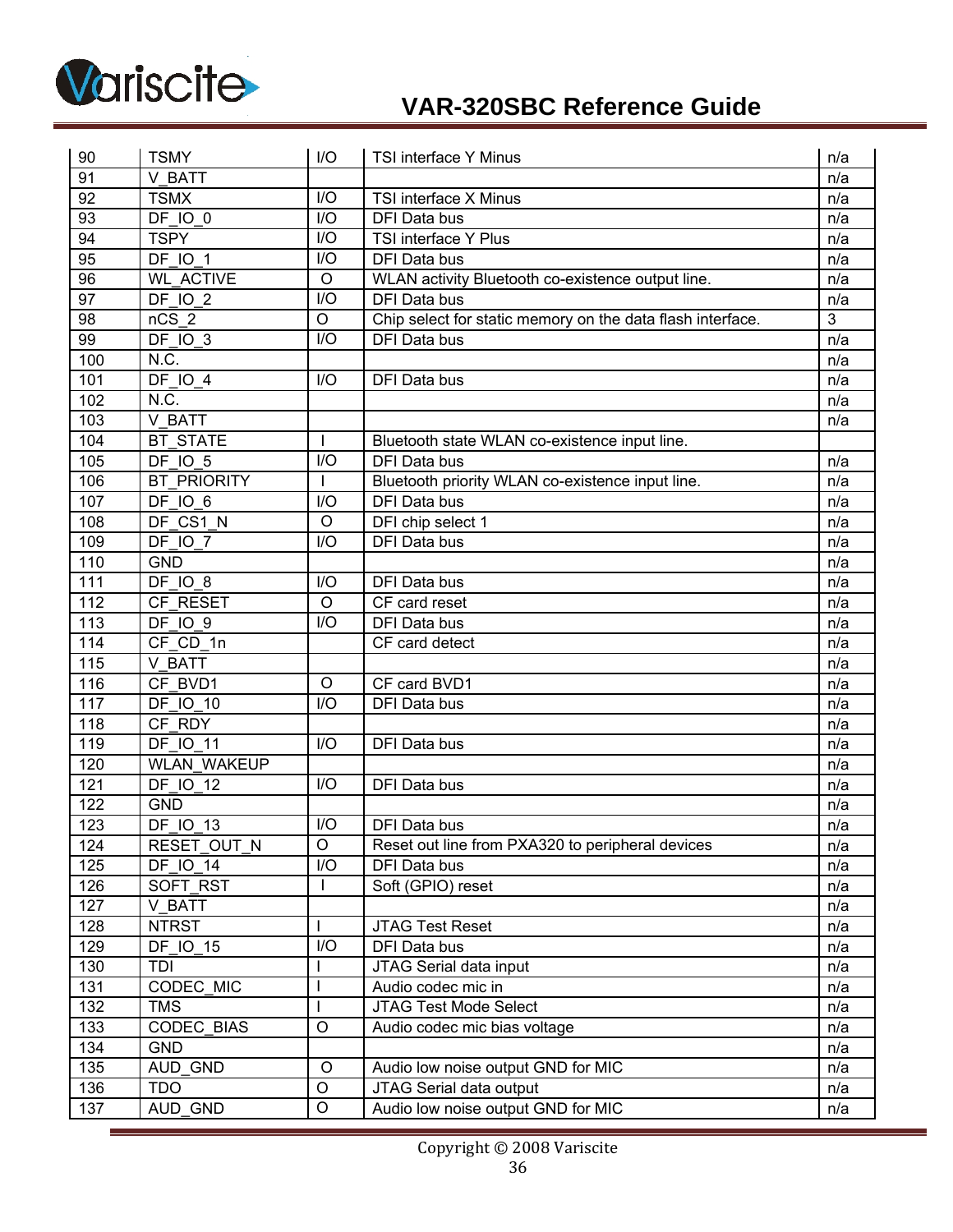

| 138 | エヘレ<br>∵∪r∖ | Гest Clock<br>JTAG                 | n/a |
|-----|-------------|------------------------------------|-----|
| 139 | GND         | Audio low noise output GND for MIC | n/a |
| 140 |             | Permanent 2.9v output voltage      | n/a |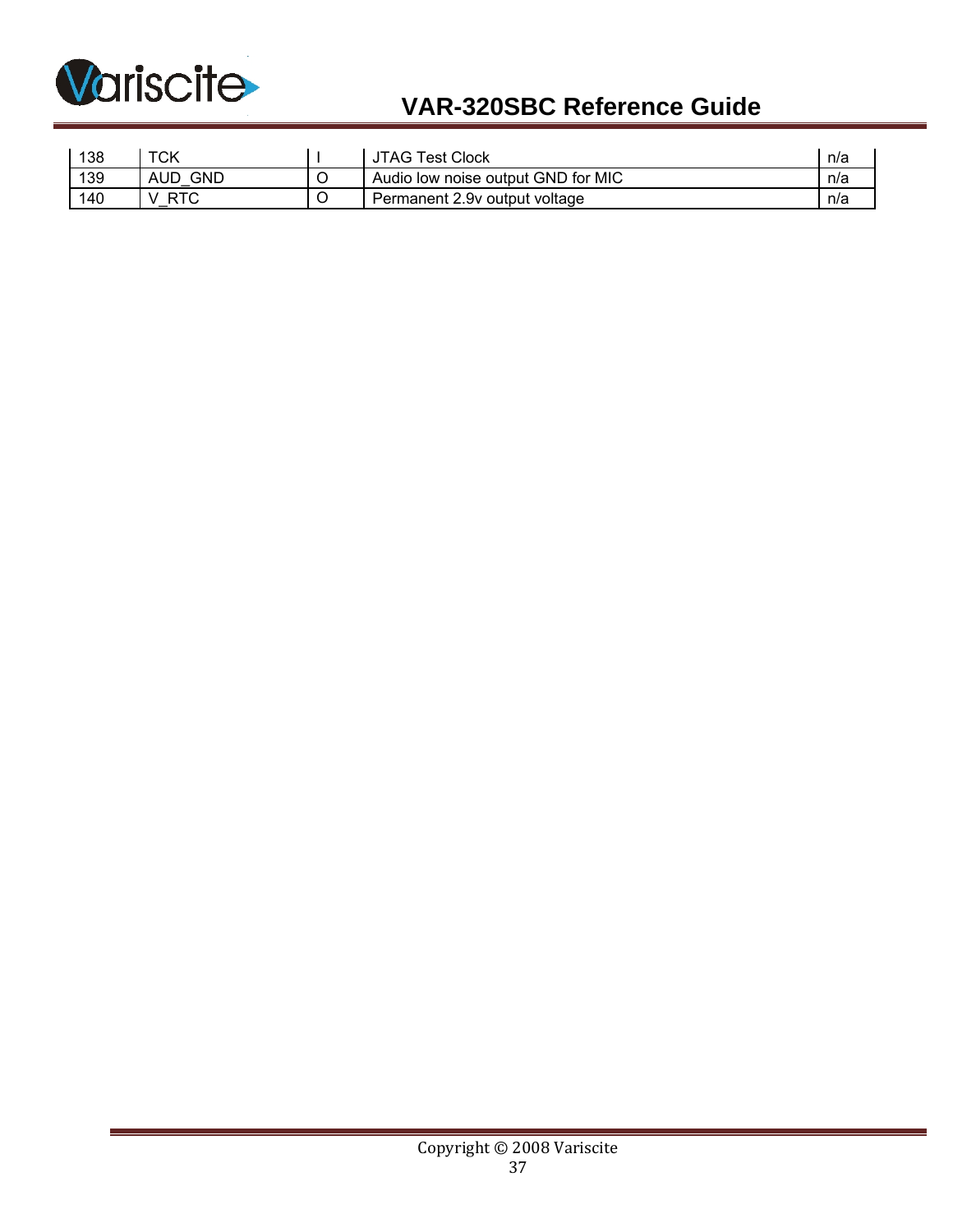<span id="page-37-0"></span>

# **7. Operational Characteristics**

| <b>Condition</b>                       | <b>Min</b>     | <b>Max</b> |
|----------------------------------------|----------------|------------|
| Supply Voltage, V BATT                 | $-0.3V$        | 5.5V       |
| Commercial operating temperature range | $-0^{\circ}$ C | l+65°C     |
| Extended operating temperature range   | $-20W$ °C      | l+85°C     |

# **8. Absolute maximum Characteristics**

|                                                   | Min           | <b>Max</b>         |
|---------------------------------------------------|---------------|--------------------|
| Supply<br><b>BATT</b><br>Voltage,<br>$\mathbf{v}$ | $-0.3V$       | 5.5V               |
| Storage temperature range                         | $-45^{\circ}$ | 165°C <sup>.</sup> |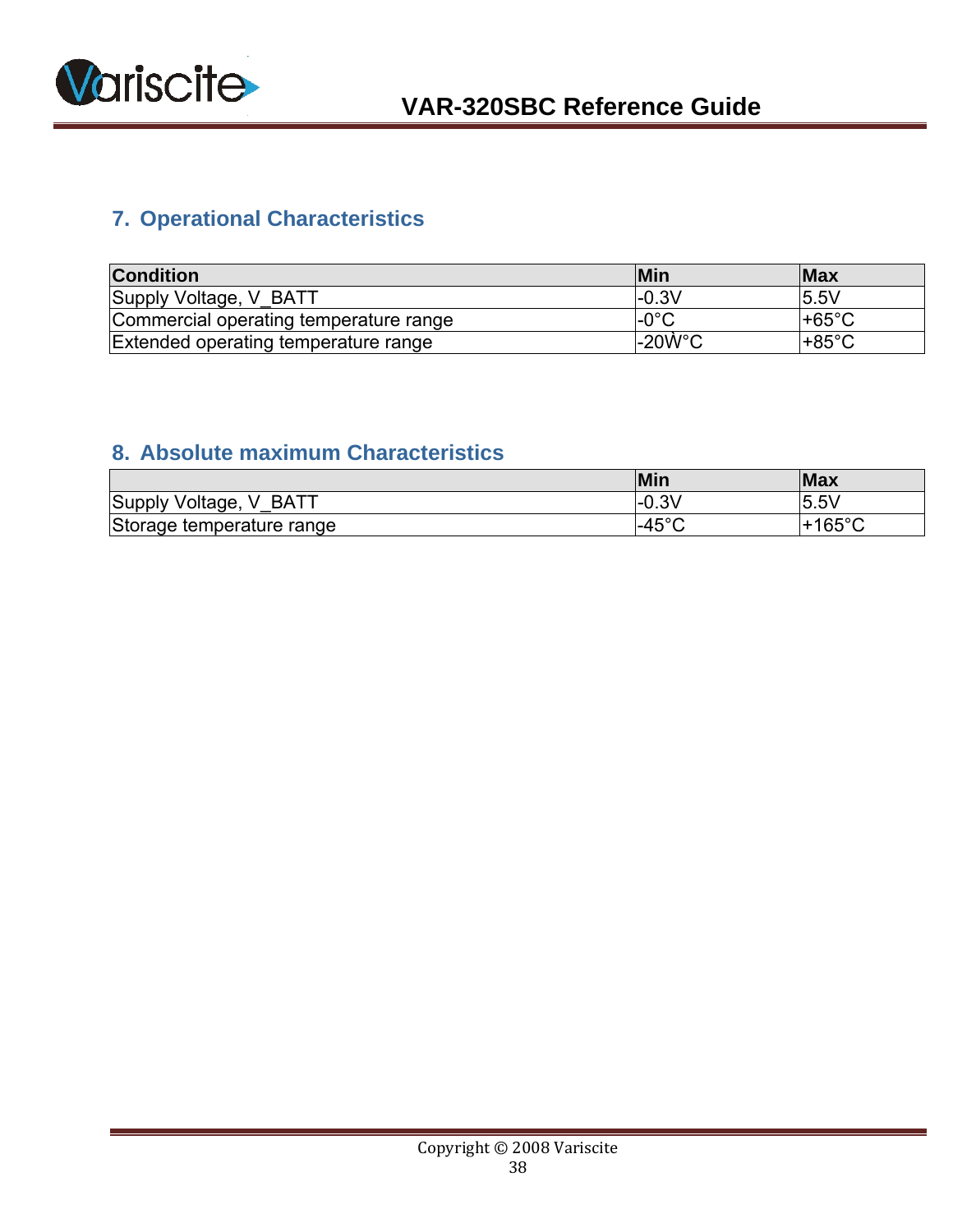<span id="page-38-0"></span>

# **9. Mechanical drawing**

# VAR-320SBC mechanical diagram



• SBC Height including BaseBoard connectors: 9mm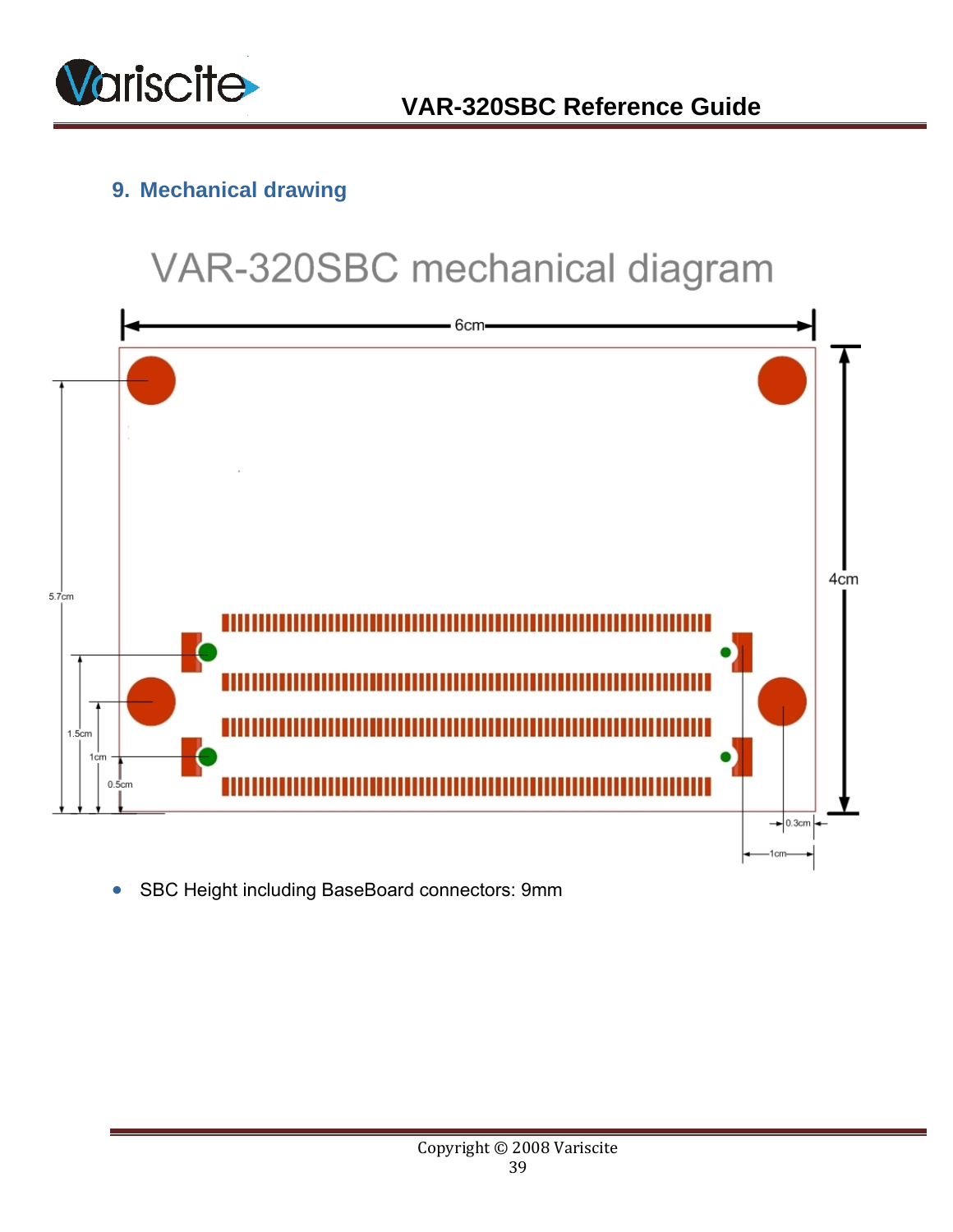

<span id="page-39-0"></span>

### **10. Legal notice**

Variscite LTD ("Variscite") products and services are sold subject to Variscite's terms and conditions of sale, delivery and payment supplied at the time of order acknowledgement.

Variscite warrants performance of its products to the specifications in effect at the date of shipment. Variscite reserves the right to make changes to its products and specifications or to discontinue any product or service without notice. Customers should therefore obtain the latest version of relevant information from Variscite to verify that the information is current.

Testing and other quality control techniques are utilized to the extent Variscite deems necessary to support its warranty.

Specific testing of all parameters of each device is not necessarily performed unless required by law or regulation.

In order to minimize risks associated with customer applications, the customer must use adequate design and operating safeguards to minimize inherent or procedural hazards. Variscite is not liable for applications assistance or customer product design. The customer is solely responsible for its selection and use of Variscite products. Variscite is not liable for such selection or use nor for use of any circuitry other than circuitry entirely embodied in a Variscite product.

Variscite products are not intended for use in life support systems, appliances, nuclear systems or systems where malfunction can reasonably be expected to result in personal injury, death or severe property or environmental damage. Any use of products by the customer for such purposes is at the customer's own risk.

Variscite does not grant any license (express or implied) under any patent right, copyright, mask work right or other intellectual property right of Variscite covering or relating to any combination, machine, or process in which its products or services might be or are used. Any provision or publication of any third party's products or services does not constitute Variscite's approval, license, warranty or endorsement thereof. Any third party trademarks contained in this document belong to the respective third party owner.

Reproduction of information from Variscite datasheets is permissible only if reproduction is without alteration and is accompanied by all associated copyright, proprietary and other notices (including this notice) and conditions. Variscite is not liable for any un-authorized alteration of such information or for any reliance placed thereon.

Any representations made, warranties given, and/or liabilities accepted by any person which differ from those contained in this datasheet or in Variscite's standard terms and conditions of sale, delivery and payment are made, given and/or accepted at that person's own risk. Variscite is not liable for any such representations, warranties or liabilities or for any reliance placed thereon by any person.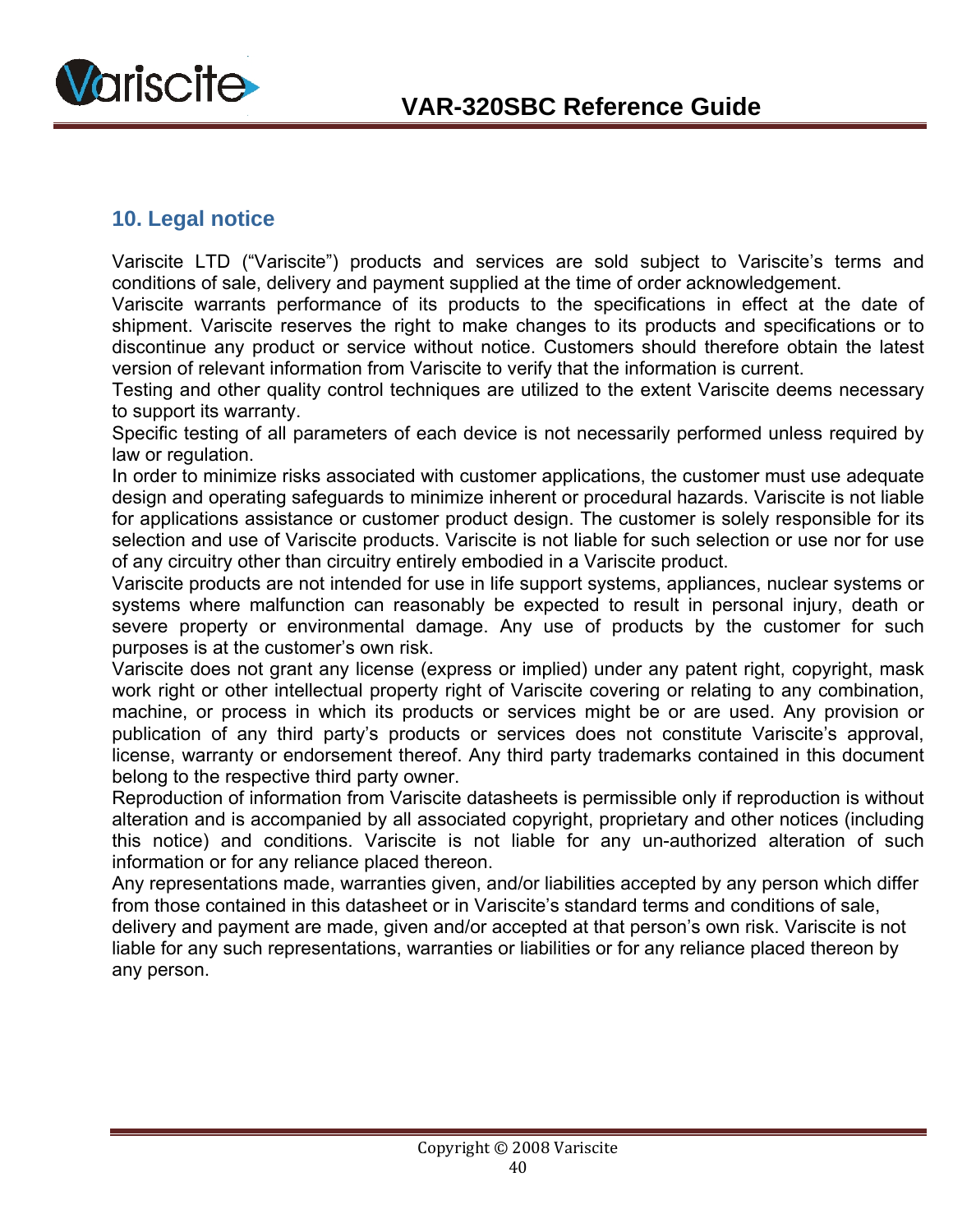

### **11. Warranty terms**

Variscite guarantees hardware products against defects in workmanship and material for a period of one (1) year from the date of shipment. Your sole remedy and Variscite's sole liability shall be for Variscite, at its sole discretion, to either repair or replace the defective hardware product at no charge or to refund the purchase price. Shipment costs in both directions are the responsibility of the customer. This warranty is void if the hardware product has been altered or damaged by accident, misuse or abuse.

#### **Disclaimer of Warranty**

THIS WARRANTY IS MADE IN LIEU OF ANY OTHER WARRANTY, WHETHER EXPRESSED, OR IMPLIED, OF MERCHANTABILITY, FITNESS FOR A SPECIFIC PURPOSE, NON-INFRINGEMENT OR THEIR EQUIVALENTS UNDER THE LAWS OF ANY JURISDICTION, EXCEPT THE WARRANTY EXPRESSLY STATED HEREIN. THE REMEDIES SET FORTH HEREIN SHALL BE THE SOLE AND EXCLUSIVE REMEDIES OF ANY PURCHASER WITH RESPECT TO ANY DEFECTIVE PRODUCT.

#### **Limitation on Liability**

UNDER NO CIRCUMSTANCES SHALL VARISCITE BE LIABLE FOR ANY LOSS, DAMAGE OR EXPENSE SUFFERED OR INCURRED WITH RESPECT TO ANY DEFECTIVE PRODUCT. IN NO EVENT SHALL VARISCITE BE LIABLE FOR ANY INCIDENTAL OR CONSEQUENTIAL DAMAGES THAT YOU MAY SUFFER DIRECTLY OR INDIRECTLY FROM USE OF ANY PRODUCT.